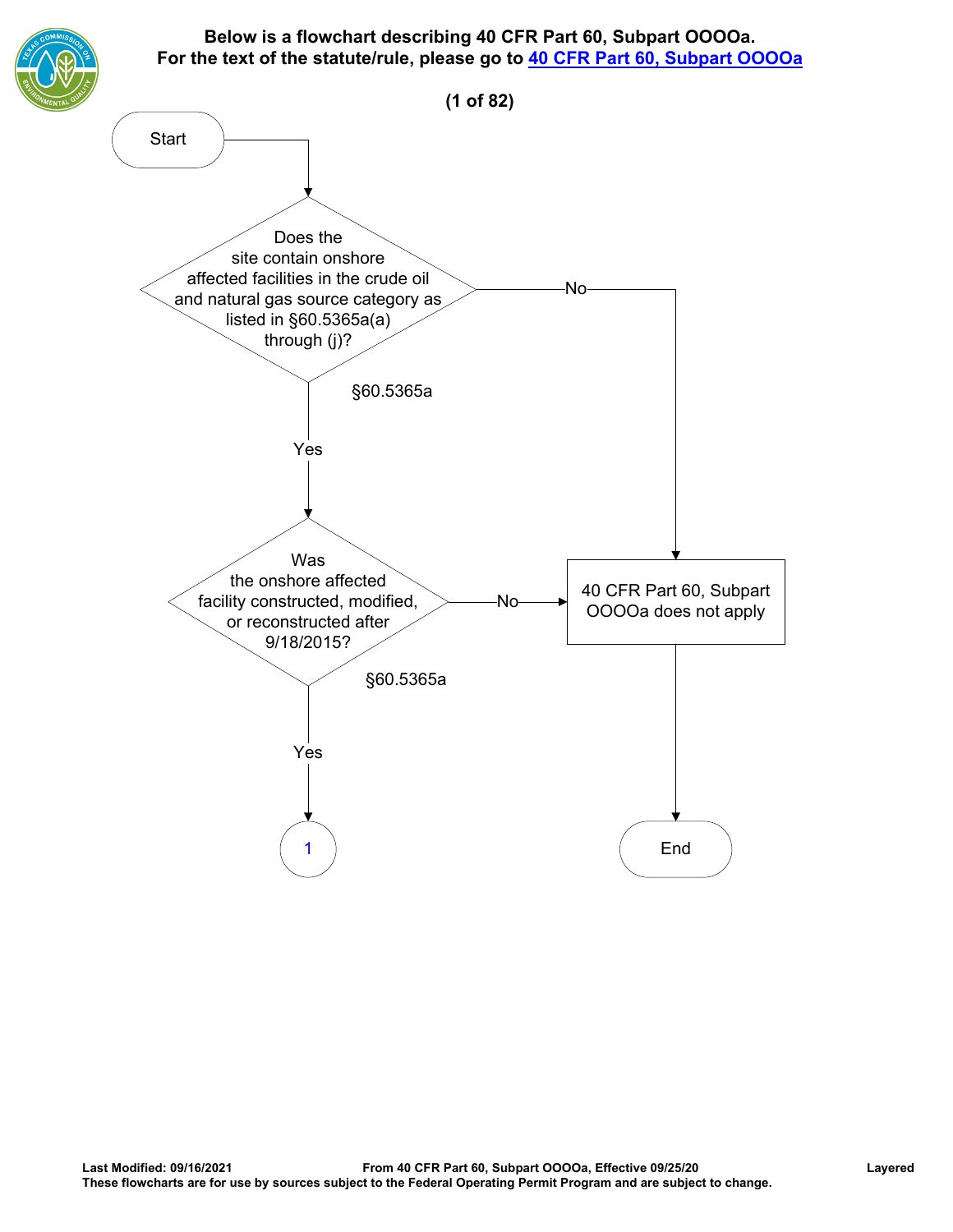<span id="page-1-0"></span>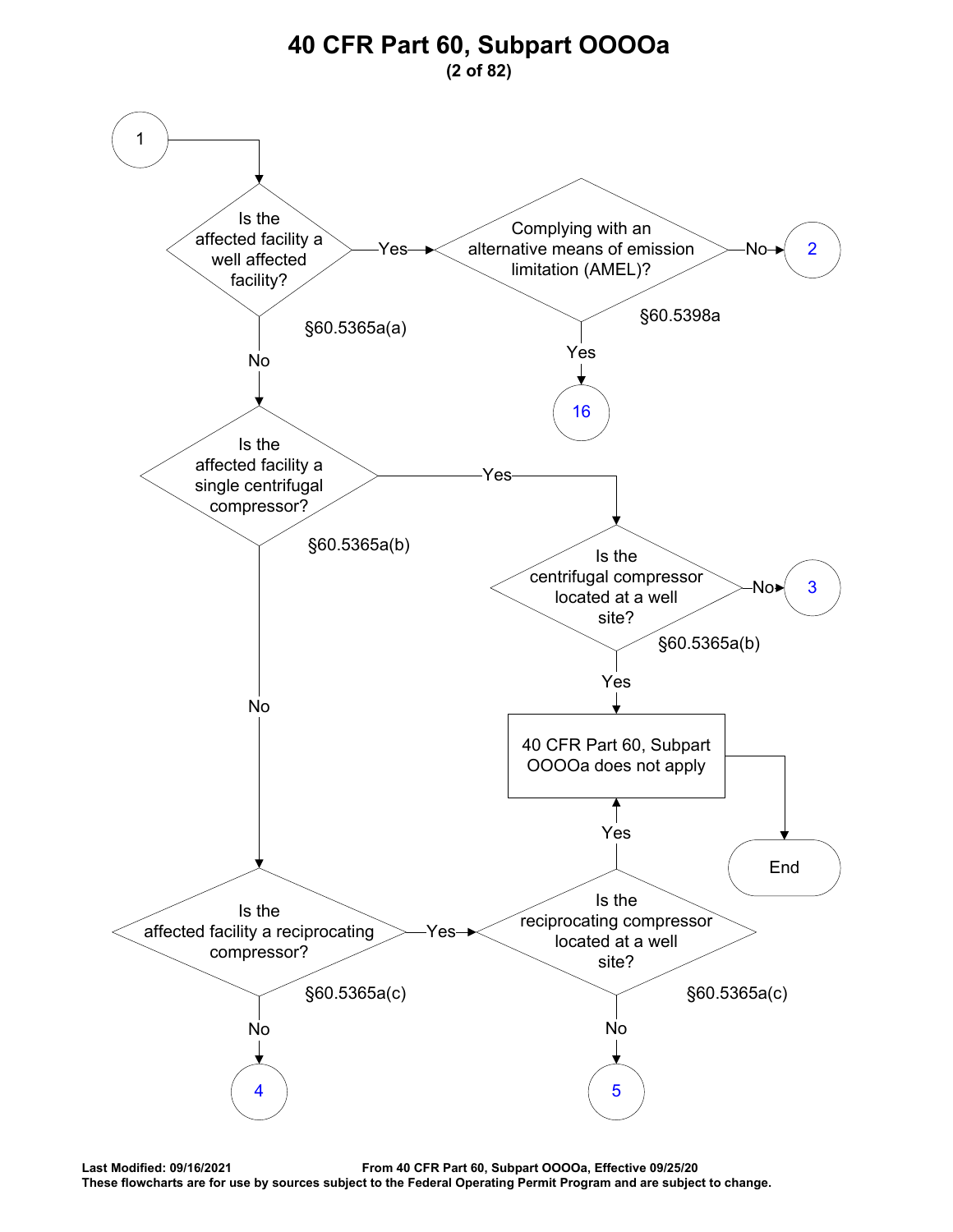<span id="page-2-0"></span>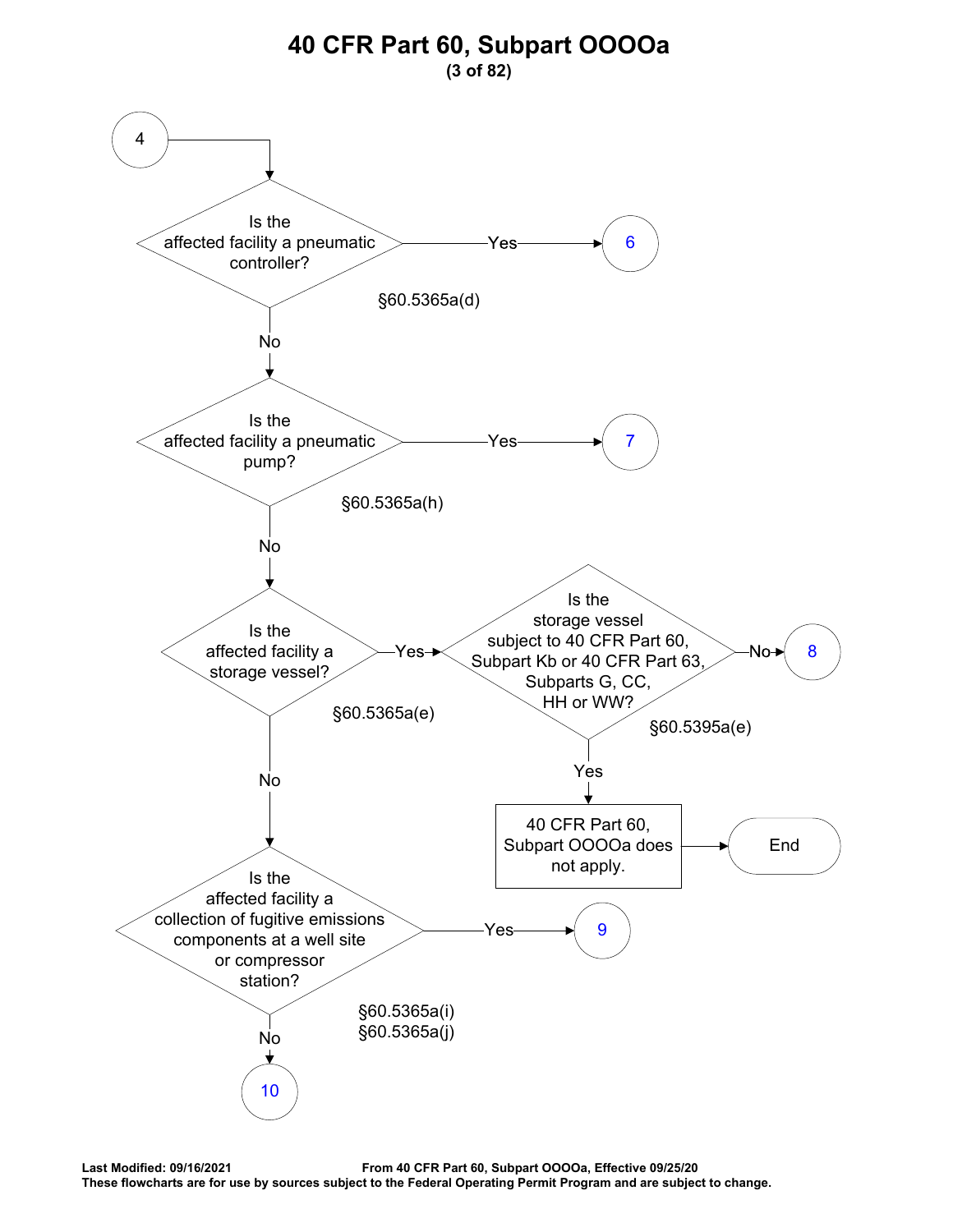#### **40 CFR Part 60, Subpart OOOOa (4 of 82)**

<span id="page-3-0"></span>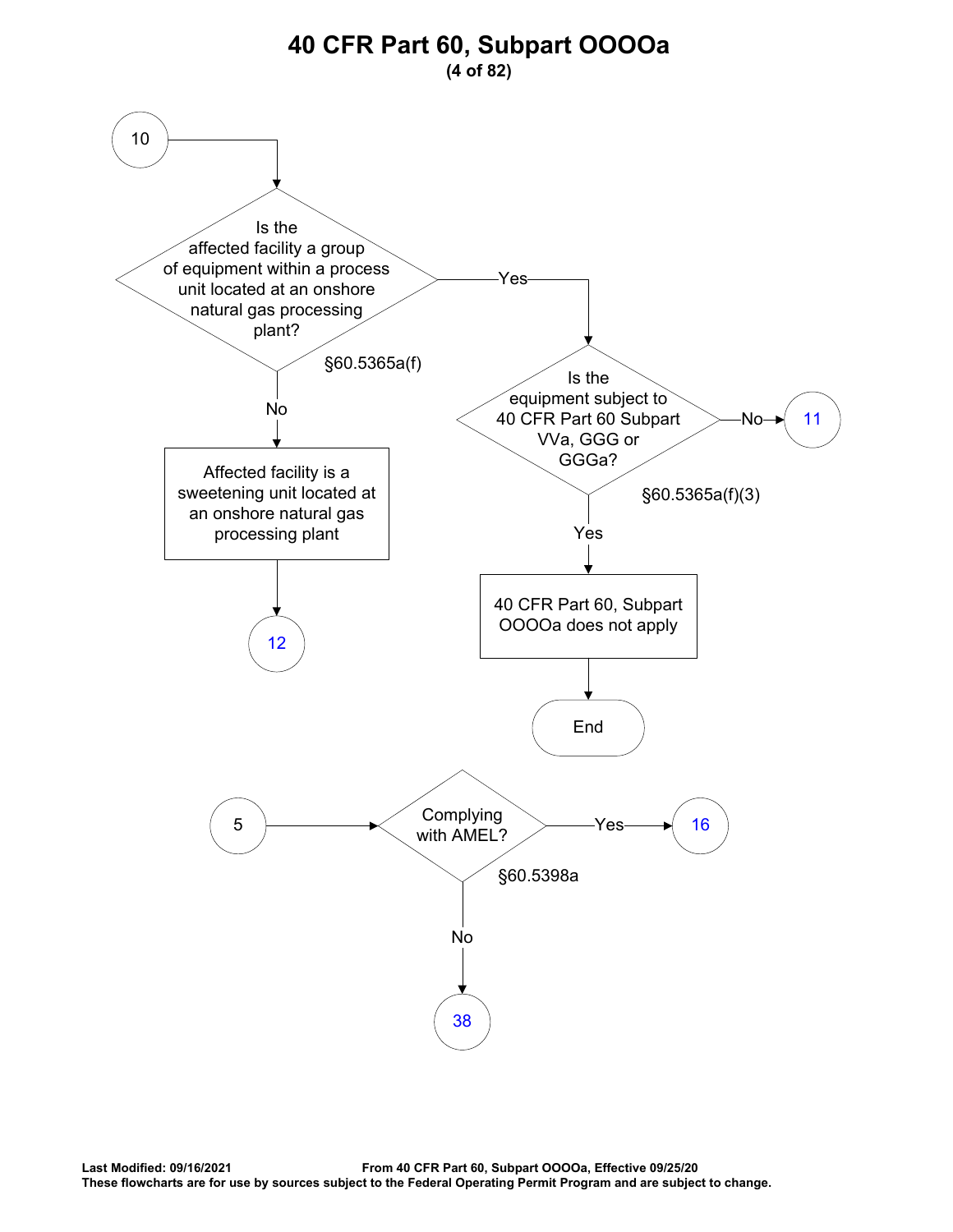**(5 of 82)**

<span id="page-4-0"></span>

**Last Modified: 09/16/2021 From 40 CFR Part 60, Subpart OOOOa, Effective 09/25/20 These flowcharts are for use by sources subject to the Federal Operating Permit Program and are subject to change.**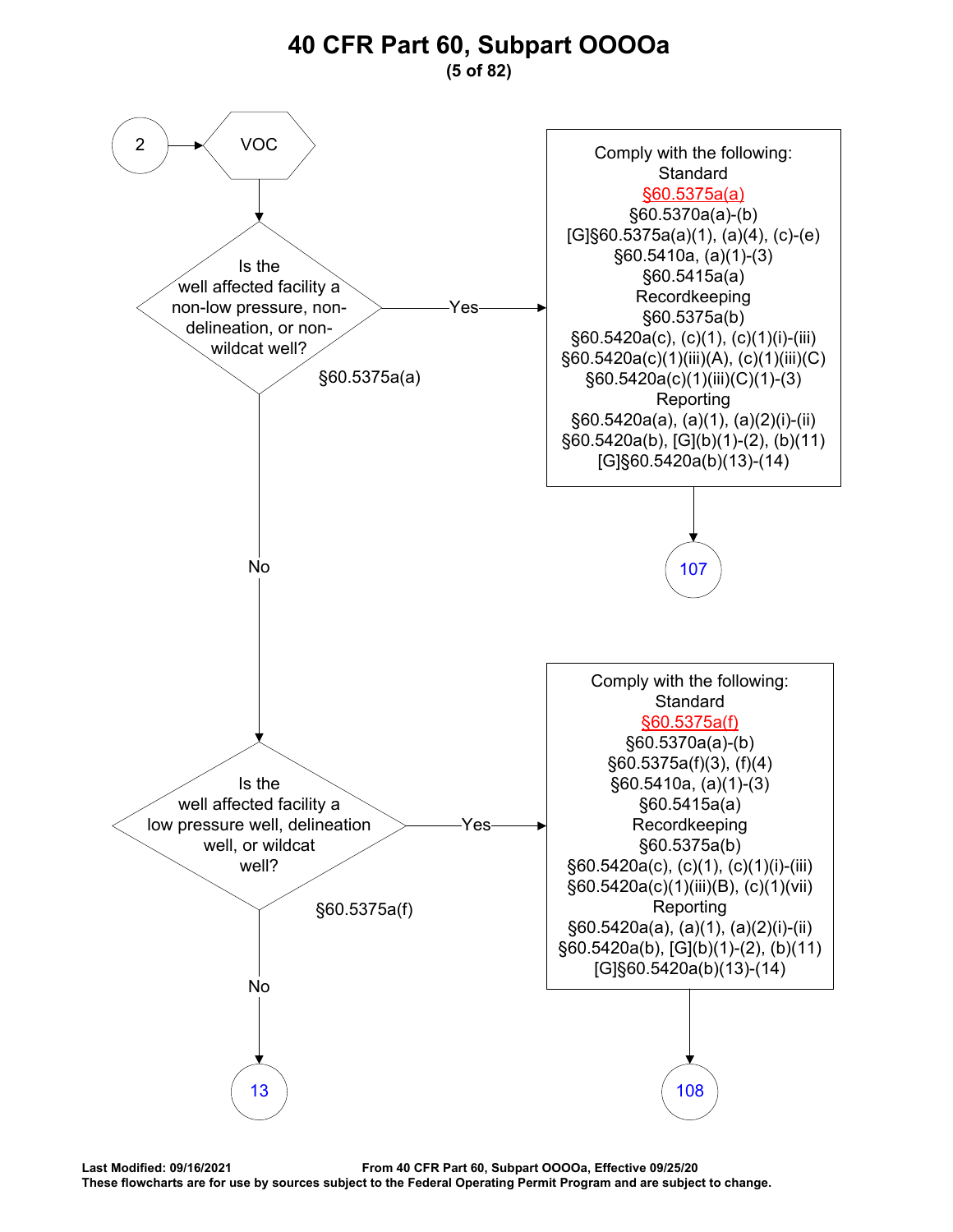<span id="page-5-0"></span>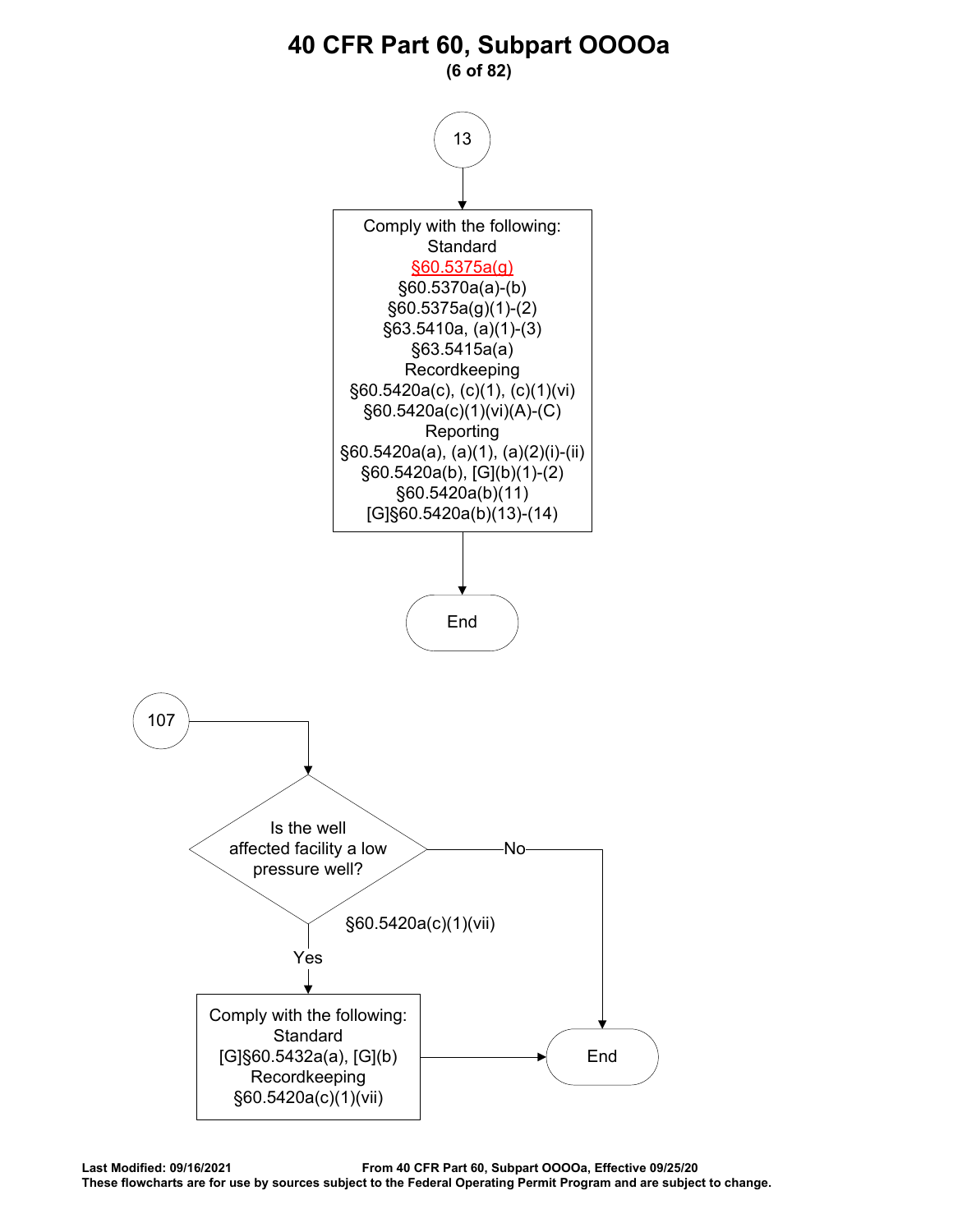**(7 of 82)**

<span id="page-6-0"></span>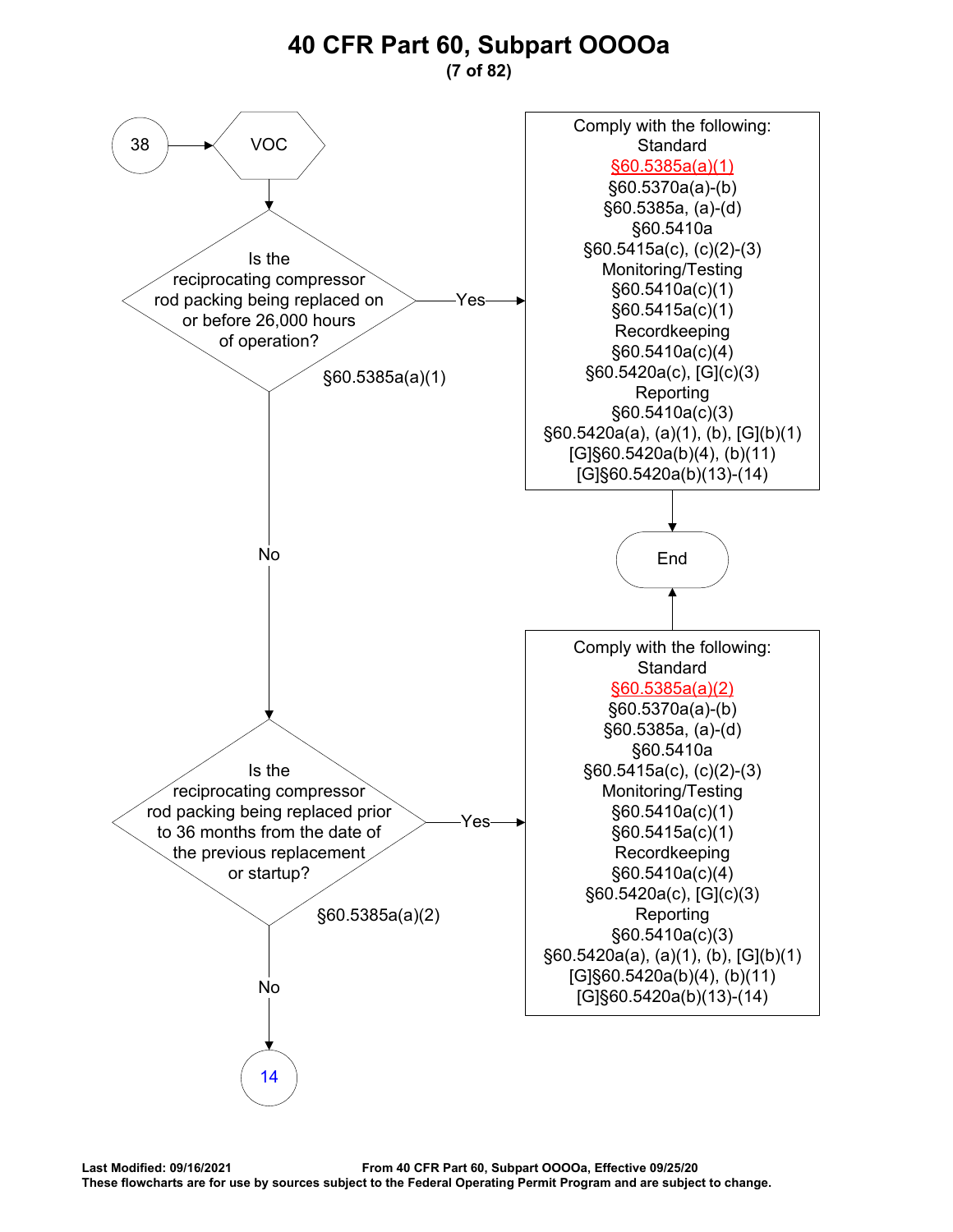#### **40 CFR Part 60, Subpart OOOOa (8 of 82)**

<span id="page-7-0"></span>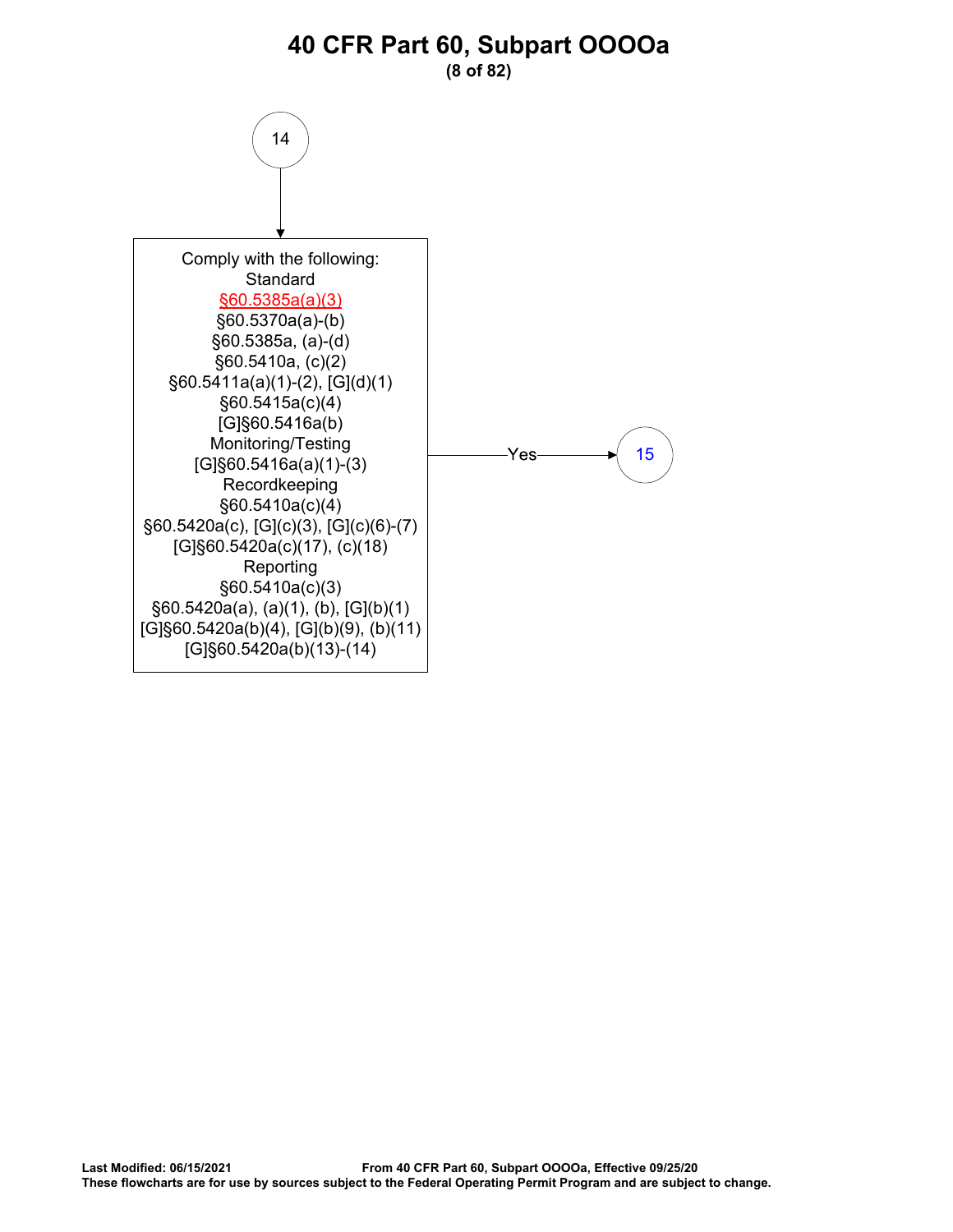#### **40 CFR Part 60, Subpart OOOOa (9 of 82)**

<span id="page-8-0"></span>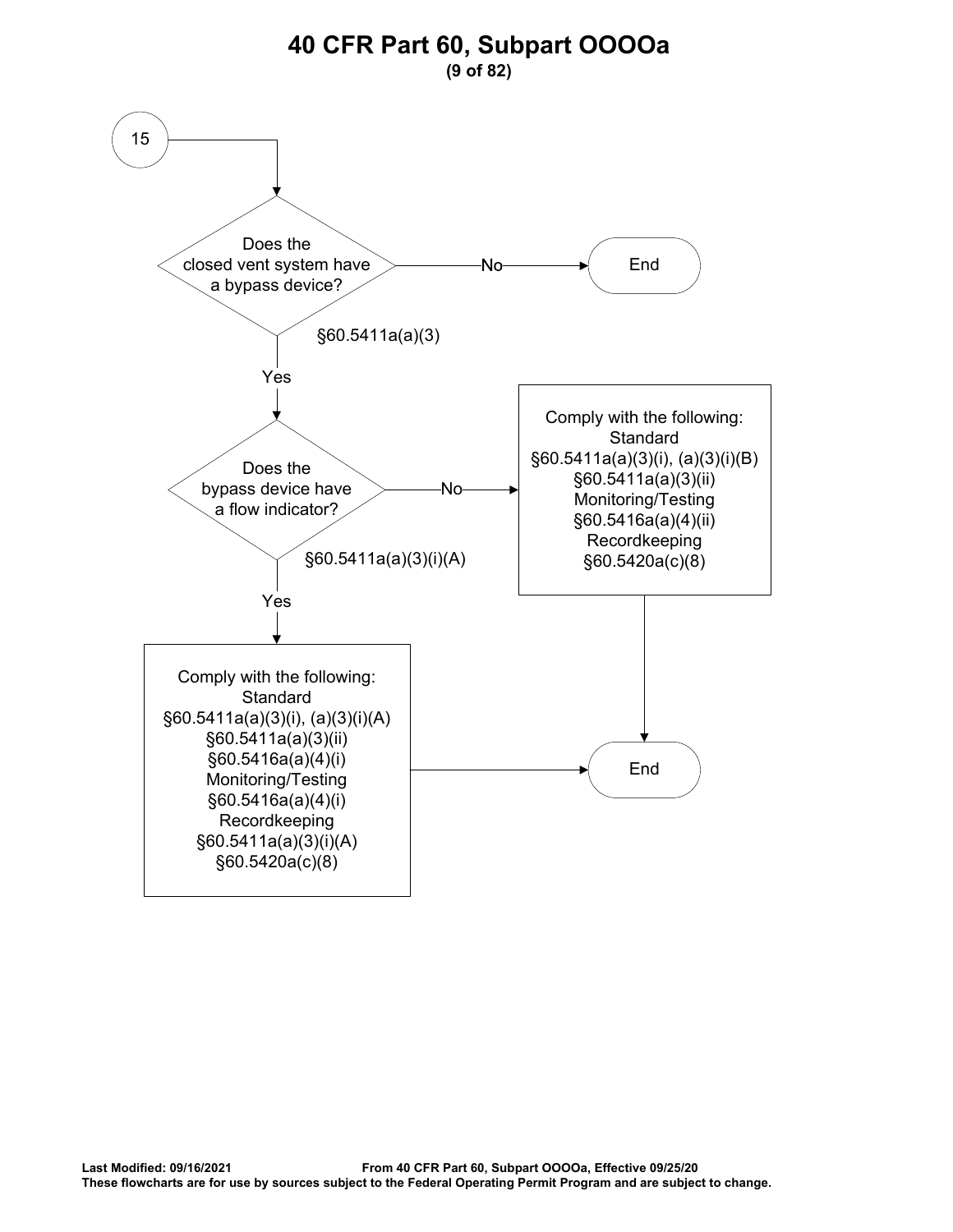**(10 of 82)**

<span id="page-9-0"></span>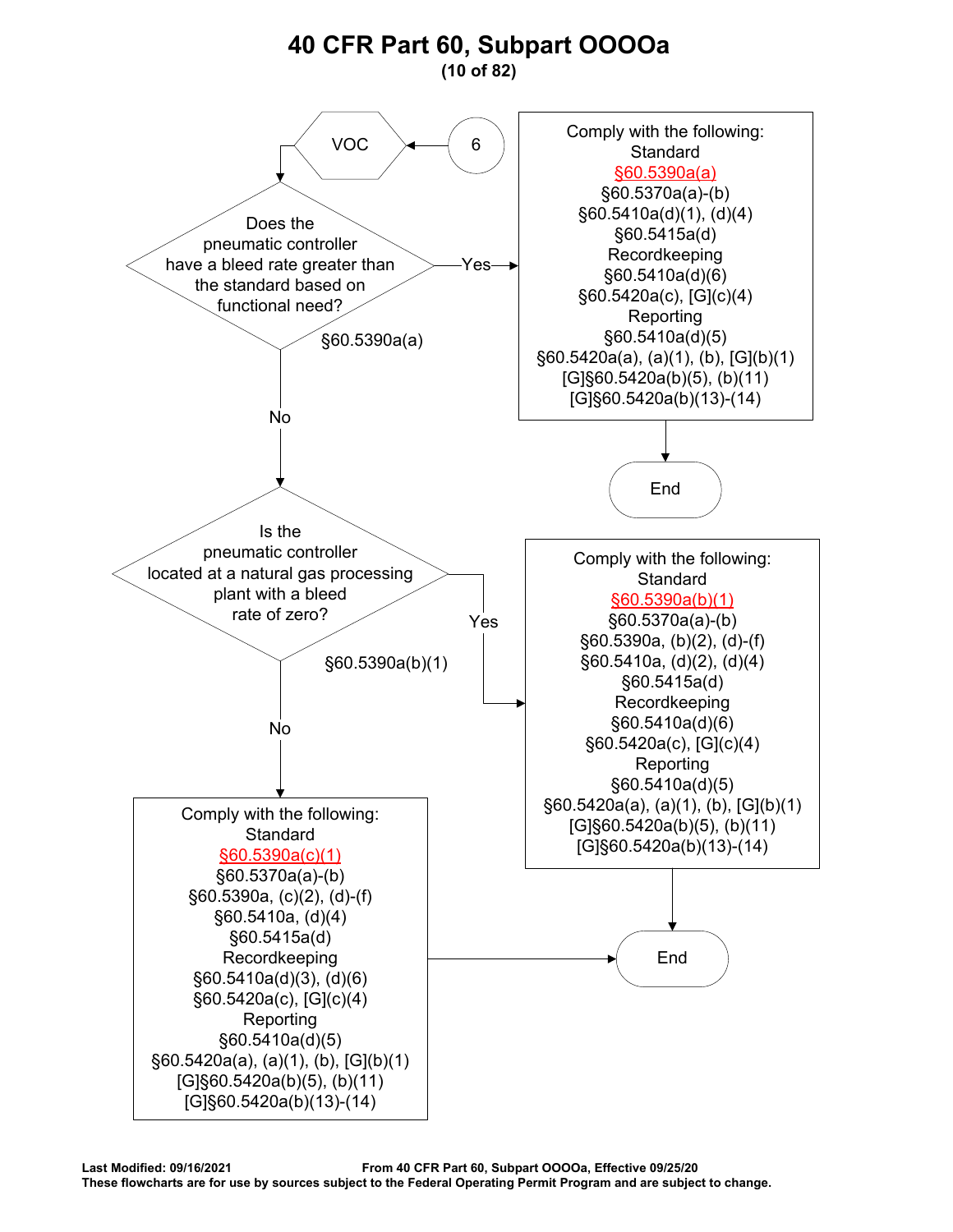**(11 of 82)**

<span id="page-10-0"></span>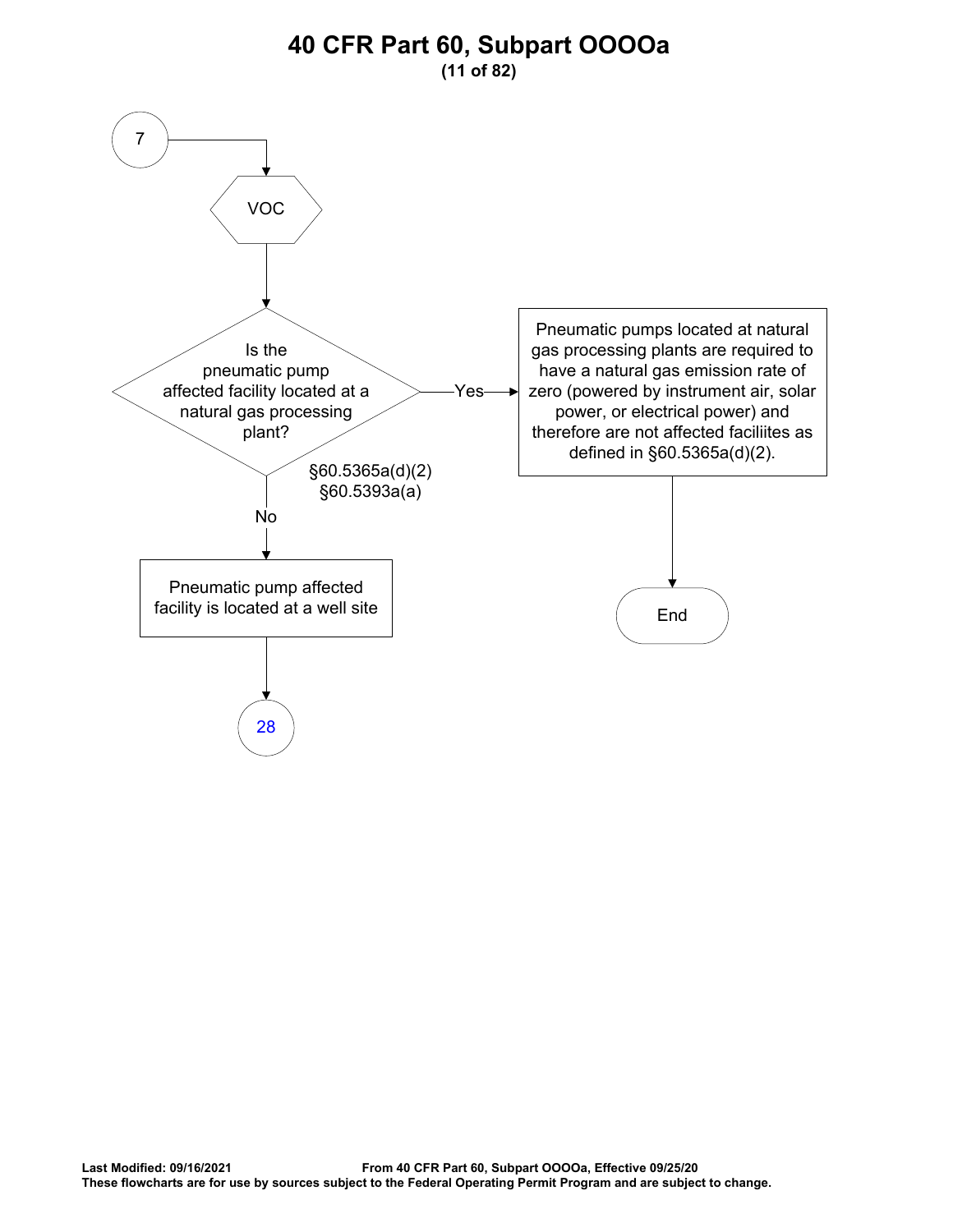#### **40 CFR Part 60, Subpart OOOOa (12 of 82)**

<span id="page-11-0"></span>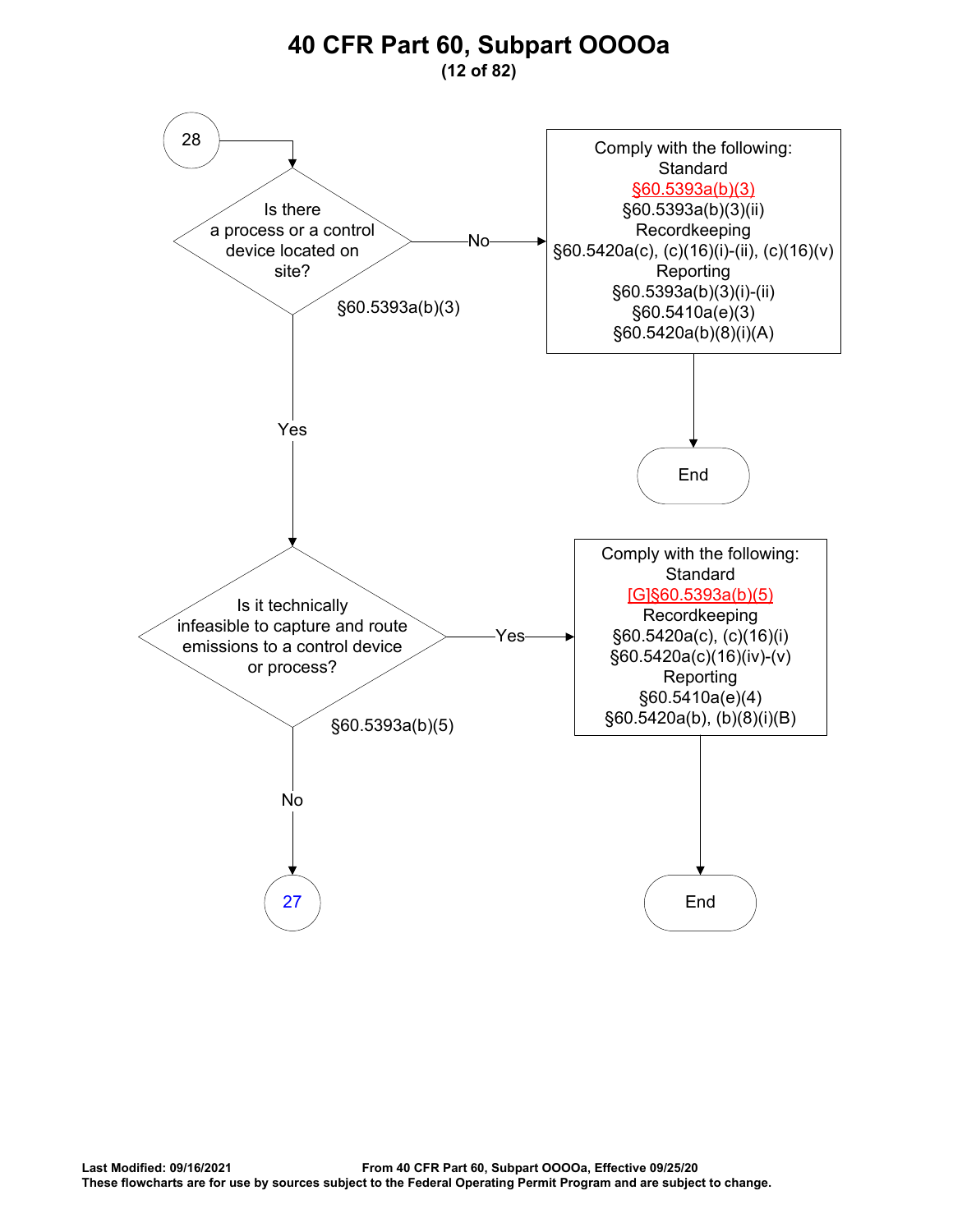**(13 of 82)**

<span id="page-12-0"></span>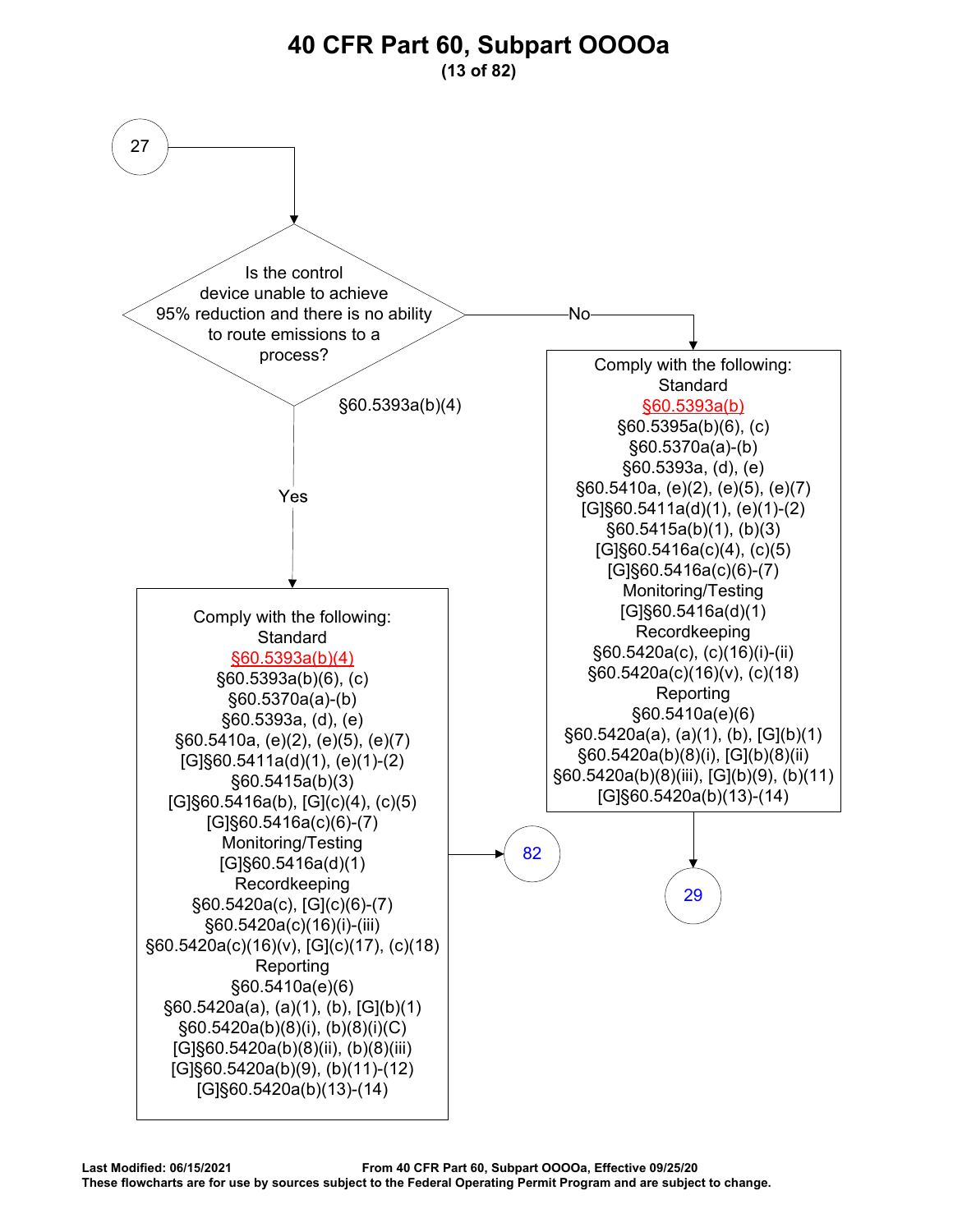<span id="page-13-0"></span>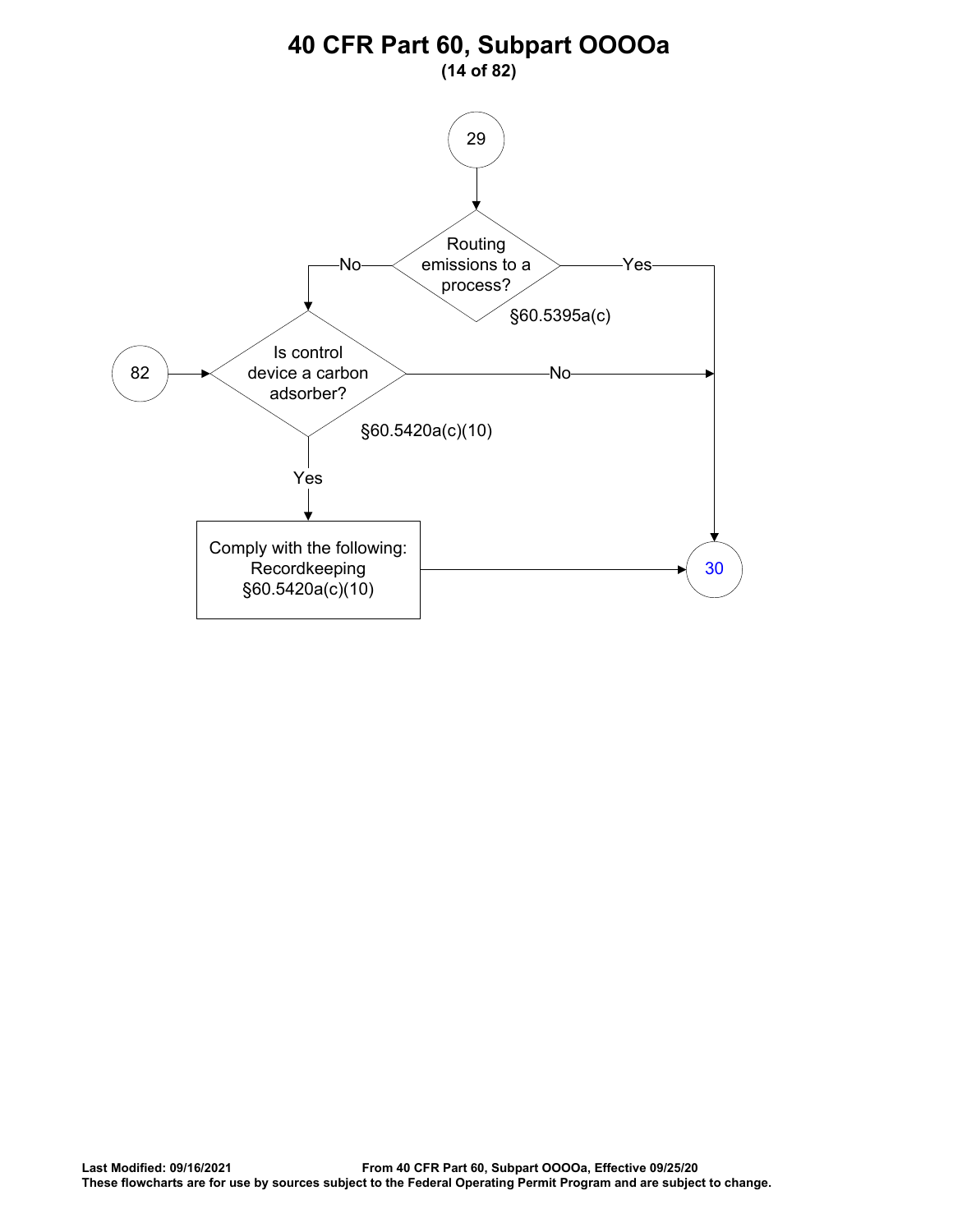#### **40 CFR Part 60, Subpart OOOOa (15 of 82)**

<span id="page-14-0"></span>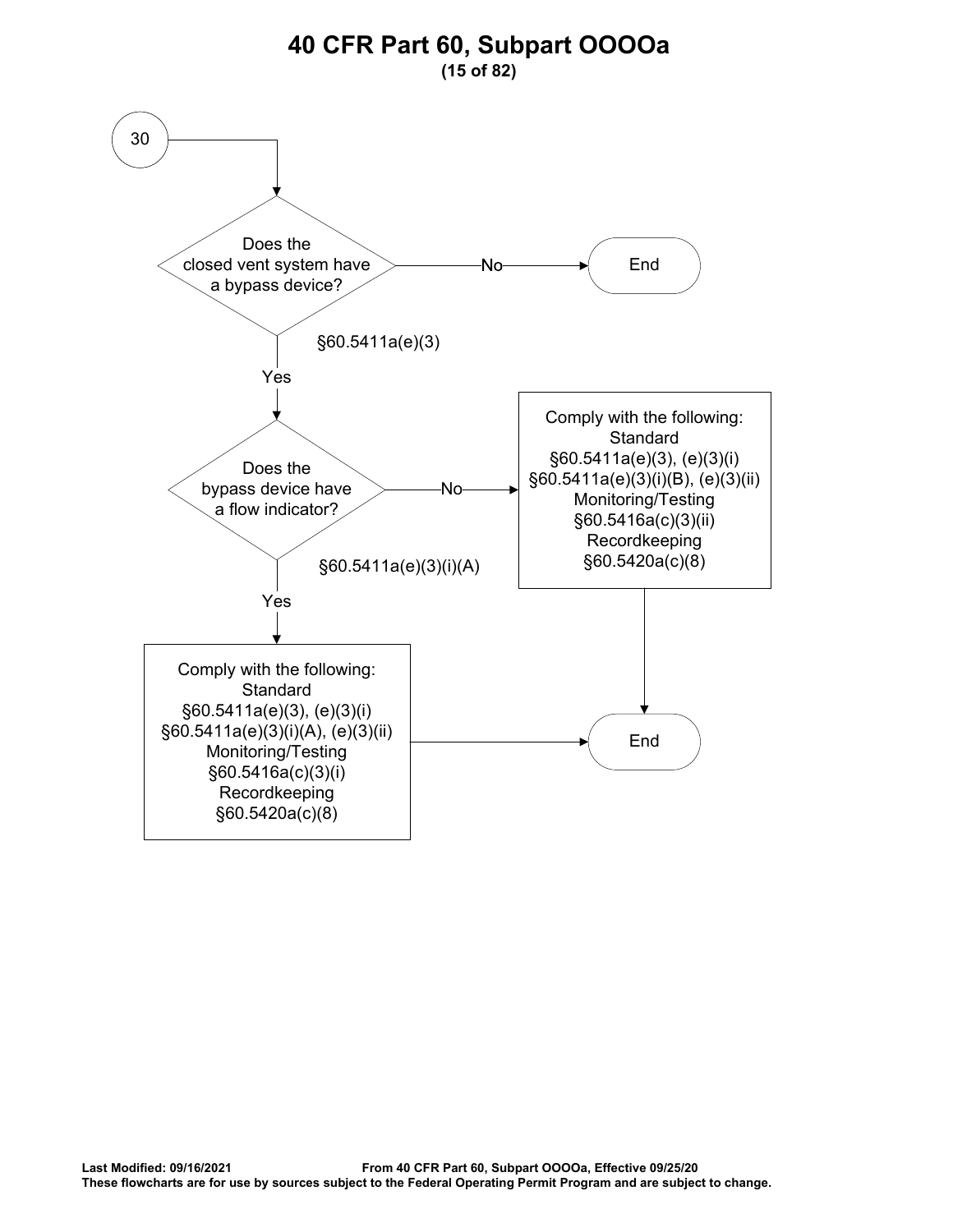#### **40 CFR Part 60, Subpart OOOOa (16 of 82)**

<span id="page-15-0"></span>

**Last Modified: 09/16/2021 From 40 CFR Part 60, Subpart OOOOa, Effective 09/25/20 These flowcharts are for use by sources subject to the Federal Operating Permit Program and are subject to change.**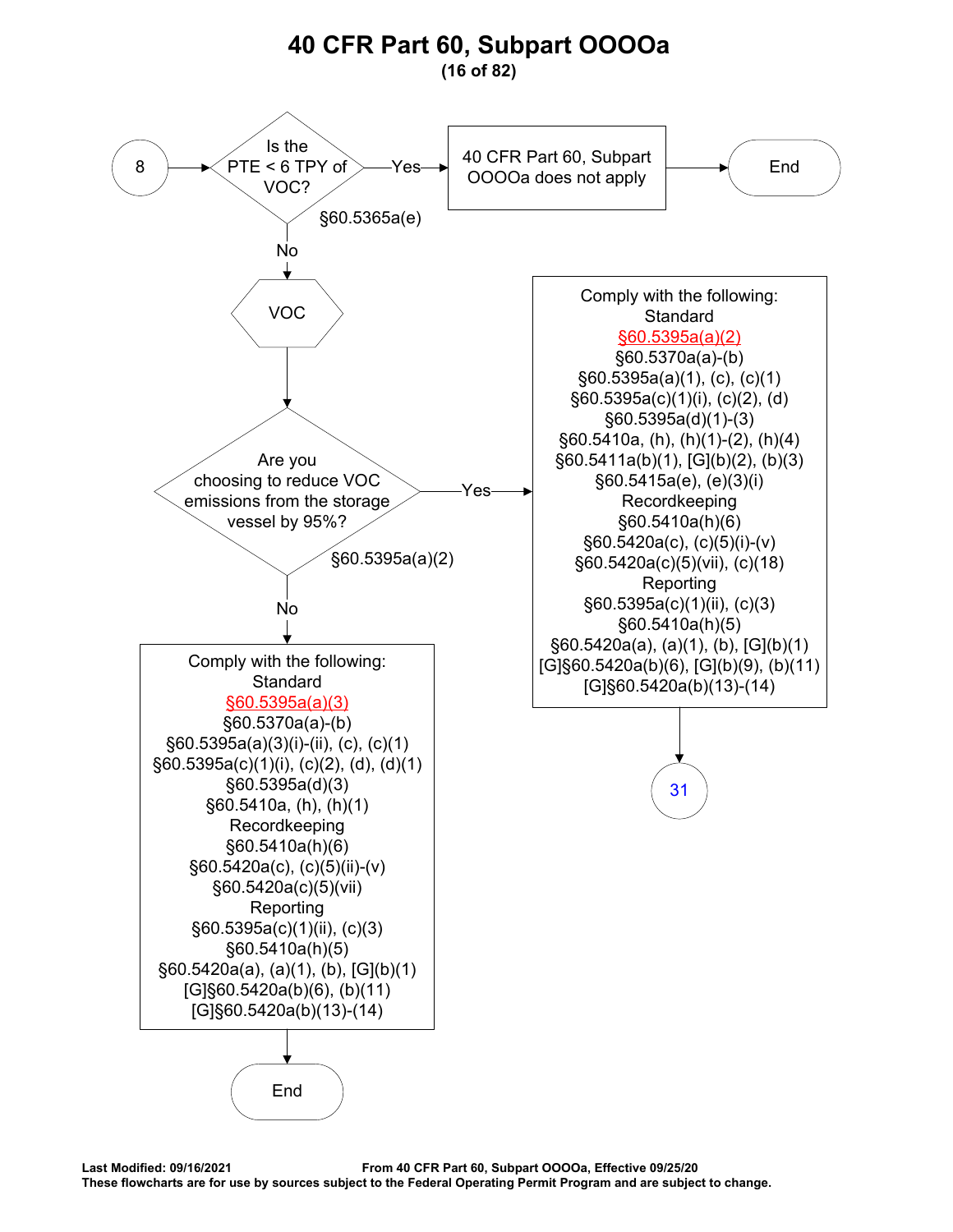#### **40 CFR Part 60, Subpart OOOOa (17 of 82)**

<span id="page-16-0"></span>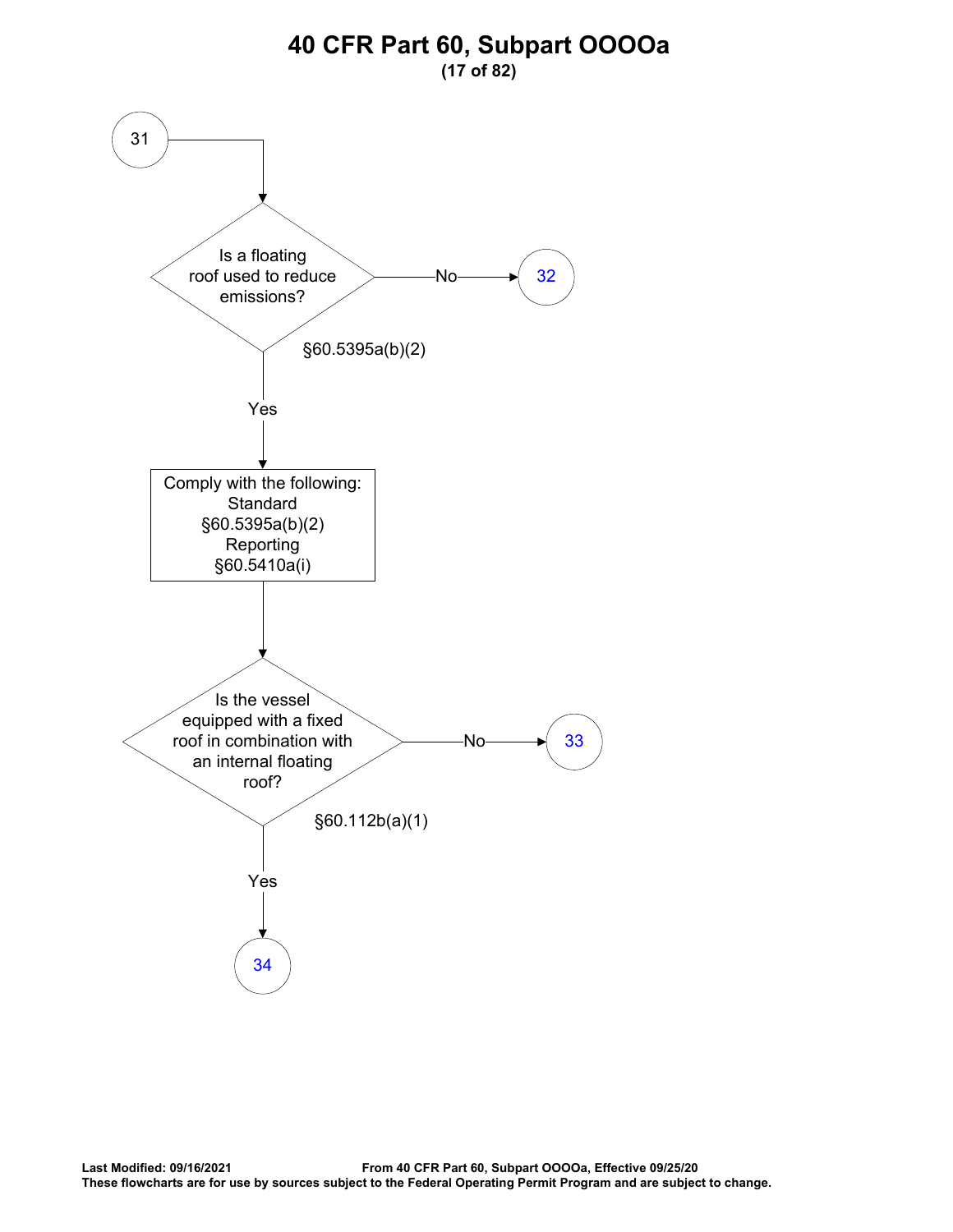**(18 of 82)**

<span id="page-17-0"></span>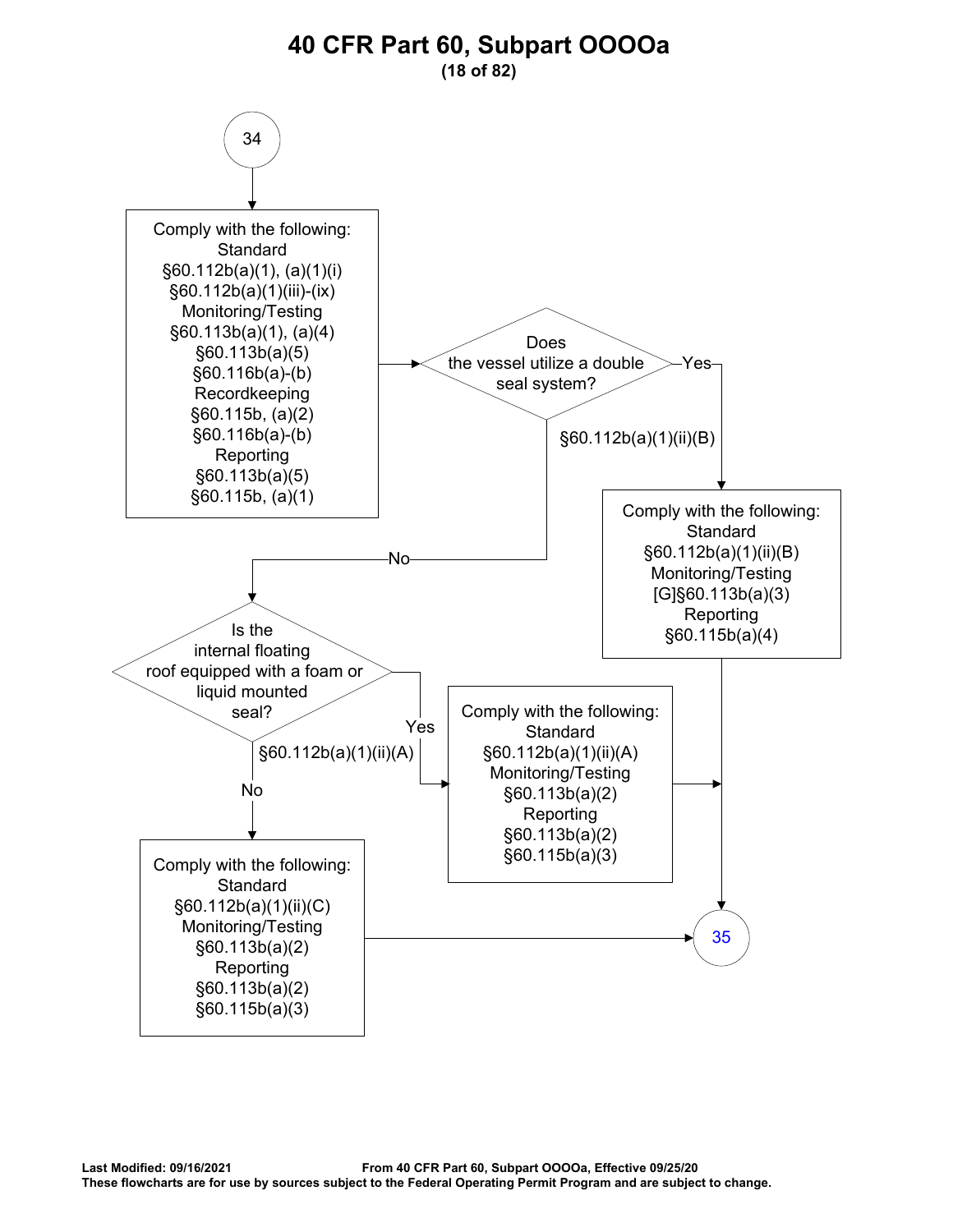**(19 of 82)**

<span id="page-18-0"></span>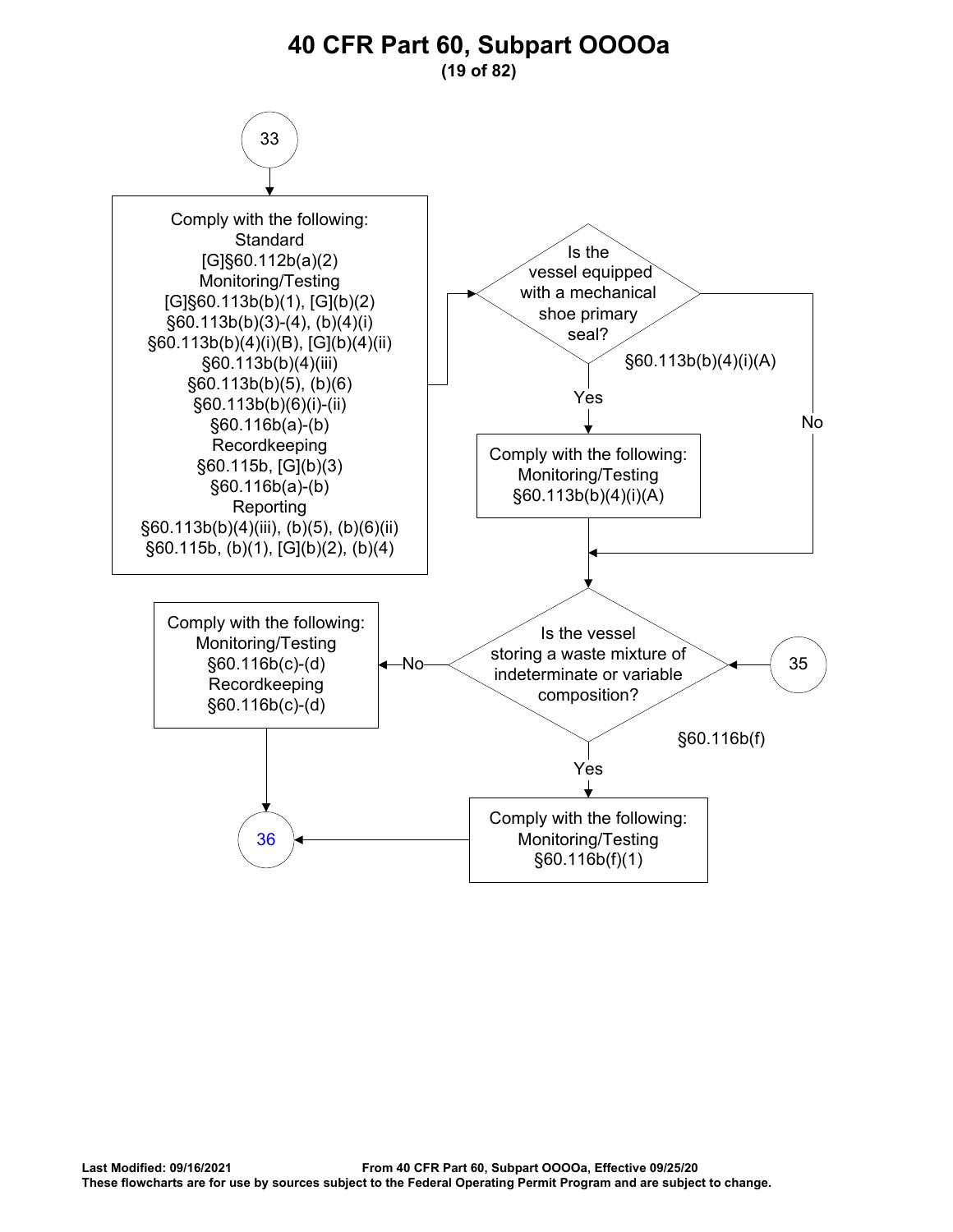<span id="page-19-0"></span>

#### **40 CFR Part 60, Subpart OOOOa (20 of 82)**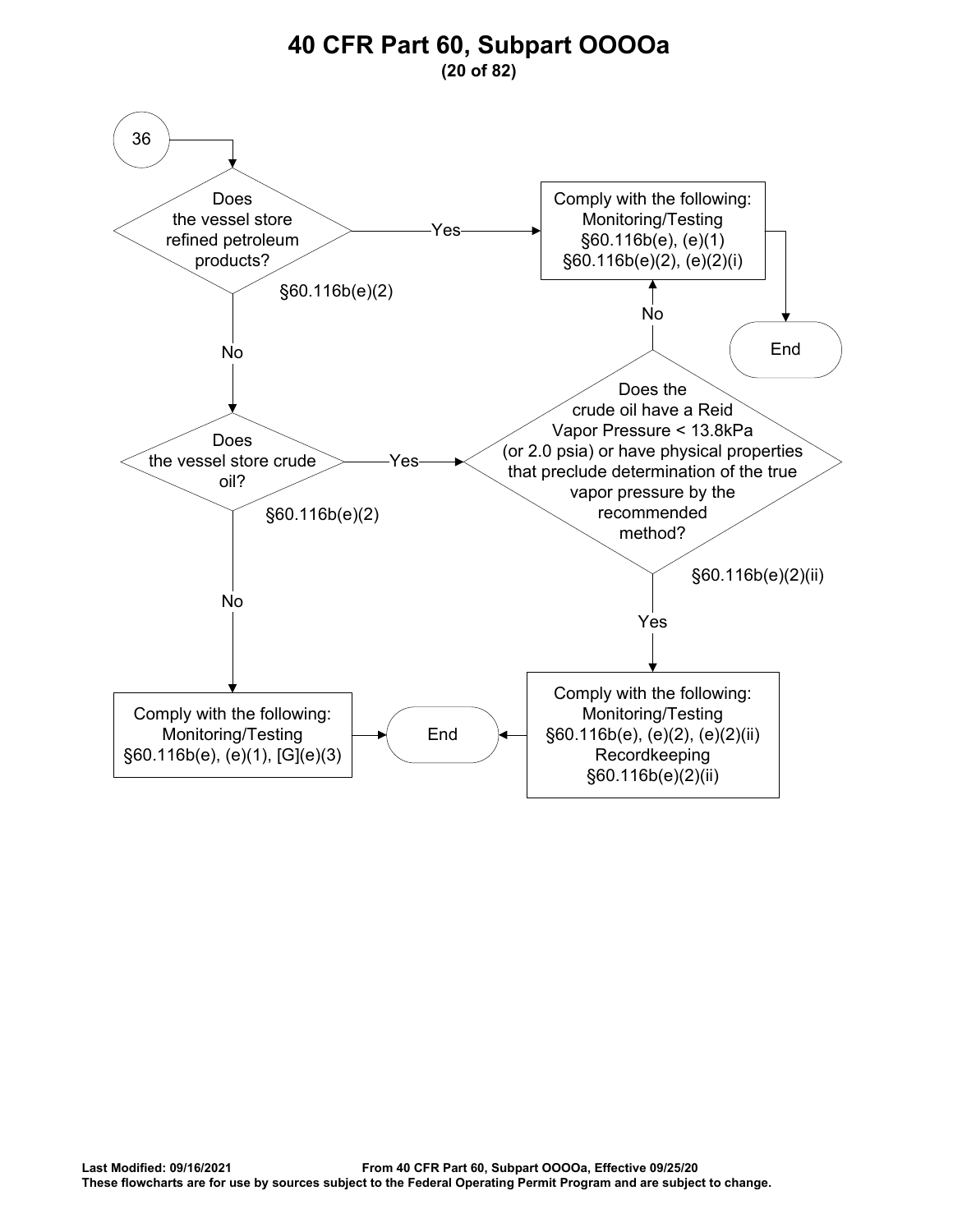#### **40 CFR Part 60, Subpart OOOOa (21 of 82)**

<span id="page-20-0"></span>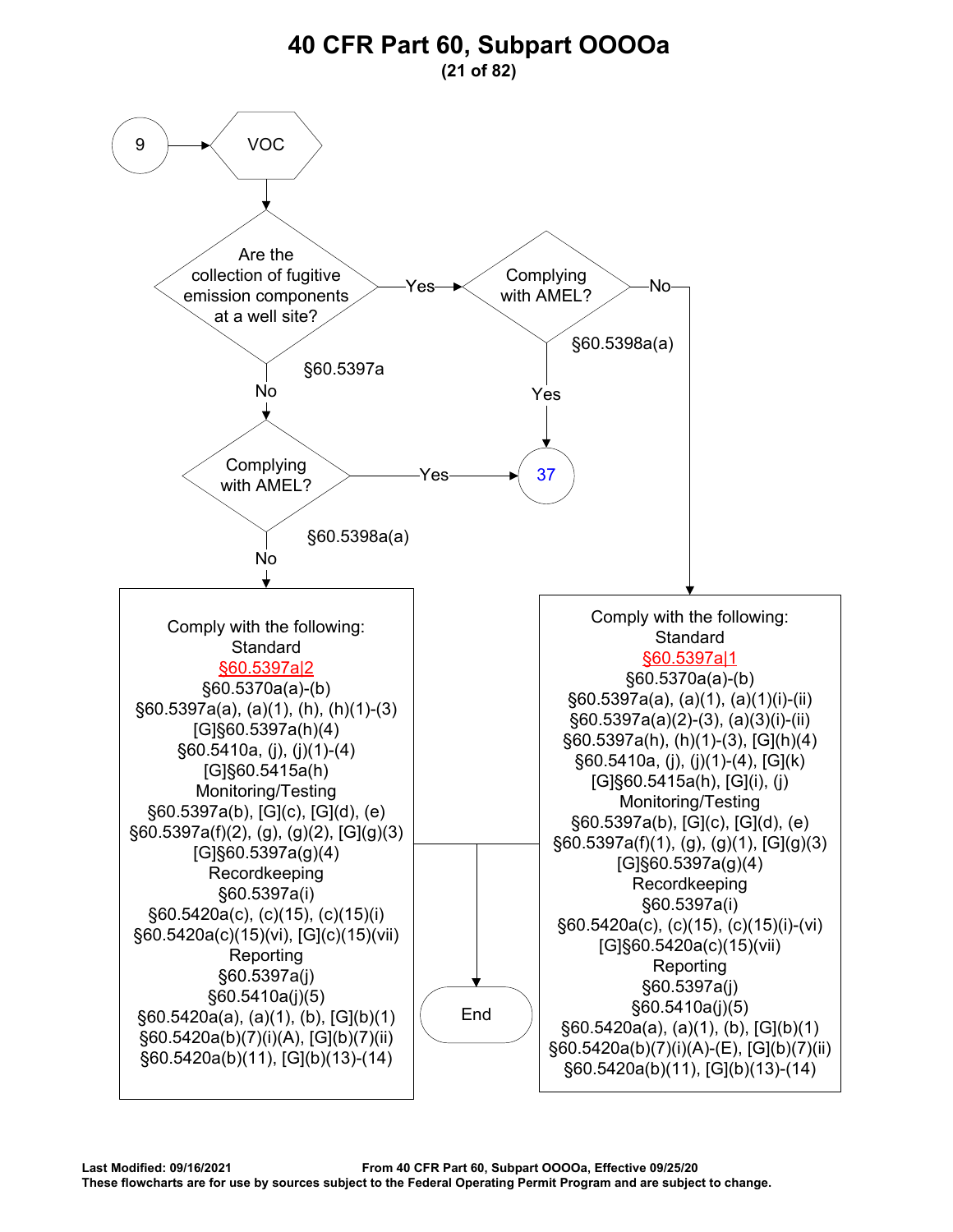#### **40 CFR Part 60, Subpart OOOOa (22 of 82)**

<span id="page-21-0"></span>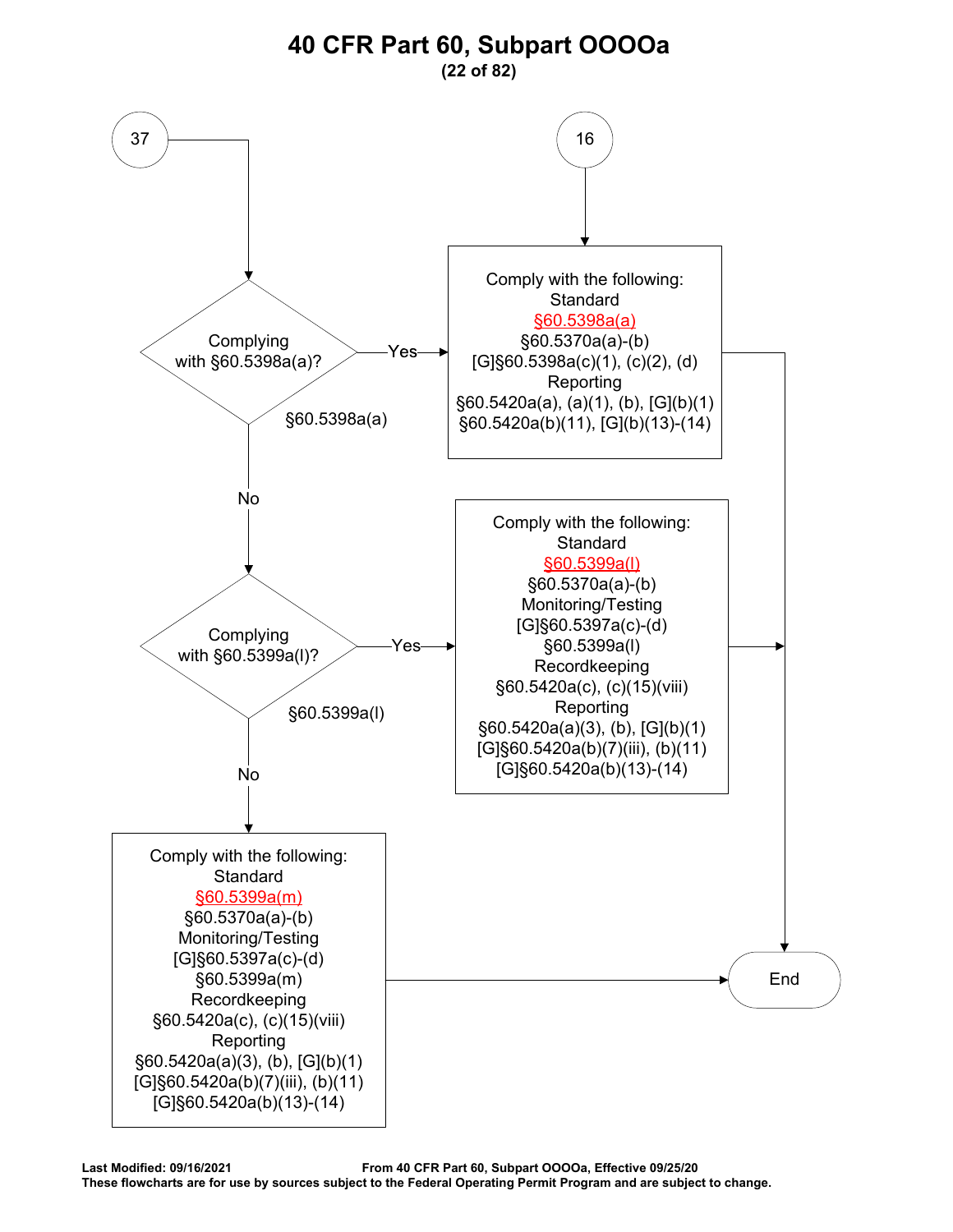**(23 of 82)**

<span id="page-22-0"></span>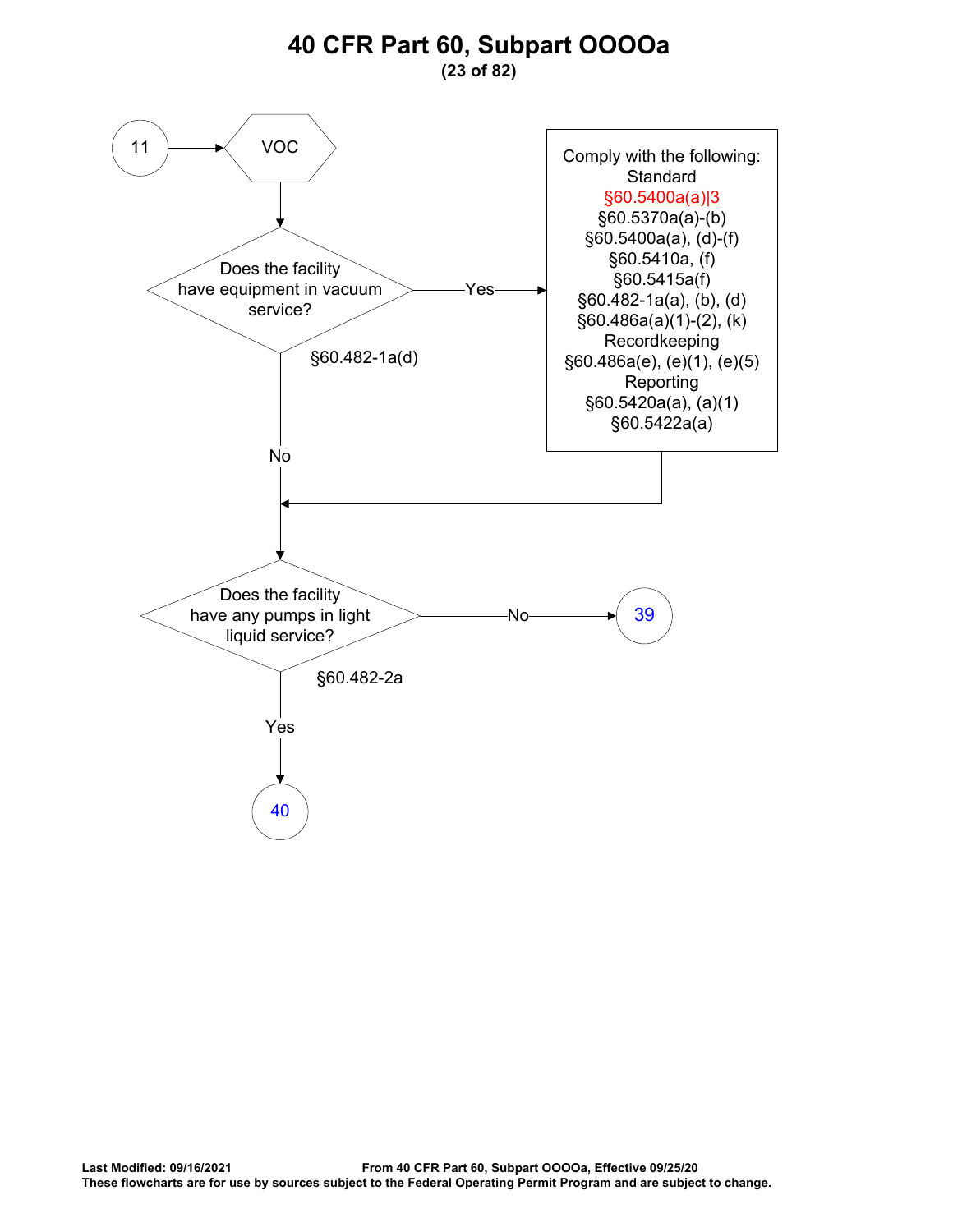#### **40 CFR Part 60, Subpart OOOOa (24 of 82)**

<span id="page-23-0"></span>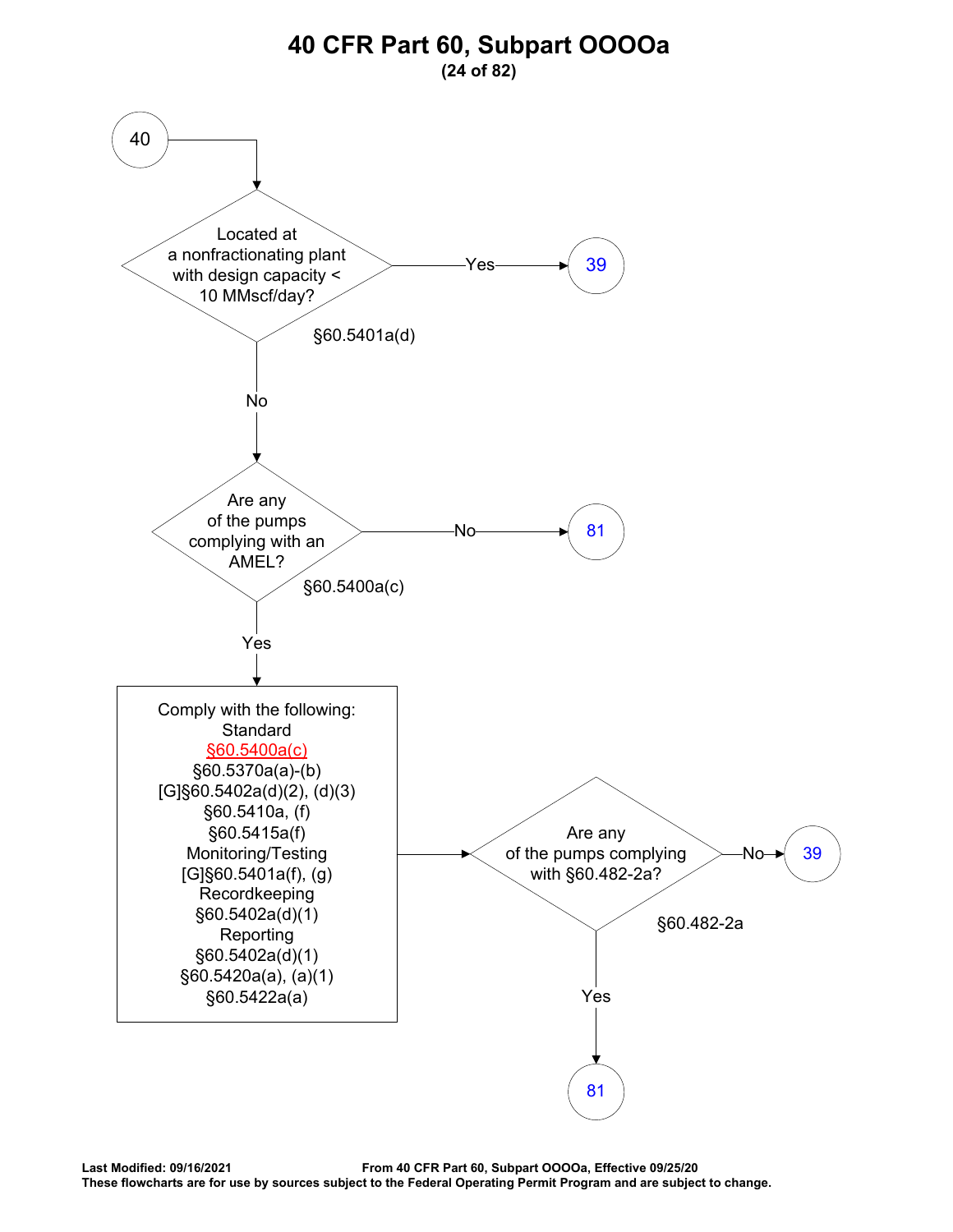**(25 of 82)**

<span id="page-24-0"></span>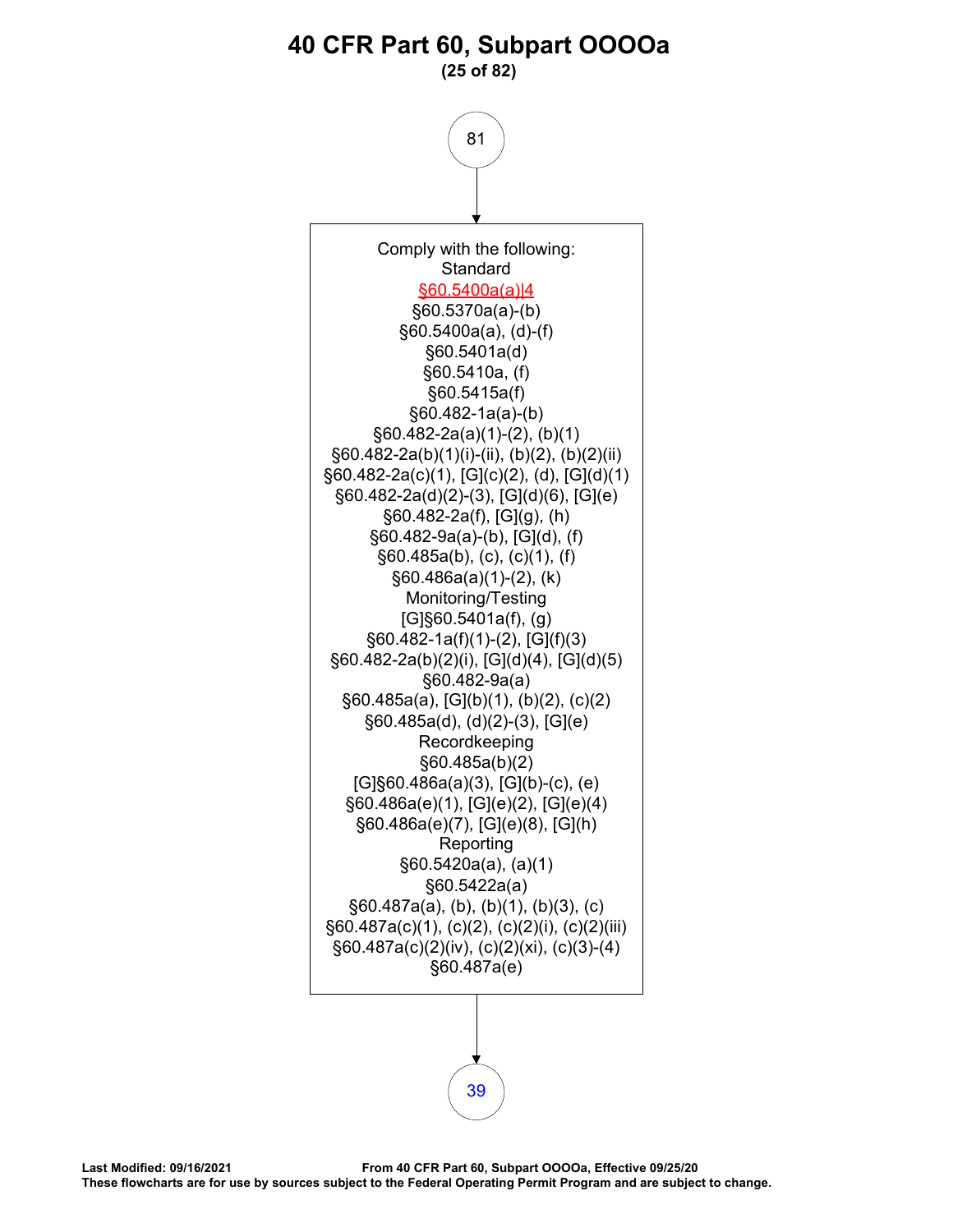<span id="page-25-0"></span>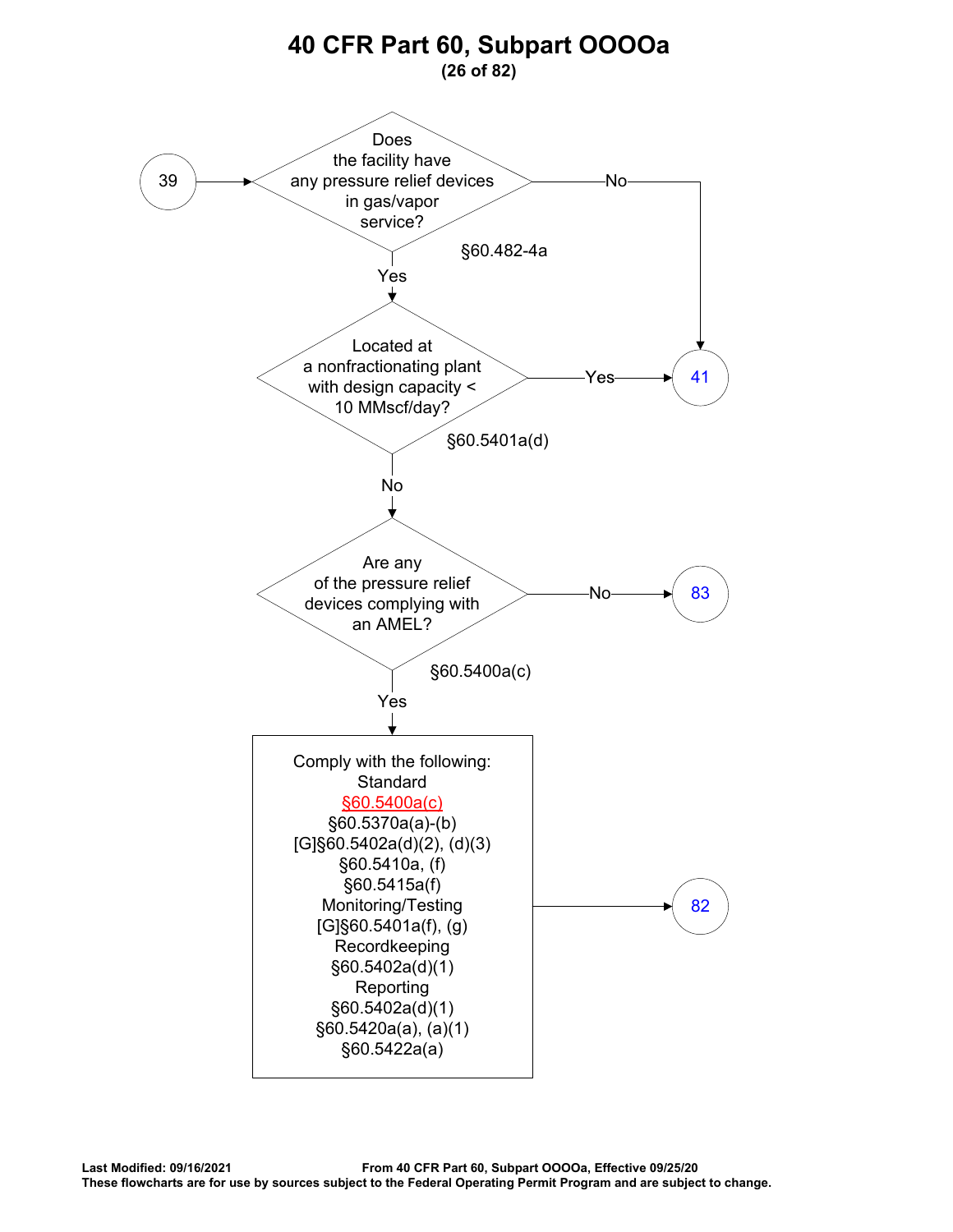#### **40 CFR Part 60, Subpart OOOOa (27 of 82)**

<span id="page-26-0"></span>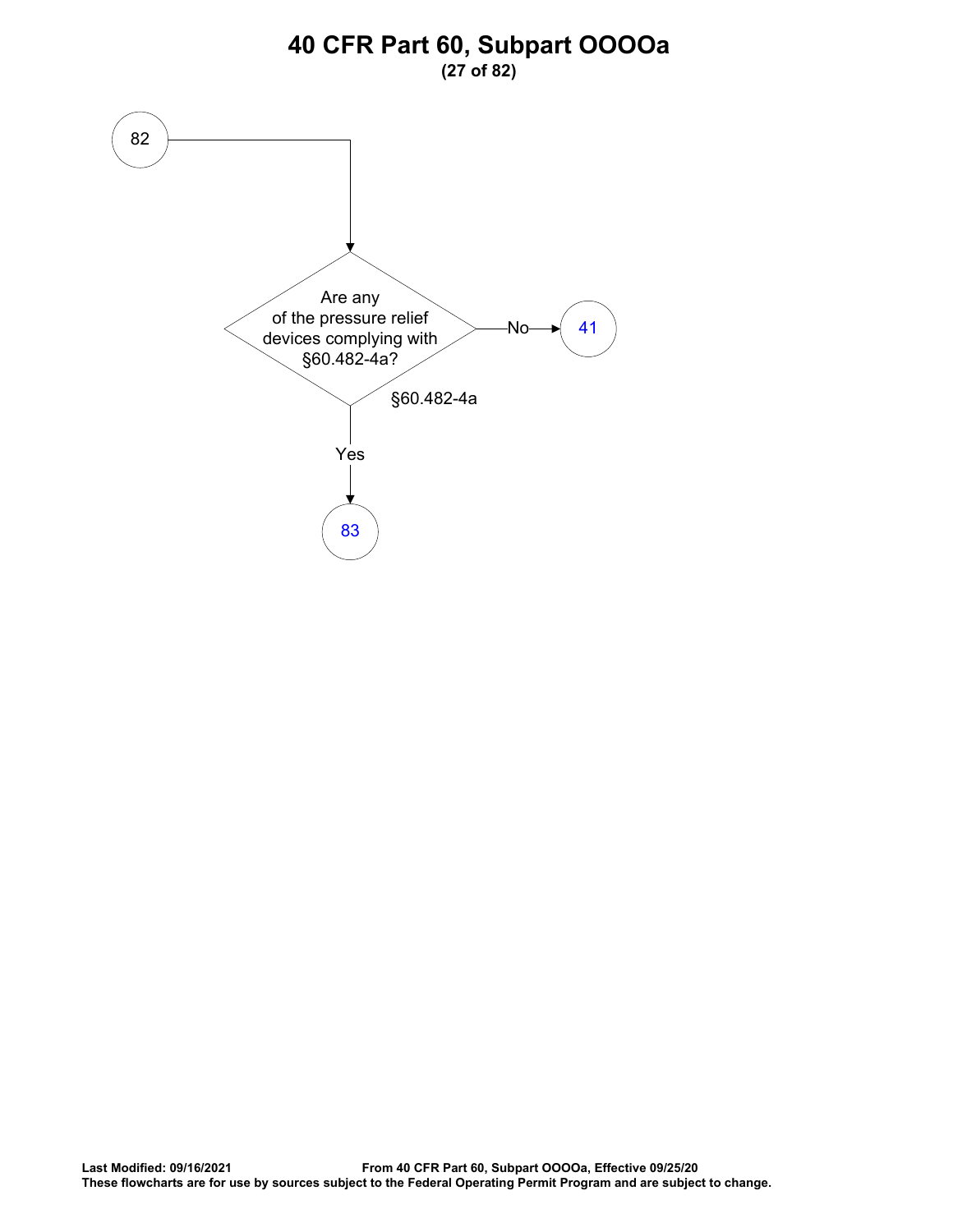**(28 of 82)**

<span id="page-27-0"></span>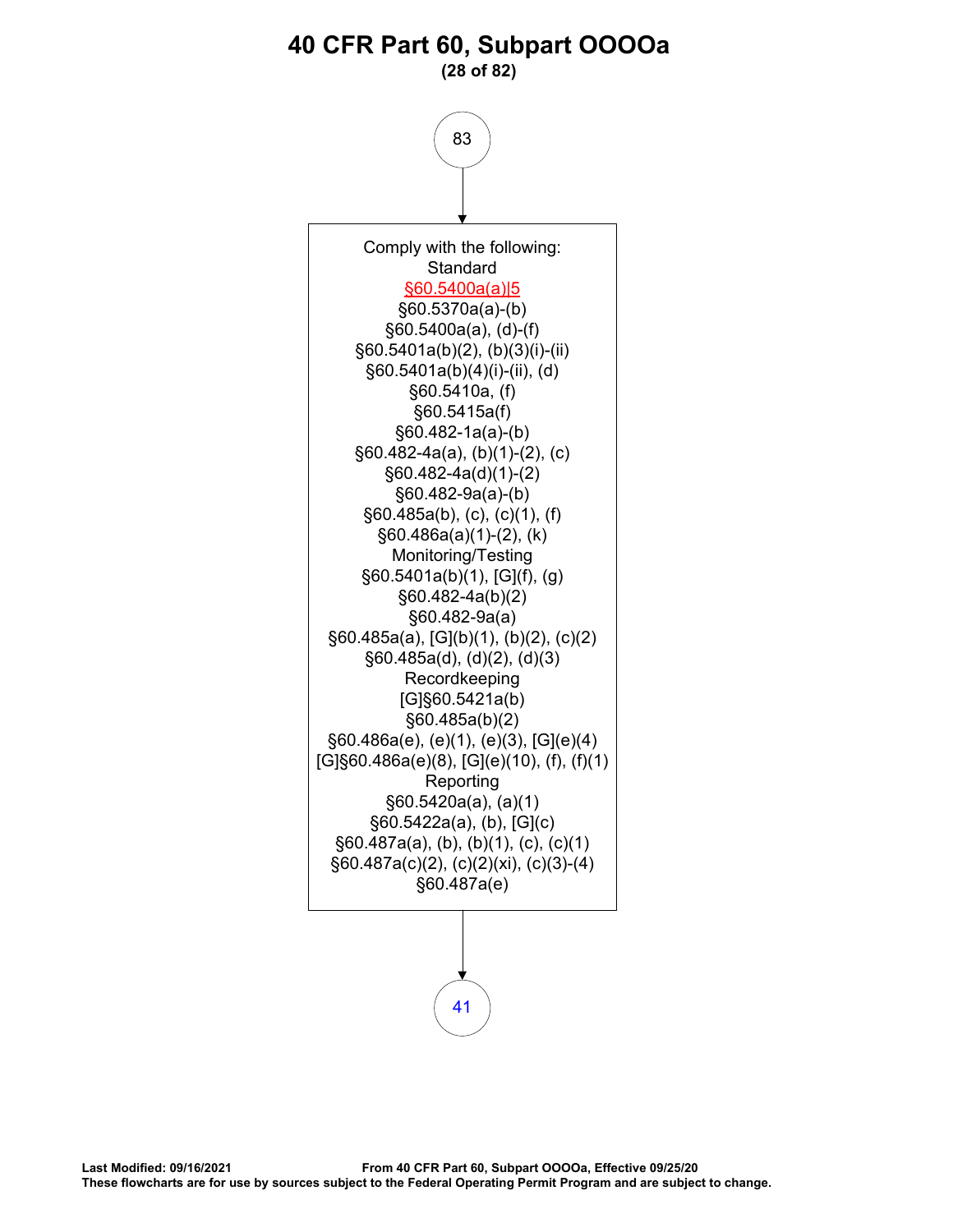### <span id="page-28-0"></span>**40 CFR Part 60, Subpart OOOOa (29 of 82)** 41 Does the facility have any open-ended valves or lines? [42](#page-30-0) §60.482-6a Are any of the open-ended valves or lines complying with an AMEL? Comply with the following: **Standard** [§60.5400a\(c\)](https://www.tceq.texas.gov/downloads/permitting/air-rules/federal/40-cfr-60/subpart-ooooa/r60ooooa.pdf#page=21) §60.5370a(a)-(b) [G]§60.5402a(d)(2), (d)(3) §60.5410a, (f) §60.5415a(f) Monitoring/Testing [G]§60.5401a(f), (g) Recordkeeping §60.5402a(d)(1) Reporting §60.5402a(d)(1) §60.5420a(a), (a)(1) §60.5422a(a) §60.5400a(c) Yes [84](#page-29-0) Yes No  $N$ o $\longrightarrow$  [96](#page-29-0)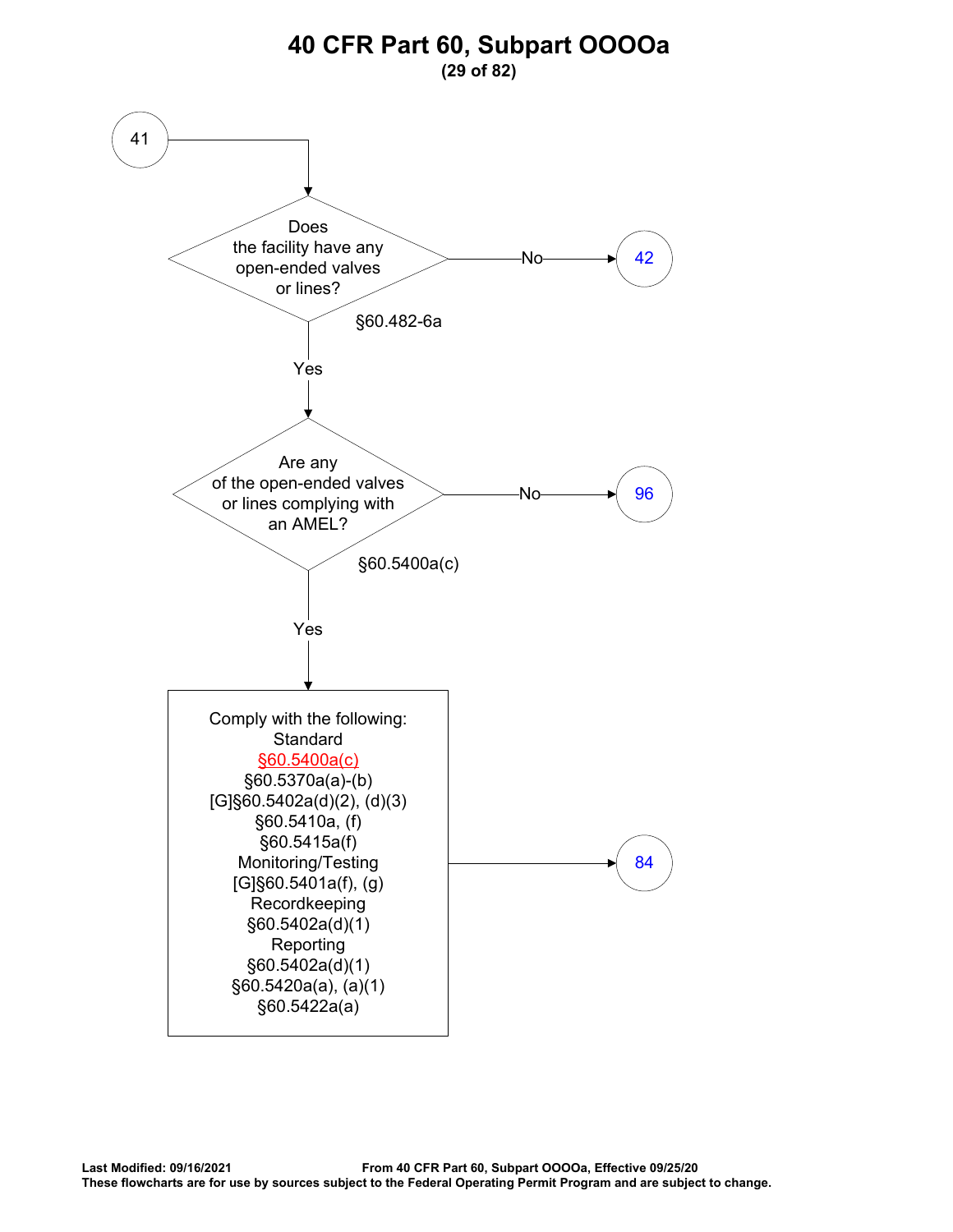**(30 of 82)**

<span id="page-29-0"></span>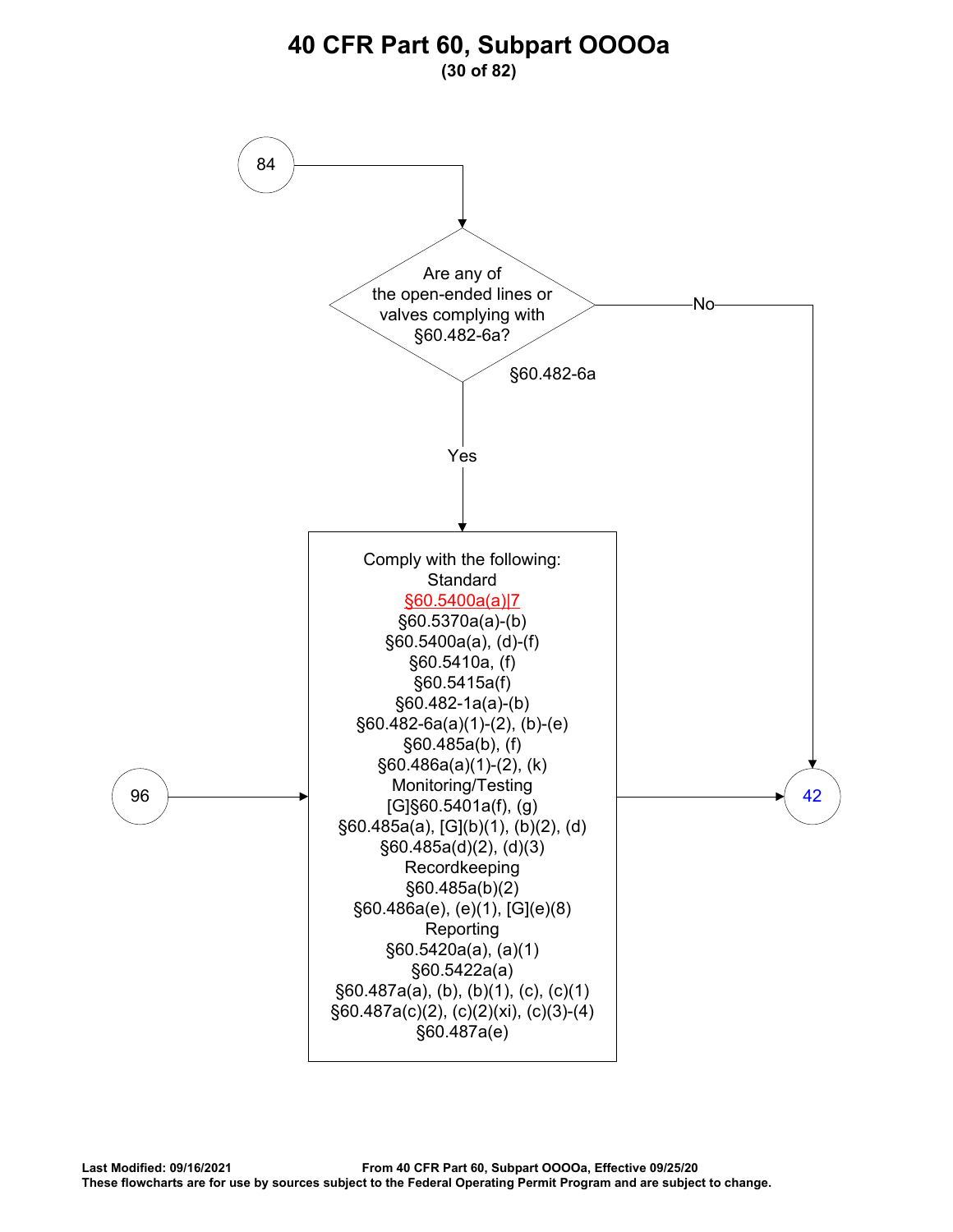#### **40 CFR Part 60, Subpart OOOOa (31 of 82)**

<span id="page-30-0"></span>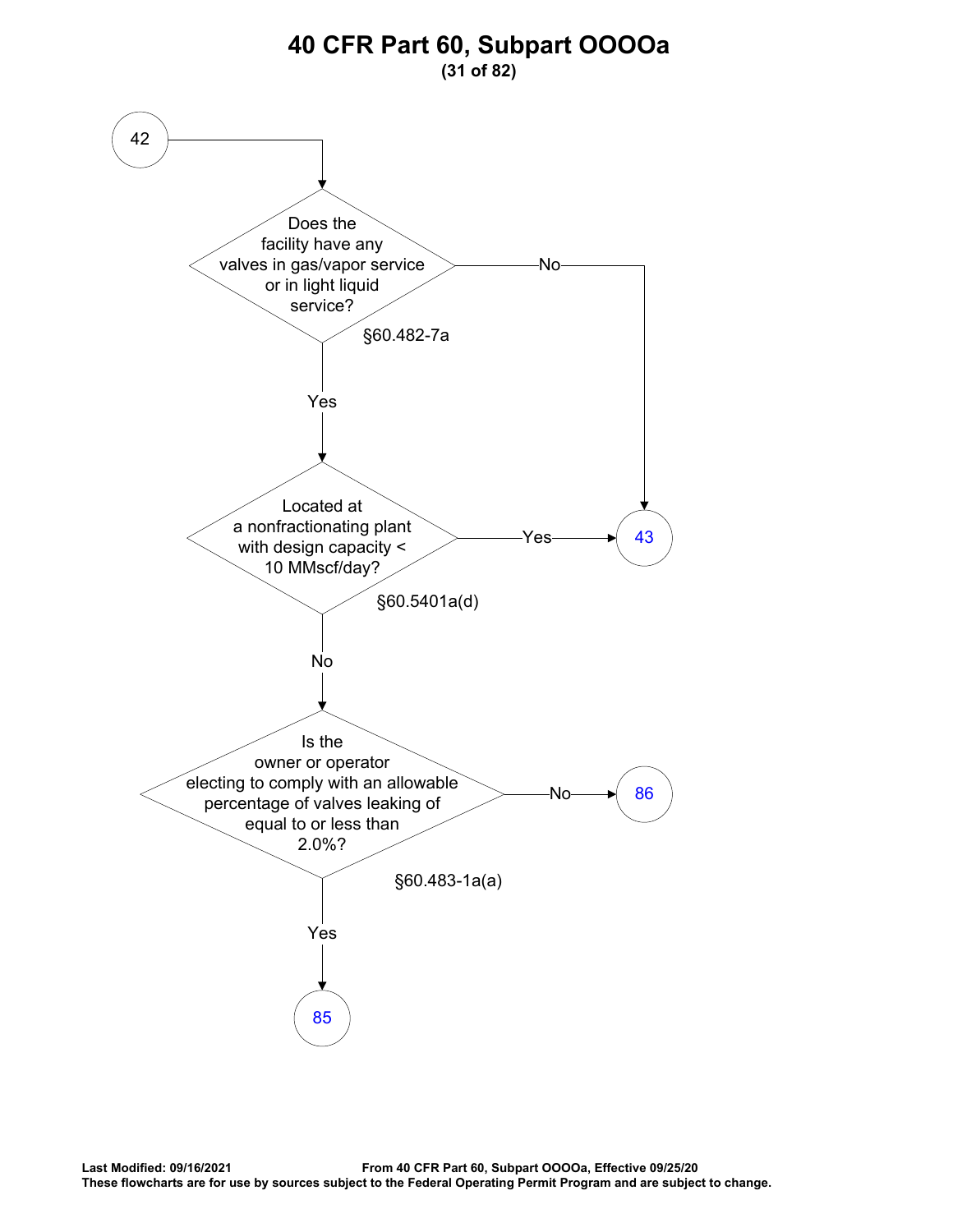<span id="page-31-0"></span>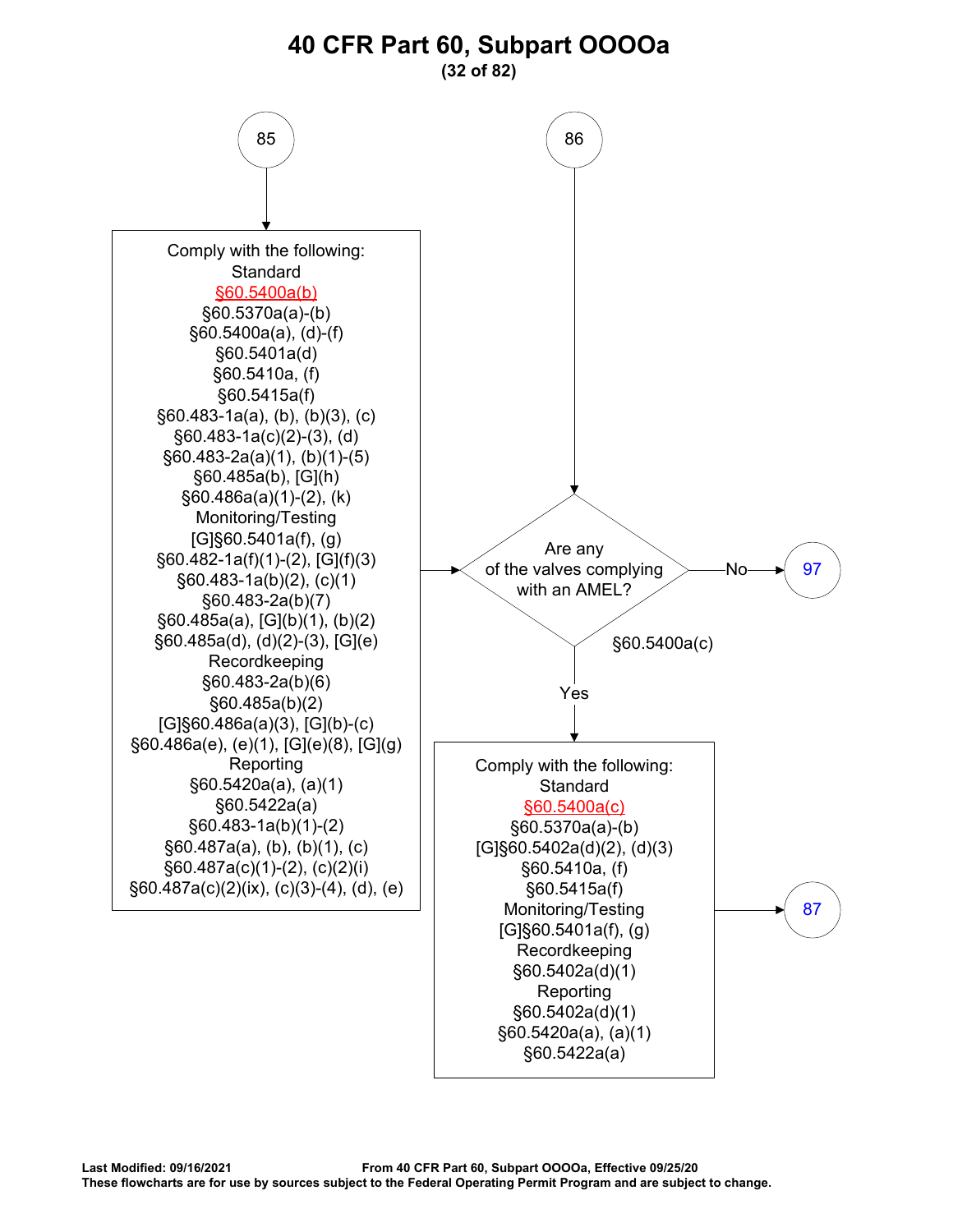<span id="page-32-0"></span>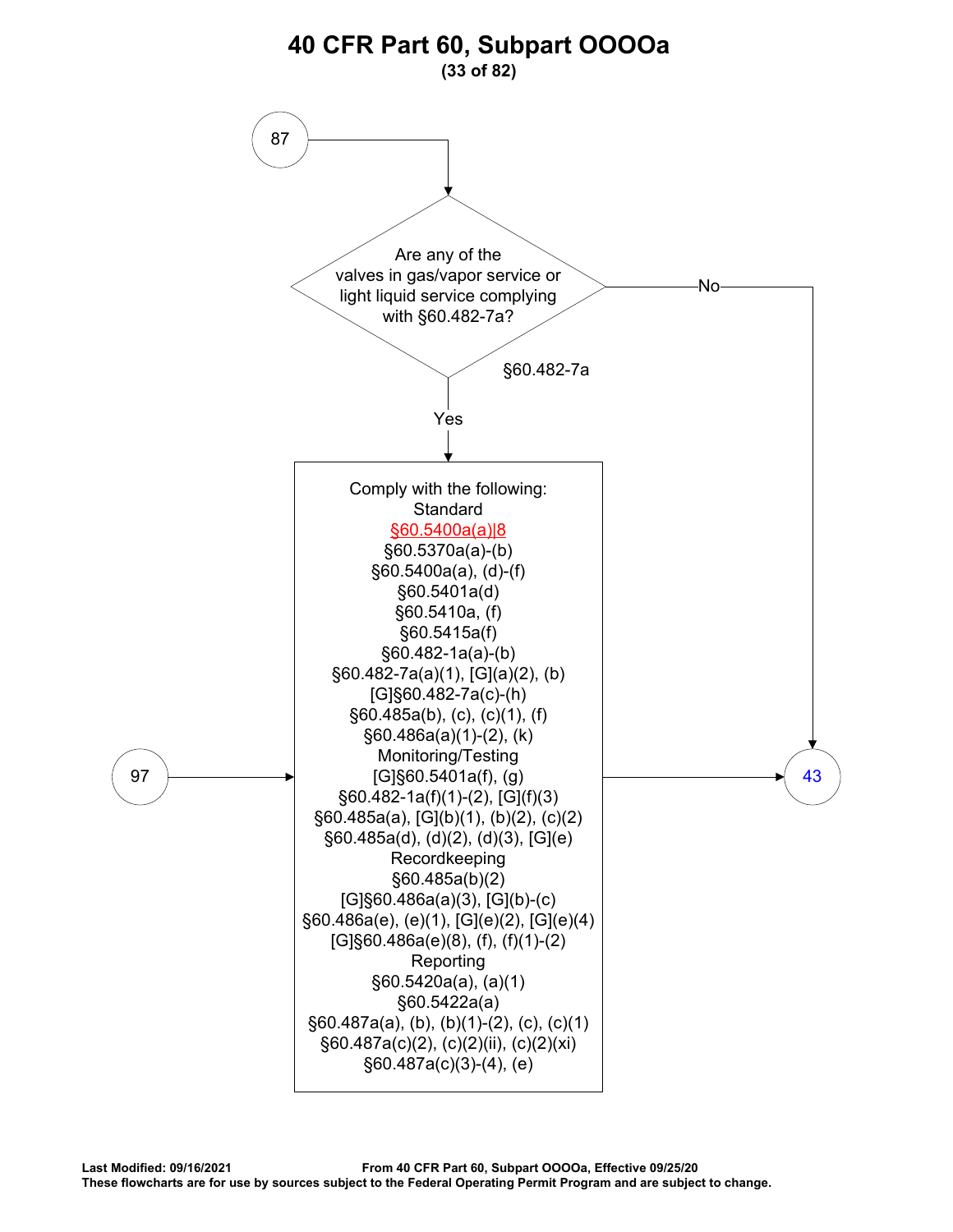#### **40 CFR Part 60, Subpart OOOOa (34 of 82)**

<span id="page-33-0"></span>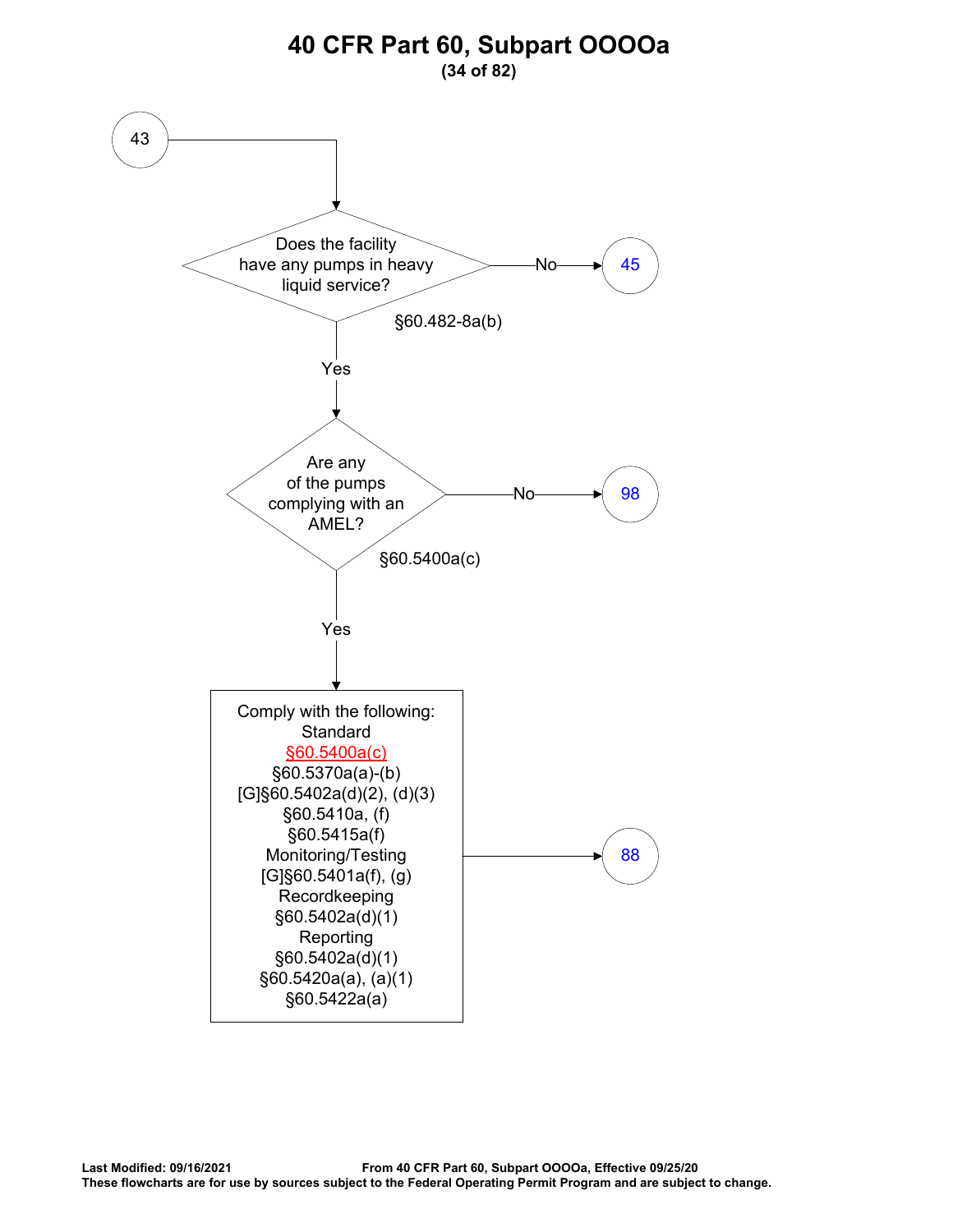<span id="page-34-0"></span>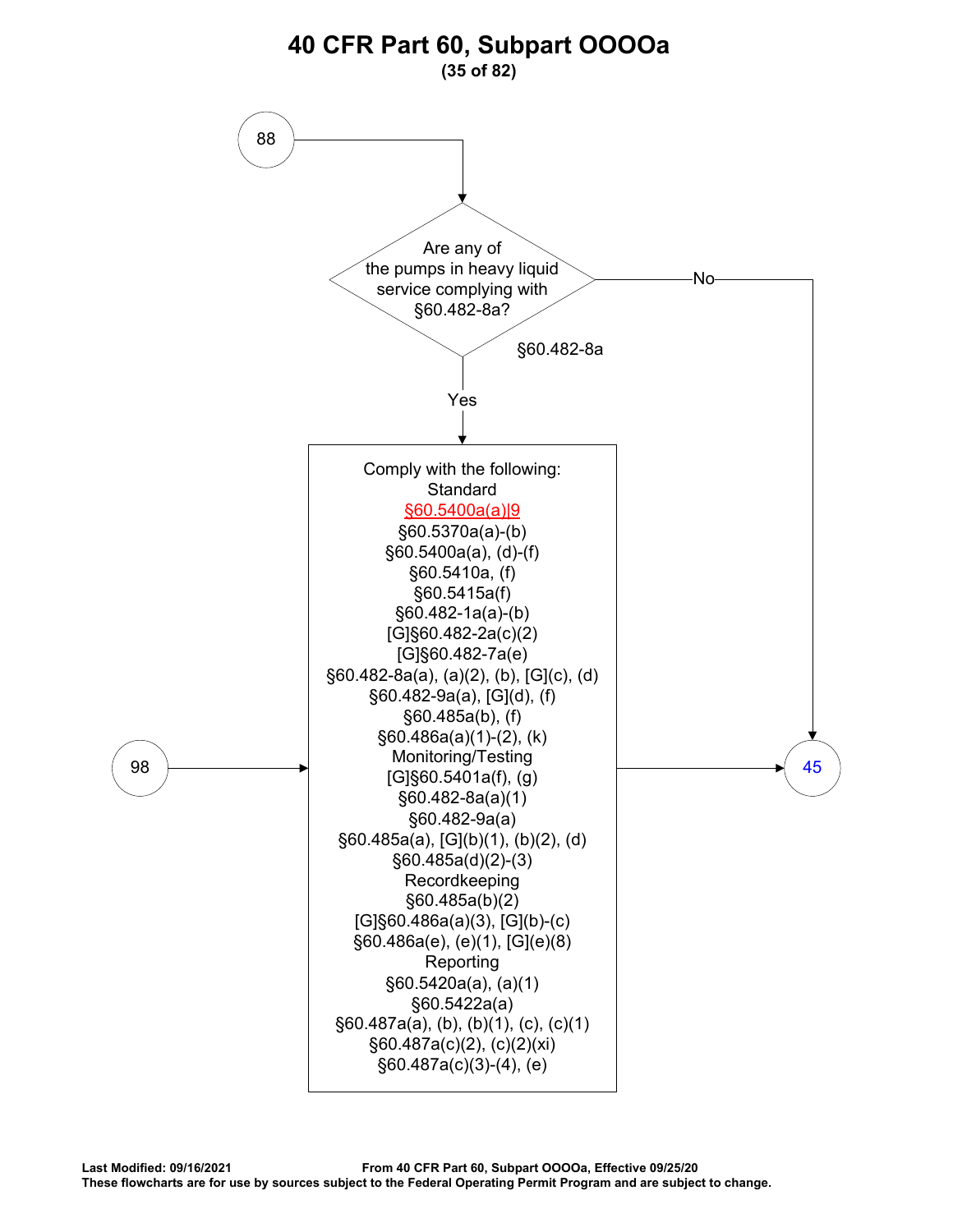#### **40 CFR Part 60, Subpart OOOOa (36 of 82)**

<span id="page-35-0"></span>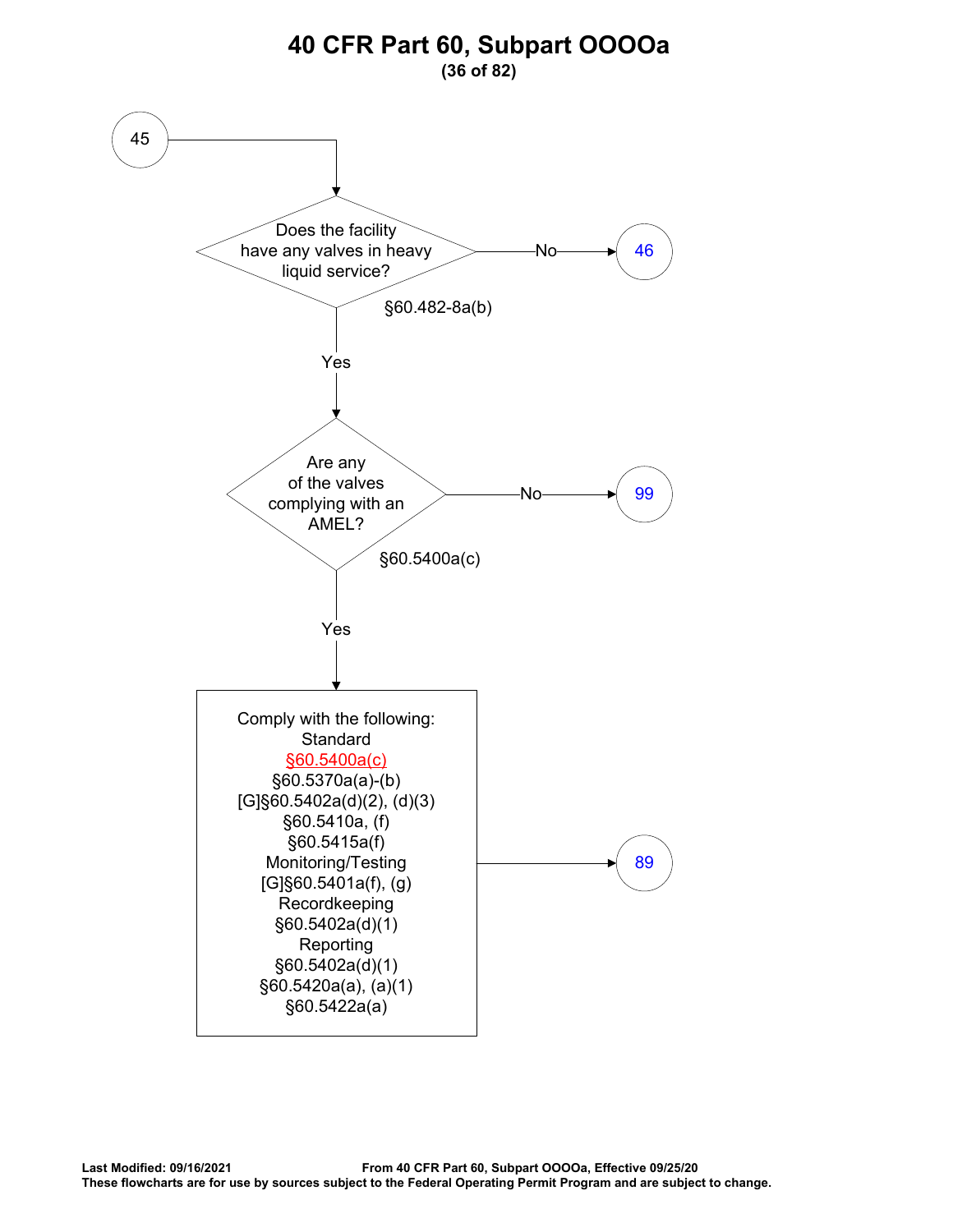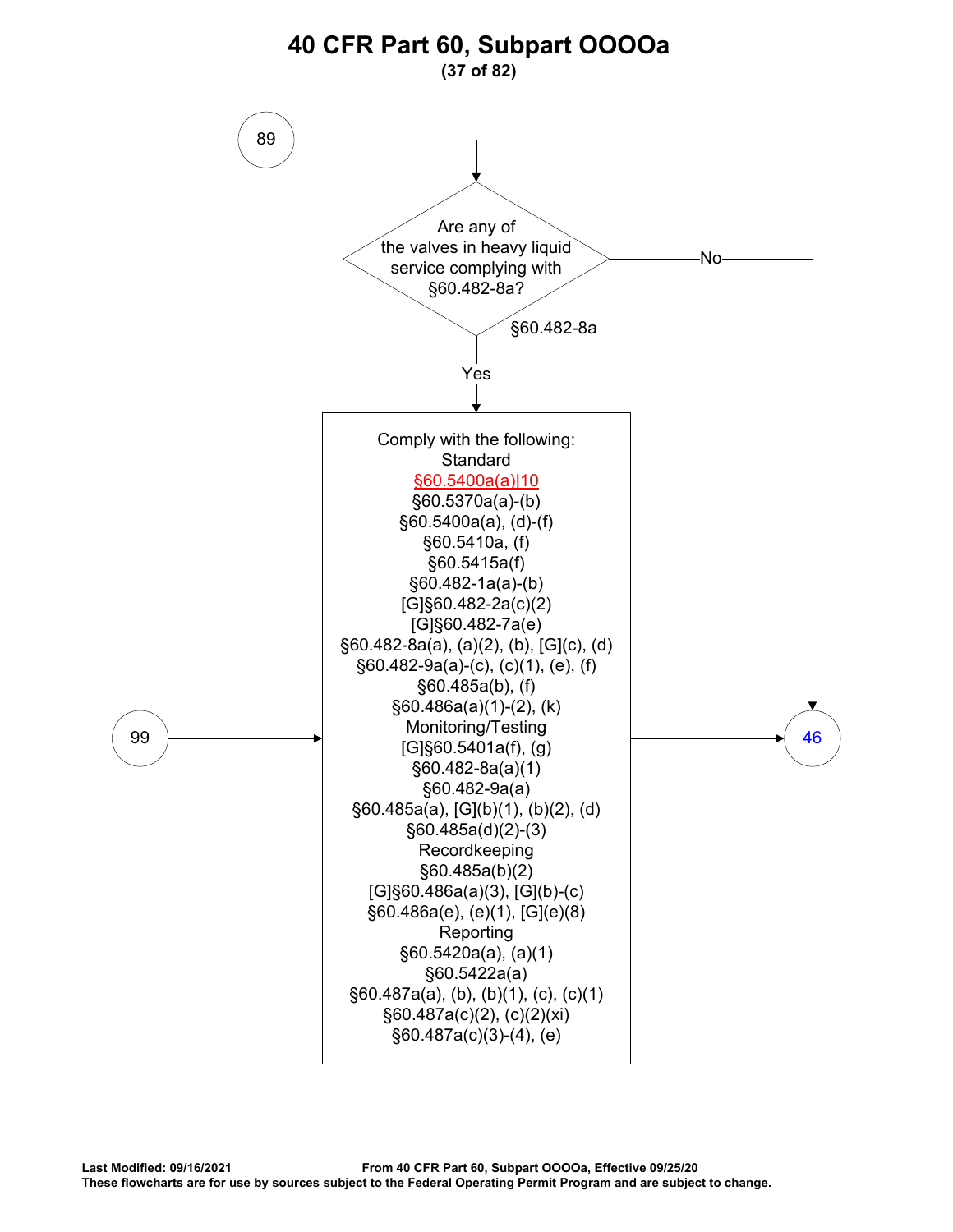### **40 CFR Part 60, Subpart OOOOa (38 of 82)**

<span id="page-37-0"></span>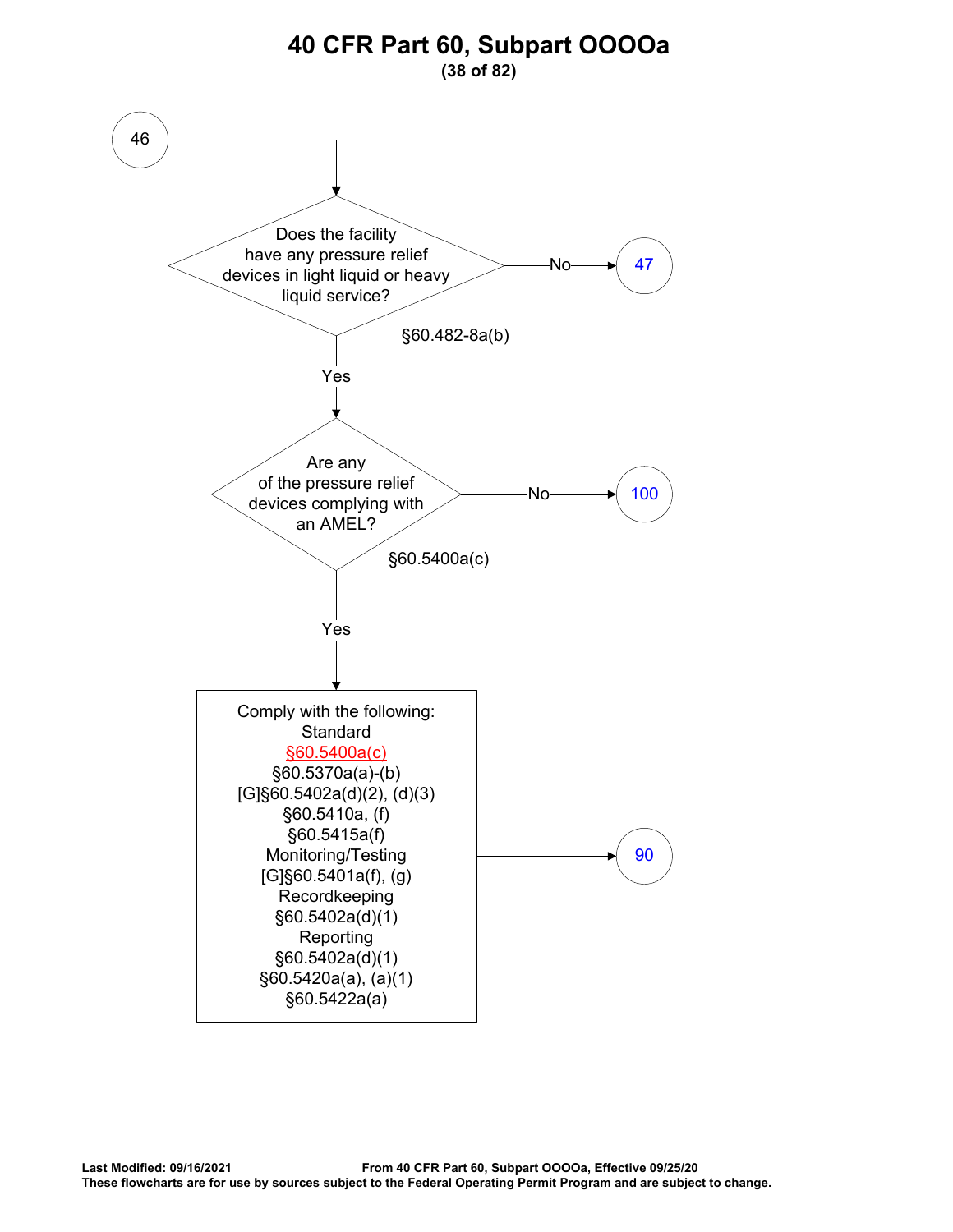<span id="page-38-0"></span>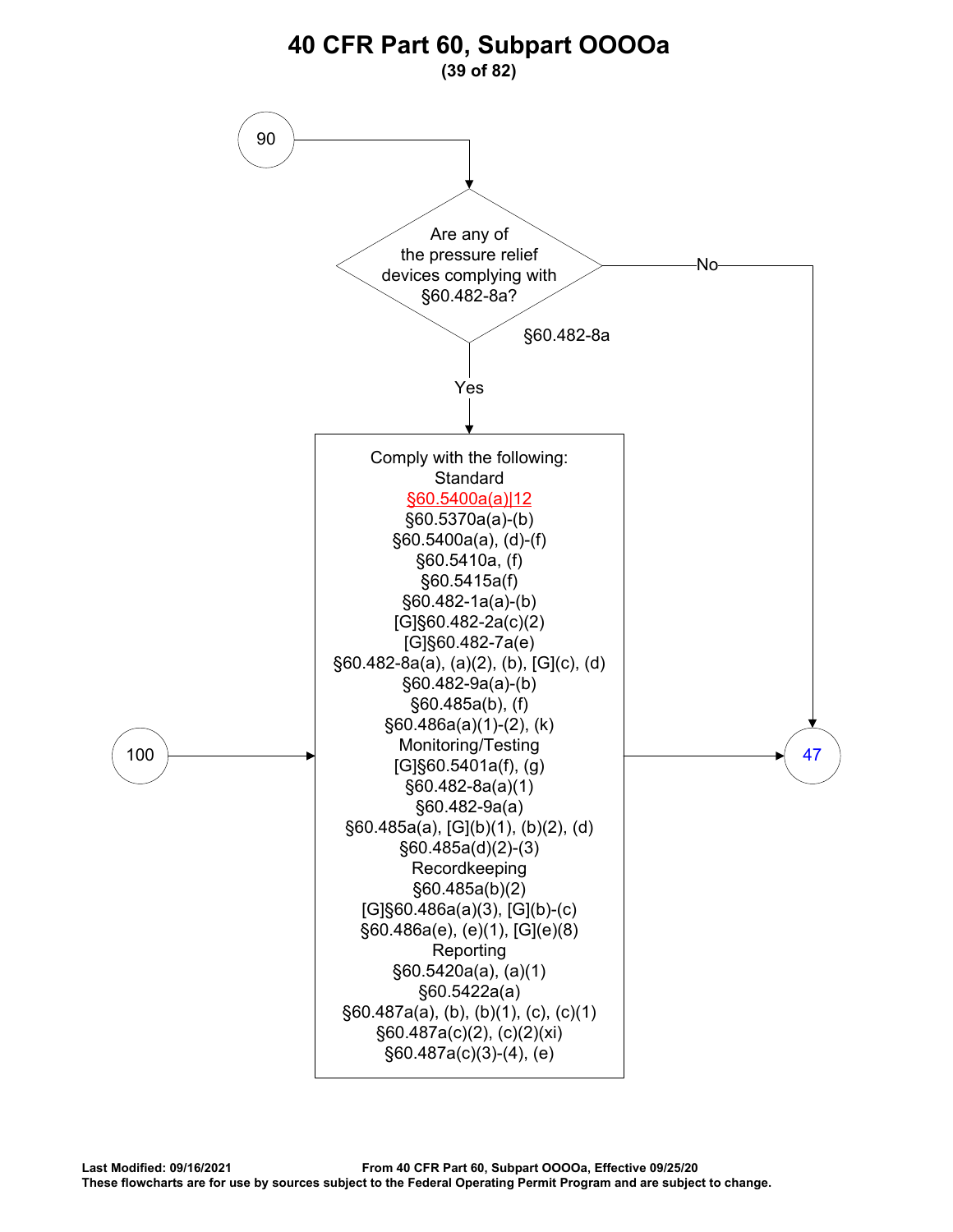### **40 CFR Part 60, Subpart OOOOa (40 of 82)**

<span id="page-39-0"></span>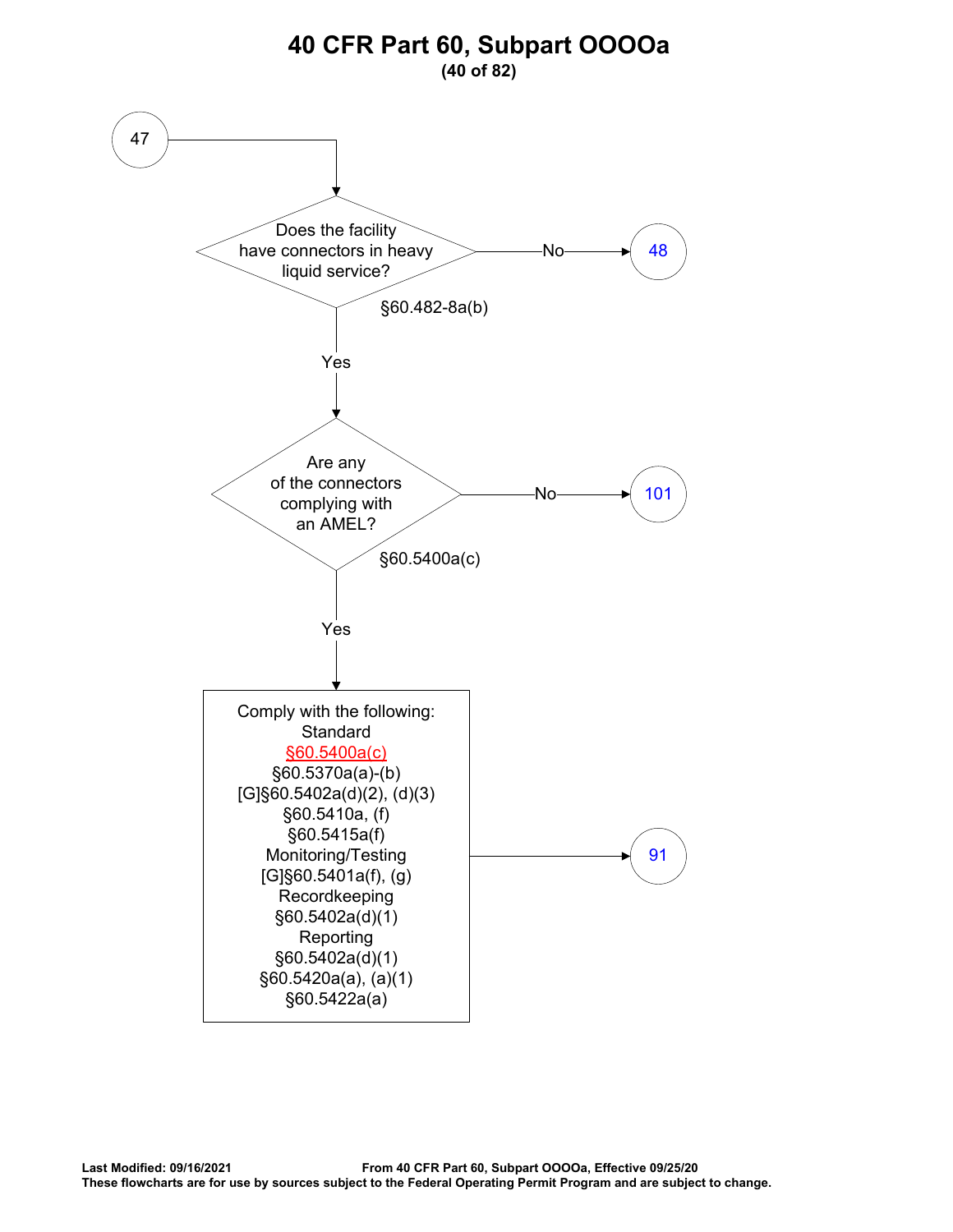<span id="page-40-0"></span>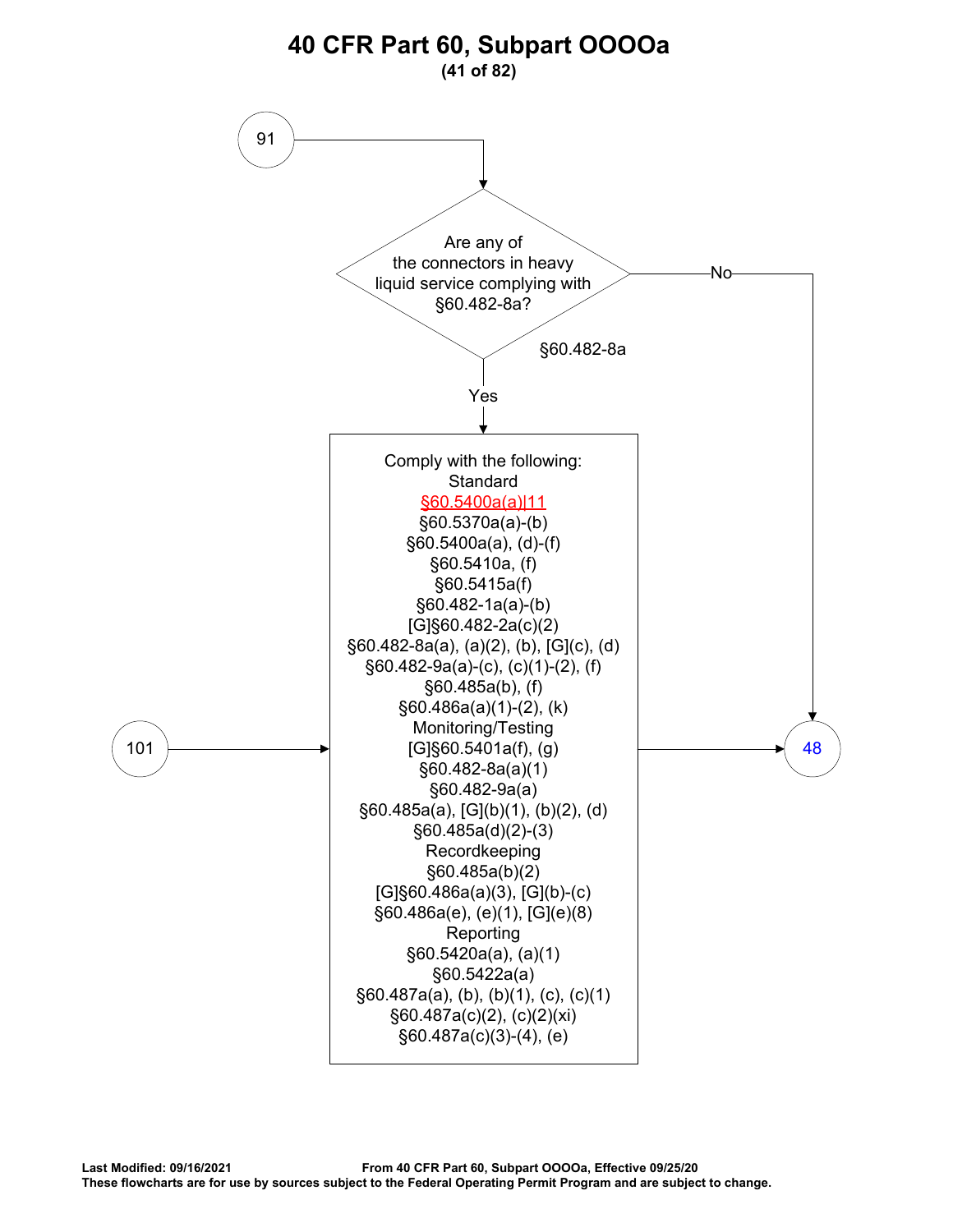<span id="page-41-0"></span>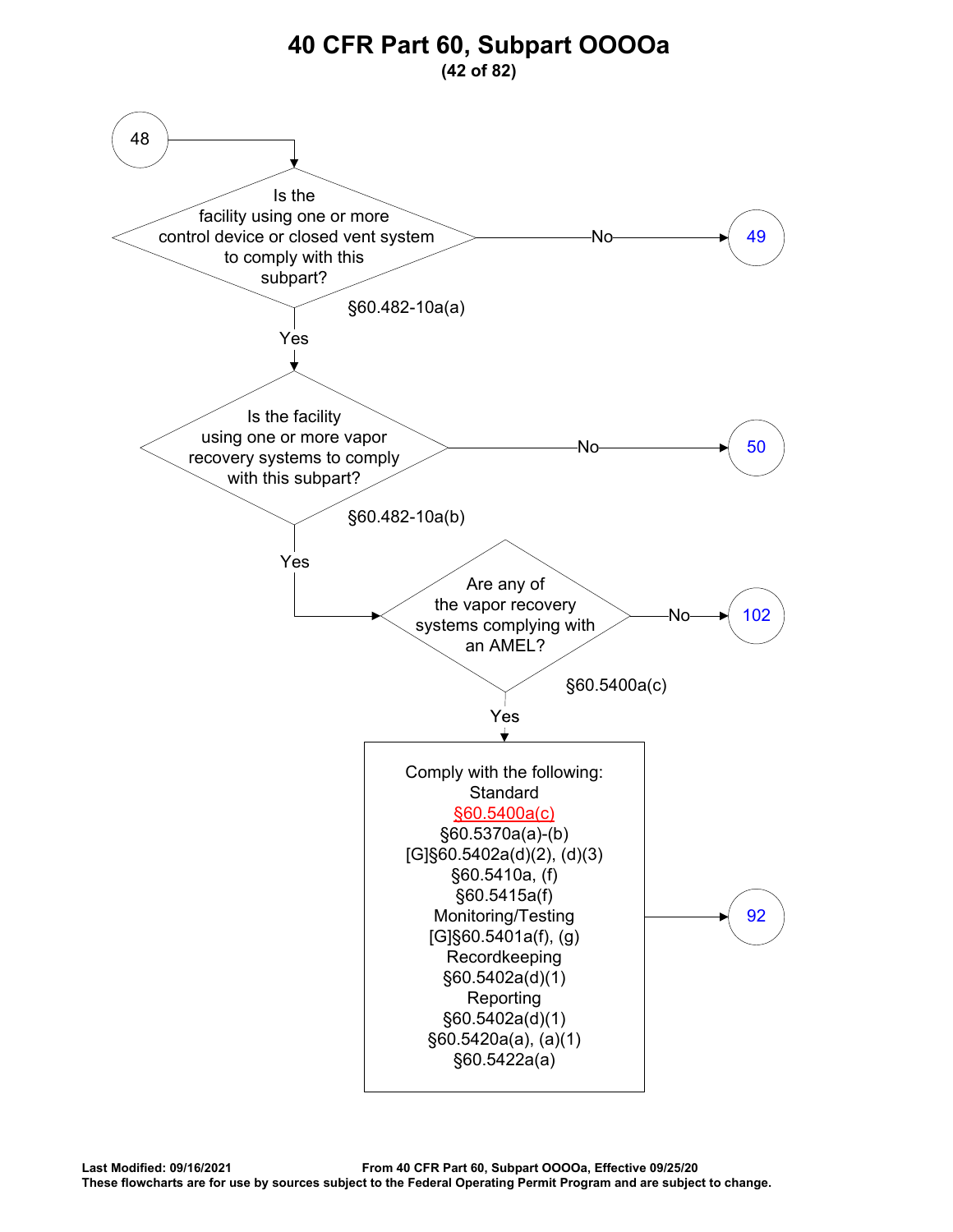<span id="page-42-0"></span>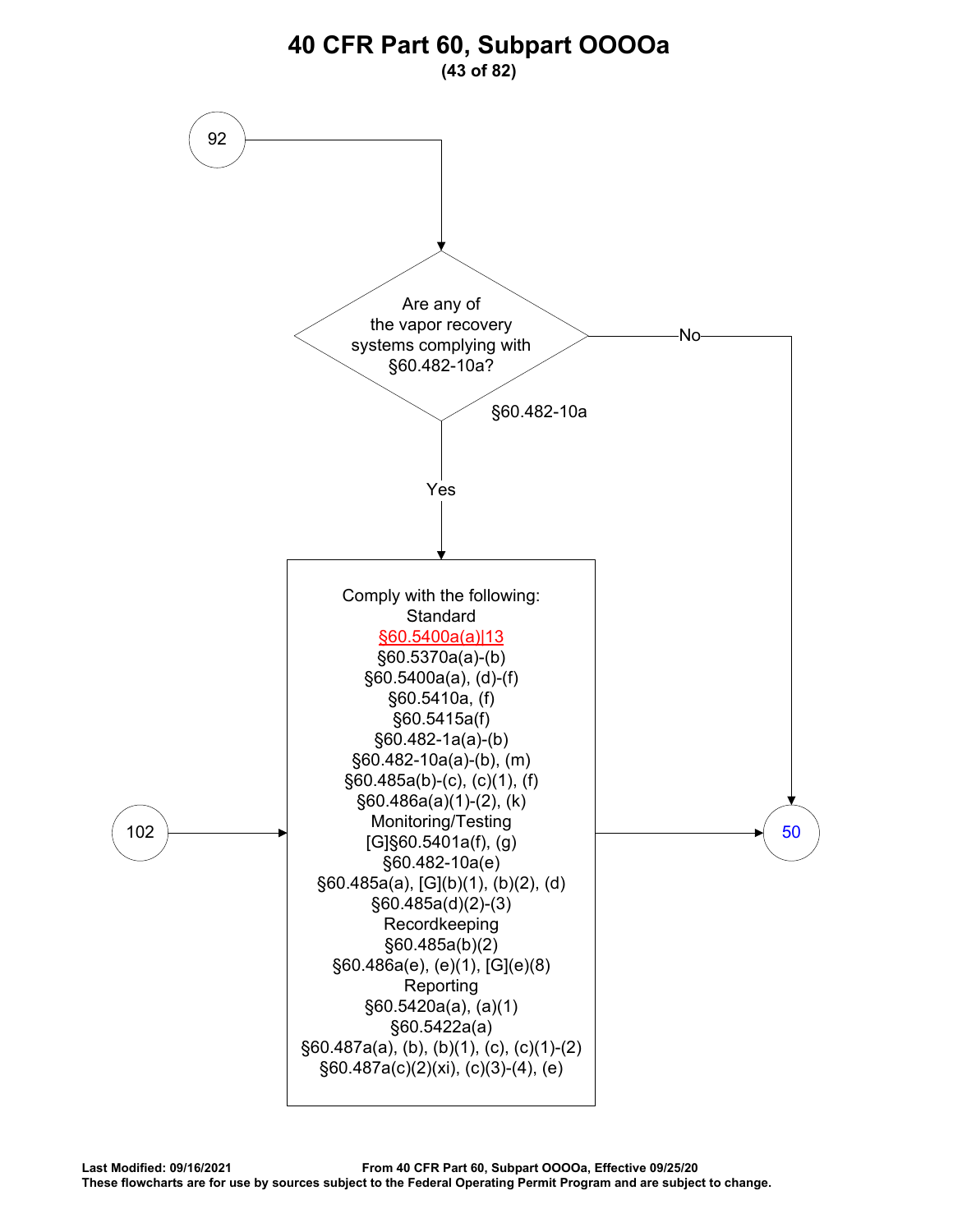#### **40 CFR Part 60, Subpart OOOOa (44 of 82)**

<span id="page-43-0"></span>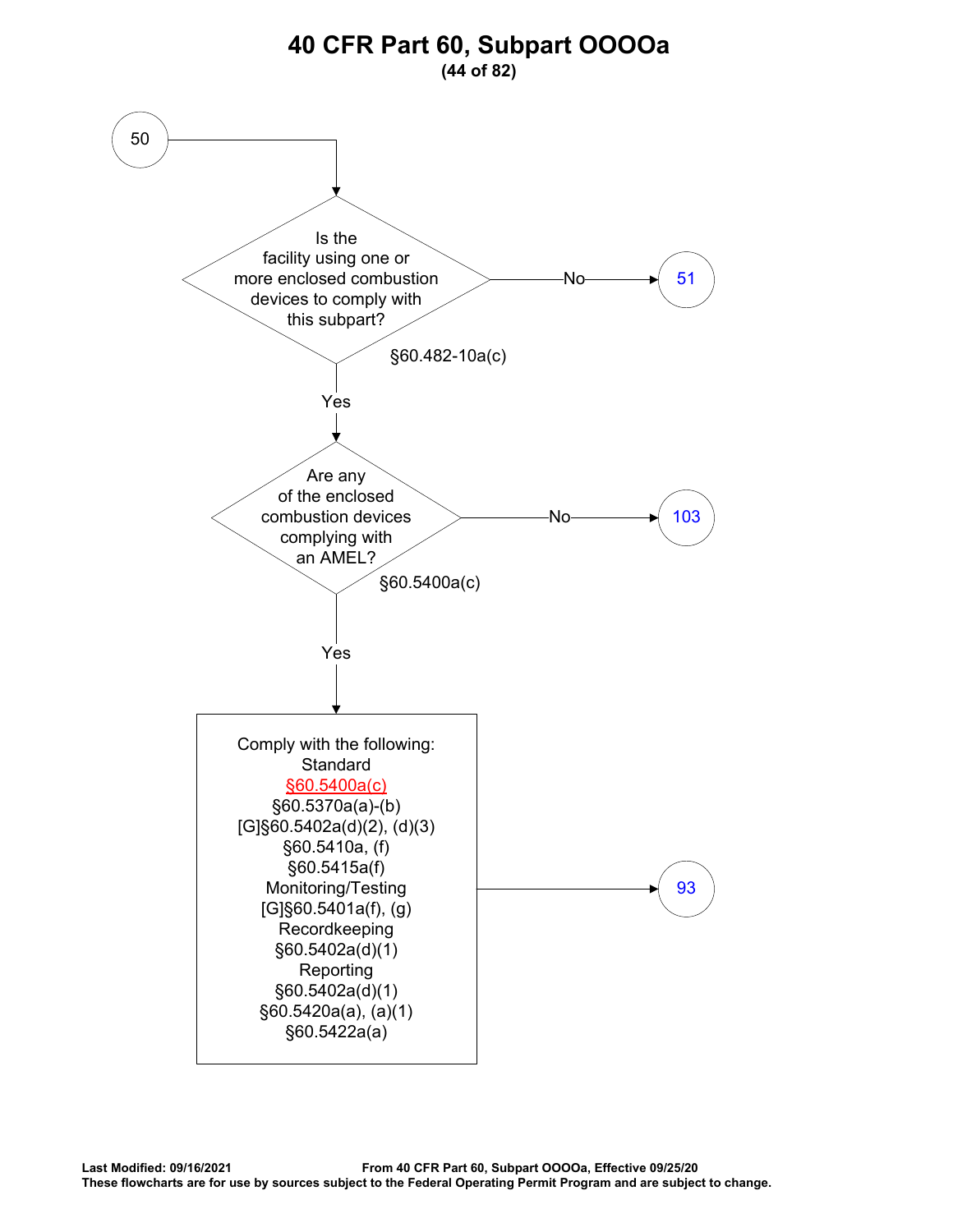<span id="page-44-0"></span>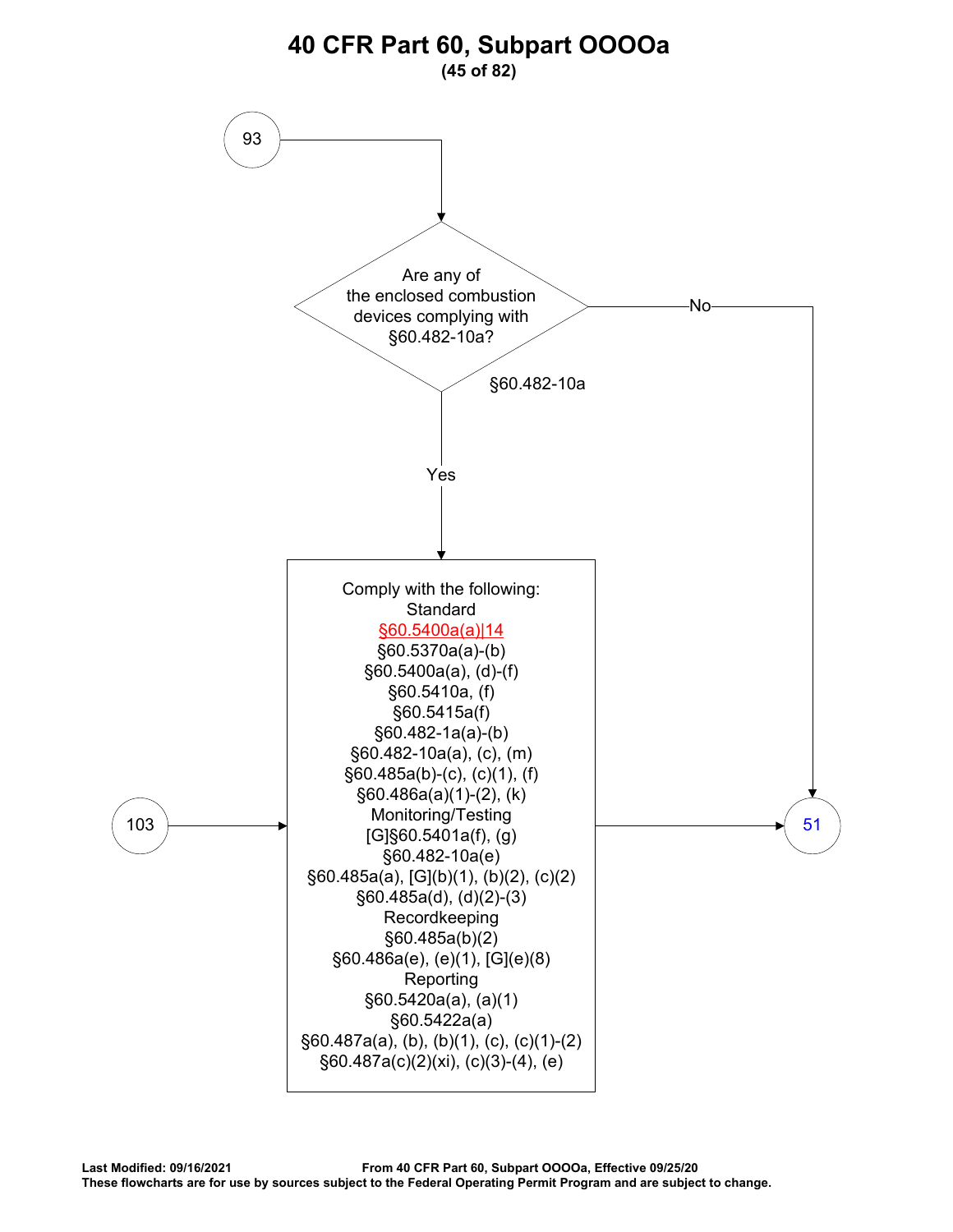# **40 CFR Part 60, Subpart OOOOa (46 of 82)** Is the facility using a flare to comply with this subpart? §60.482-10a(d) [52](#page-47-0) No Yes

<span id="page-45-0"></span>51

Are any of the flares complying with an AMEL? Comply with the following: **Standard** [§60.5400a\(c\)](https://www.tceq.texas.gov/downloads/permitting/air-rules/federal/40-cfr-60/subpart-ooooa/r60ooooa.pdf#page=21) §60.5370a(a)-(b) [G]§60.5402a(d)(2), (d)(3) §60.5410a, (f) §60.5415a(f) Monitoring/Testing [G]§60.5401a(f), (g) Recordkeeping §60.5402a(d)(1) **Reporting** §60.5402a(d)(1) §60.5420a(a), (a)(1) §60.5422a(a) §60.5400a(c) Yes [94](#page-46-0)  $-$ No $\rightarrow$  [104](#page-46-0)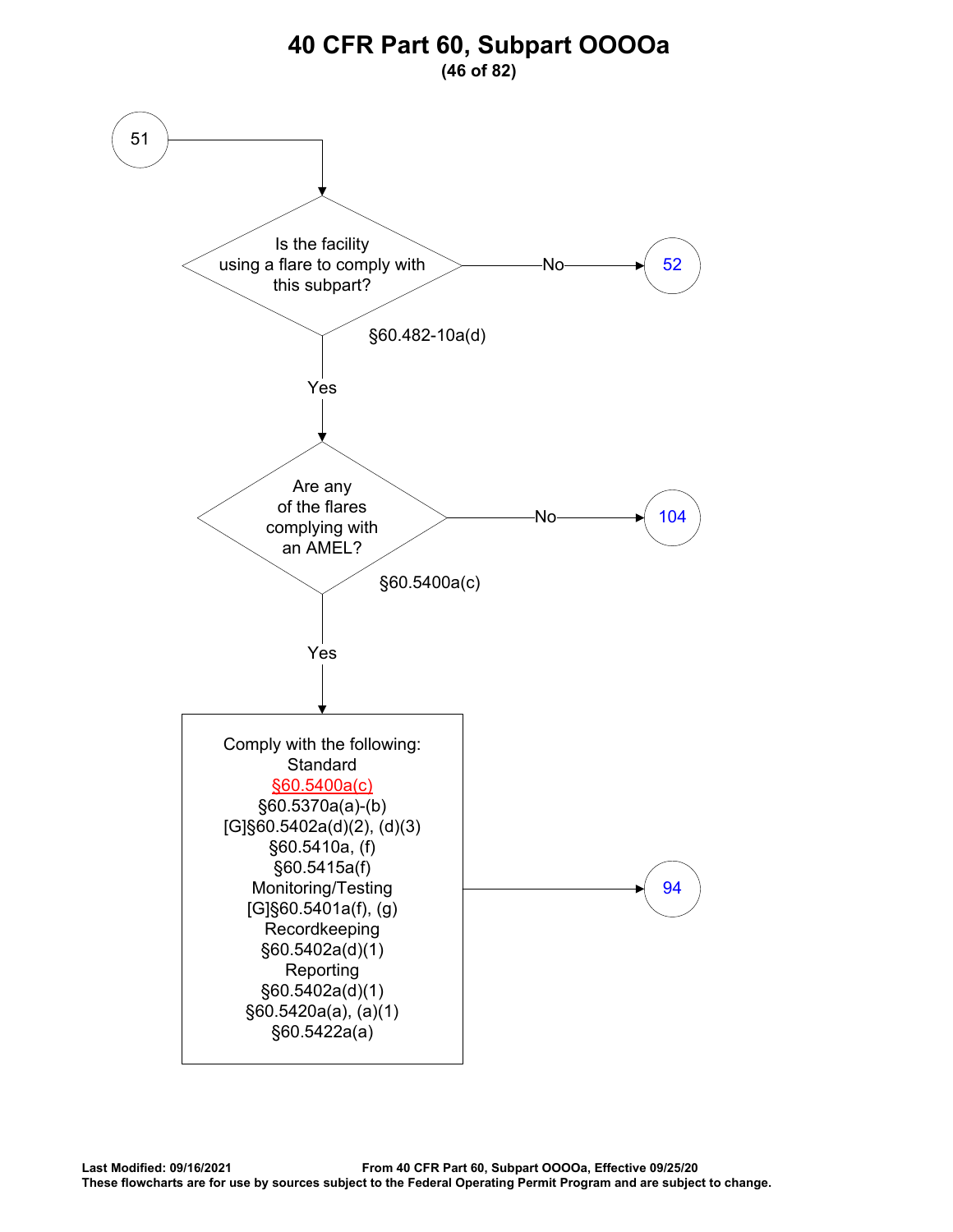<span id="page-46-0"></span>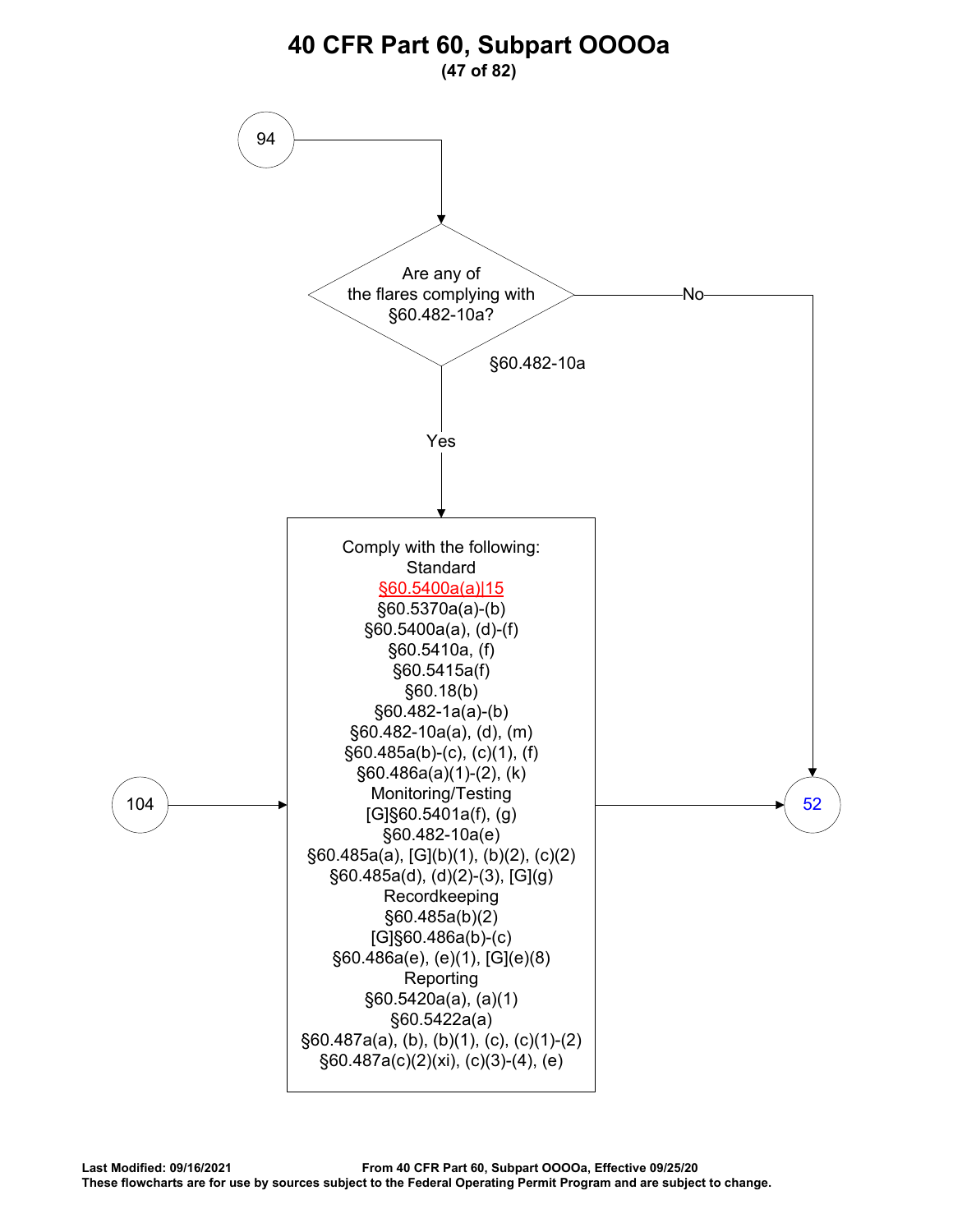**(48 of 82)**

<span id="page-47-0"></span>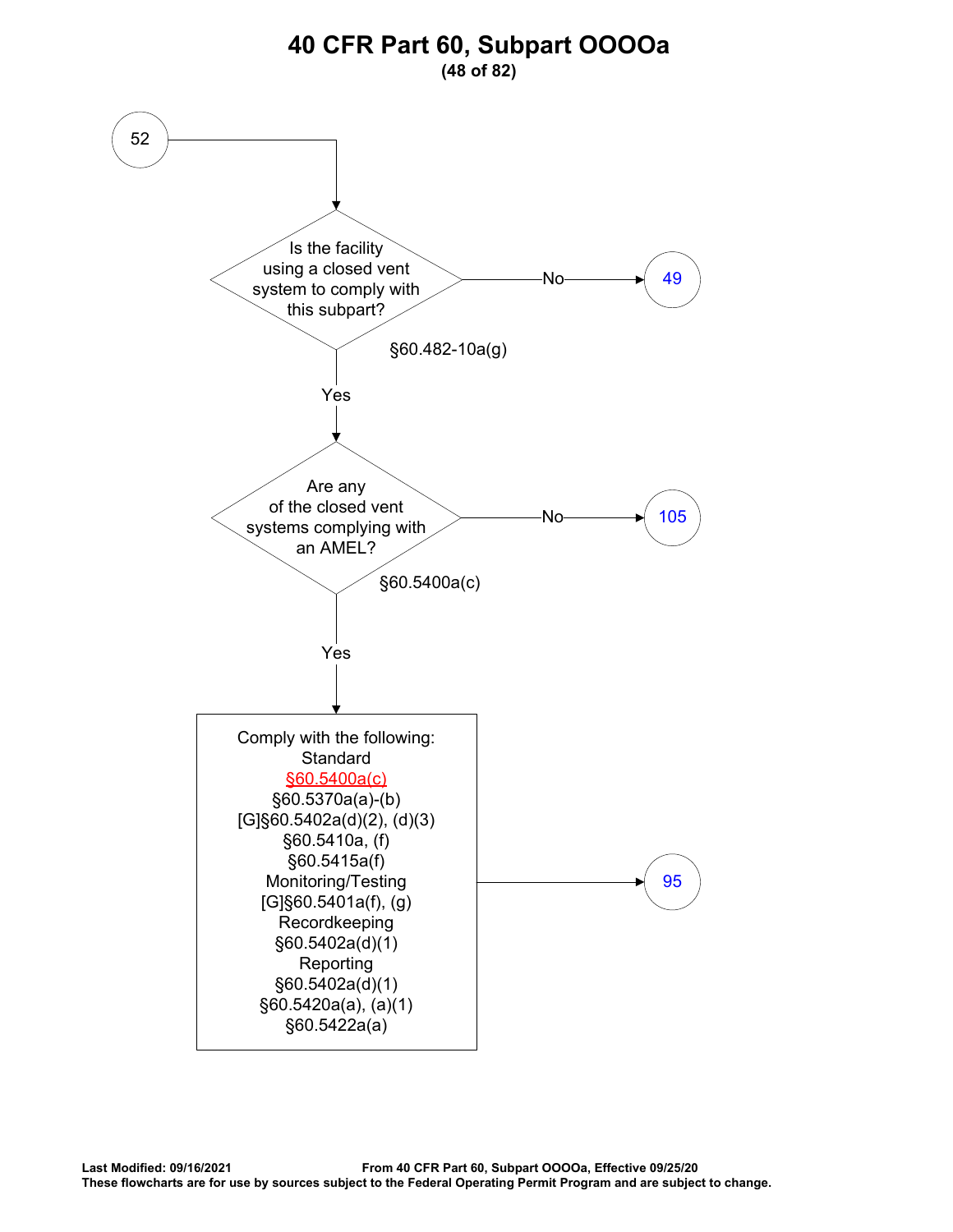<span id="page-48-0"></span>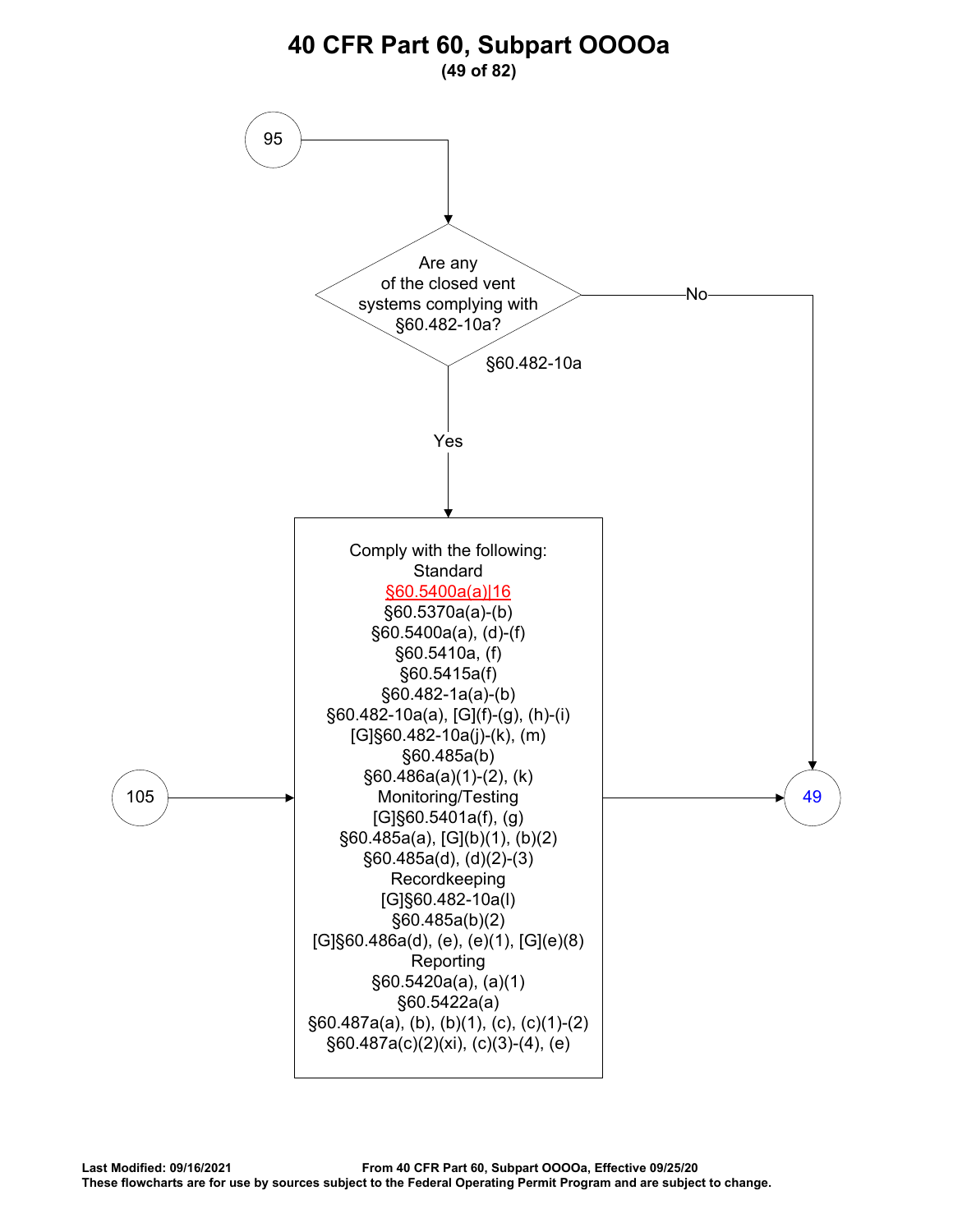<span id="page-49-0"></span>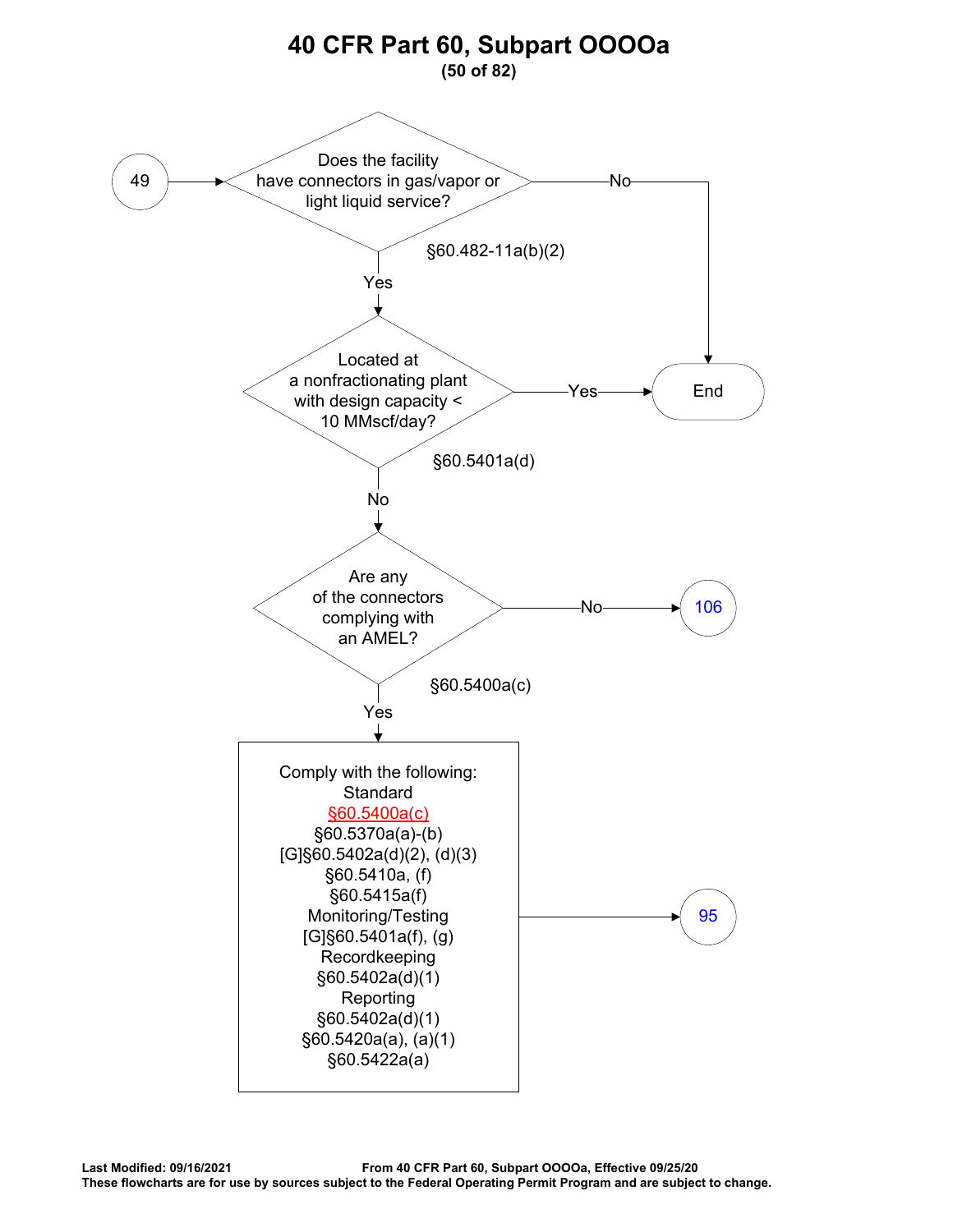<span id="page-50-0"></span>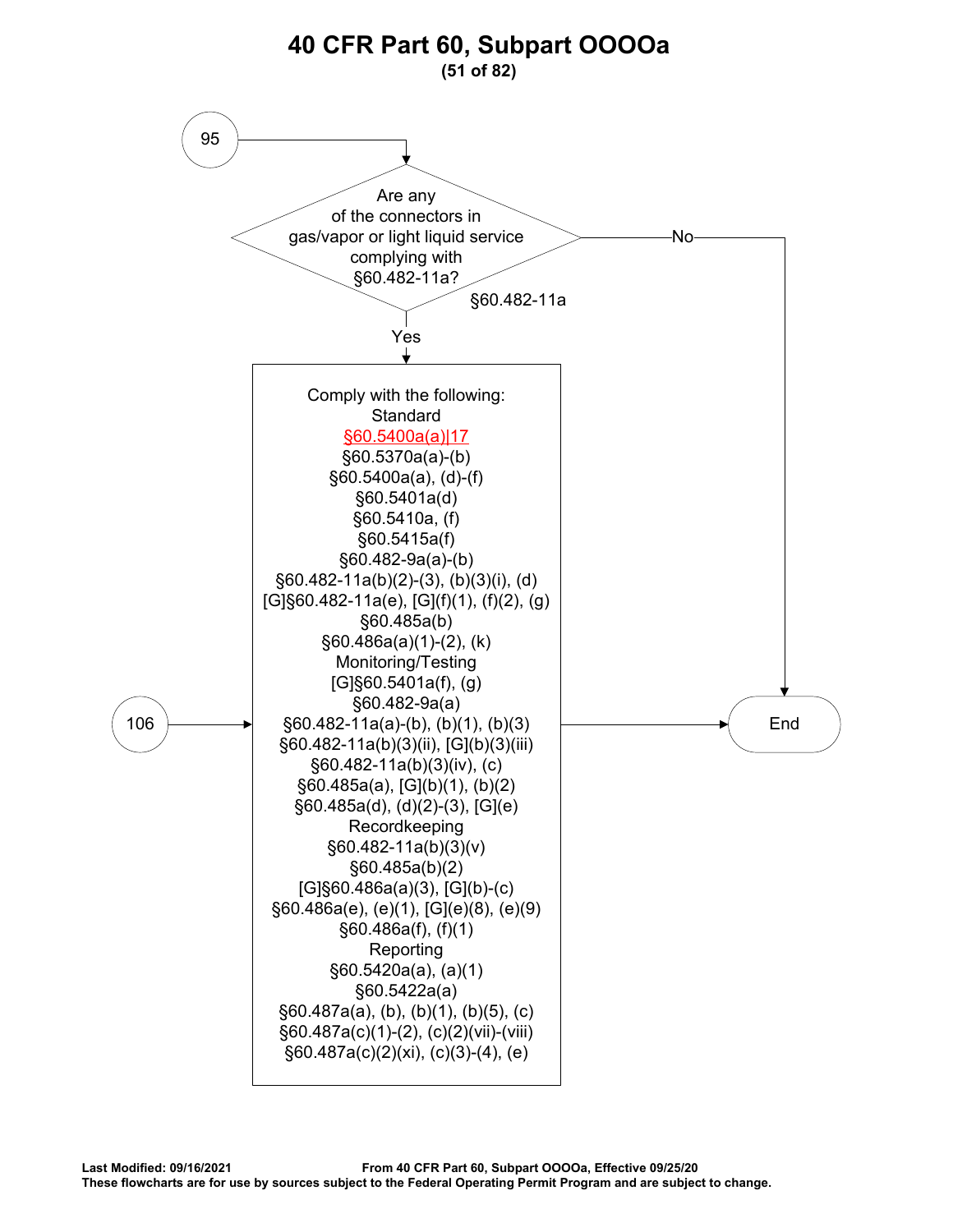**(52 of 82)**

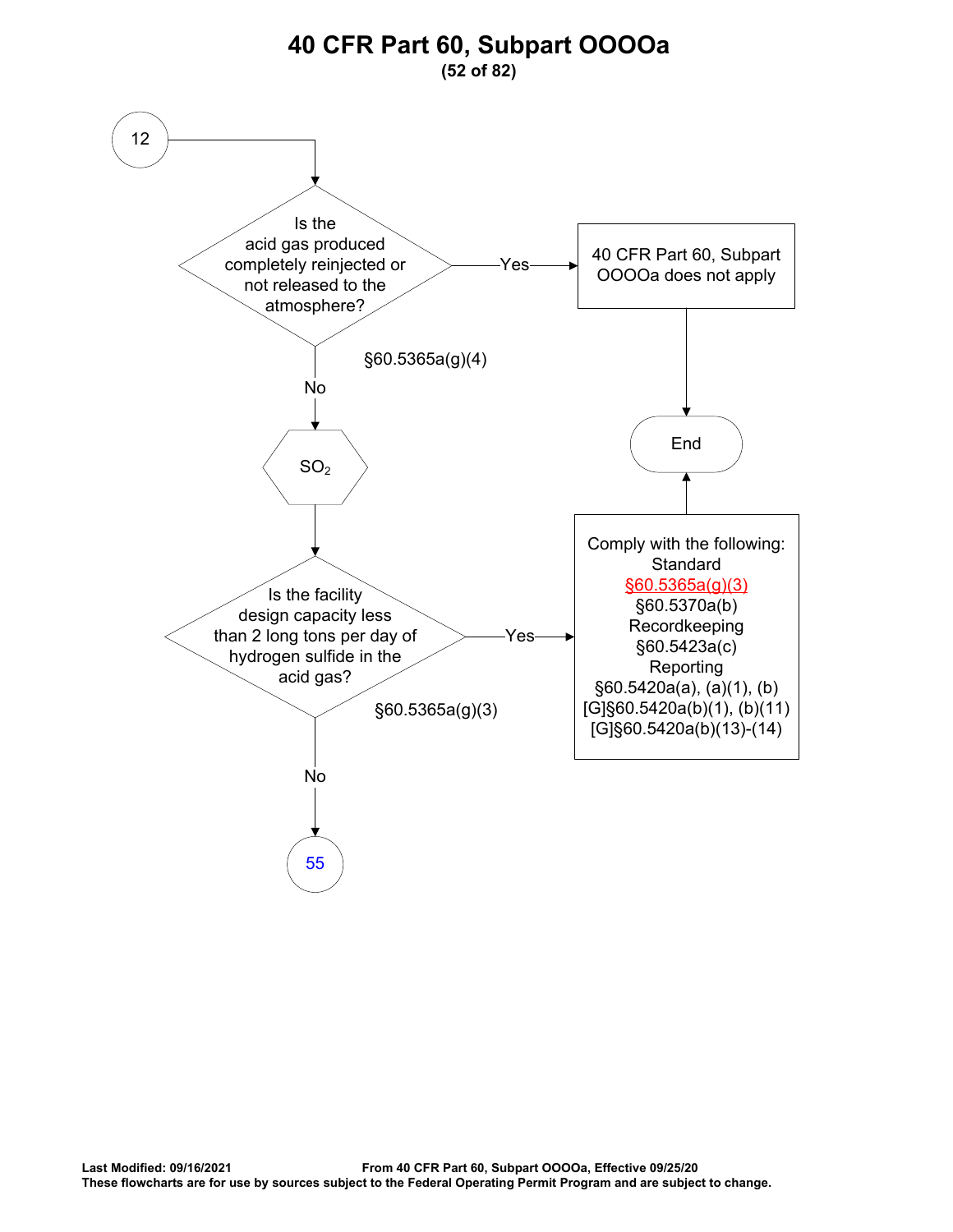**(53 of 82)**

<span id="page-52-0"></span>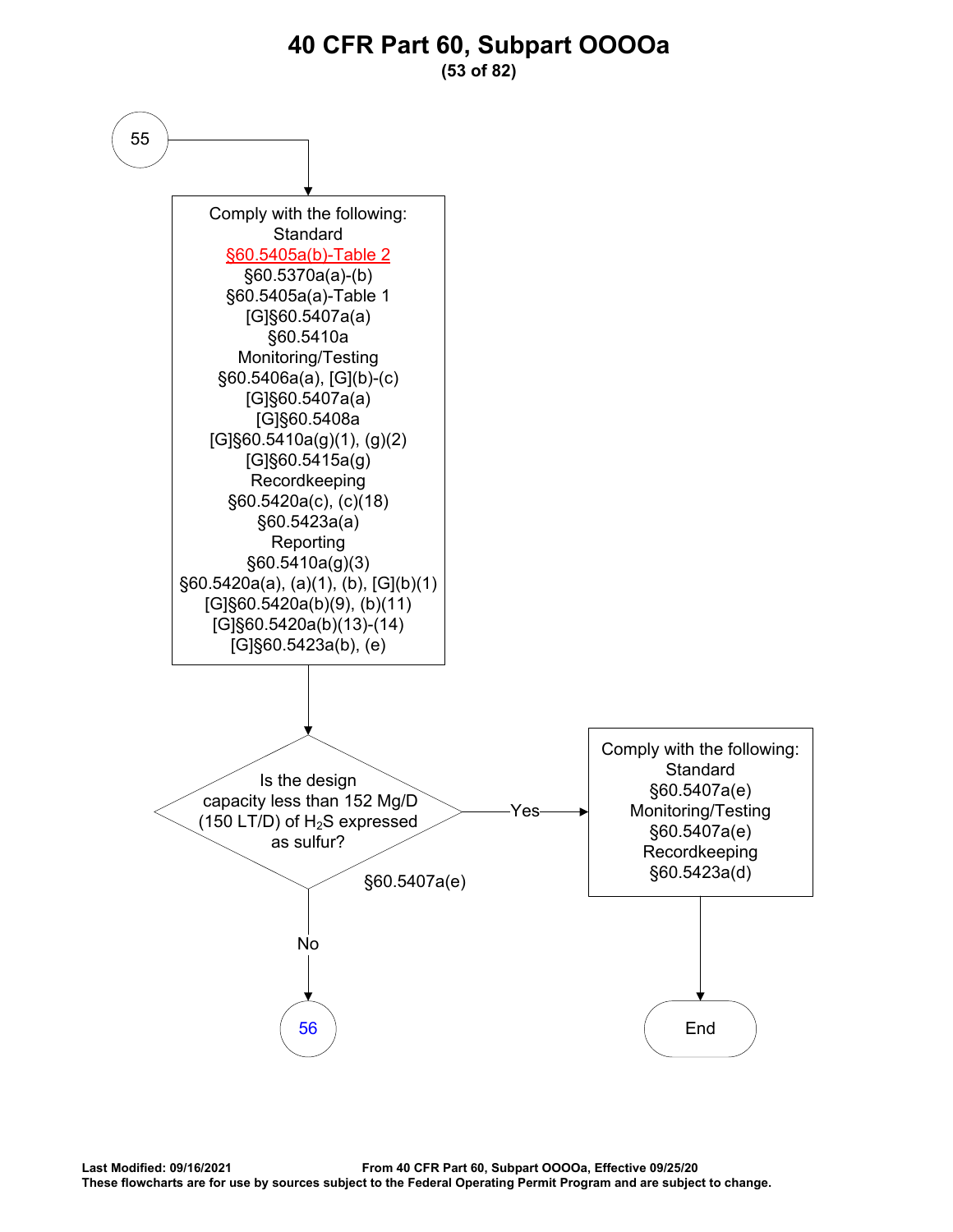#### **40 CFR Part 60, Subpart OOOOa (54 of 82)**

<span id="page-53-0"></span>56 Using an oxidation control system? Using a reduction control system followed by incineration? Comply with the following: Standard [G]§60.5407a(b), [G](d), (f) Monitoring/Testing [G]§60.5407a(b), [G](d), (f)-(g) No Yes Yes No Comply with the following: **Standard** §60.5407a(c), [G](d), (f) Monitoring/Testing §60.5407a(c), [G](d), (f)-(g) End §60.5407a(b) §60.5407a(b)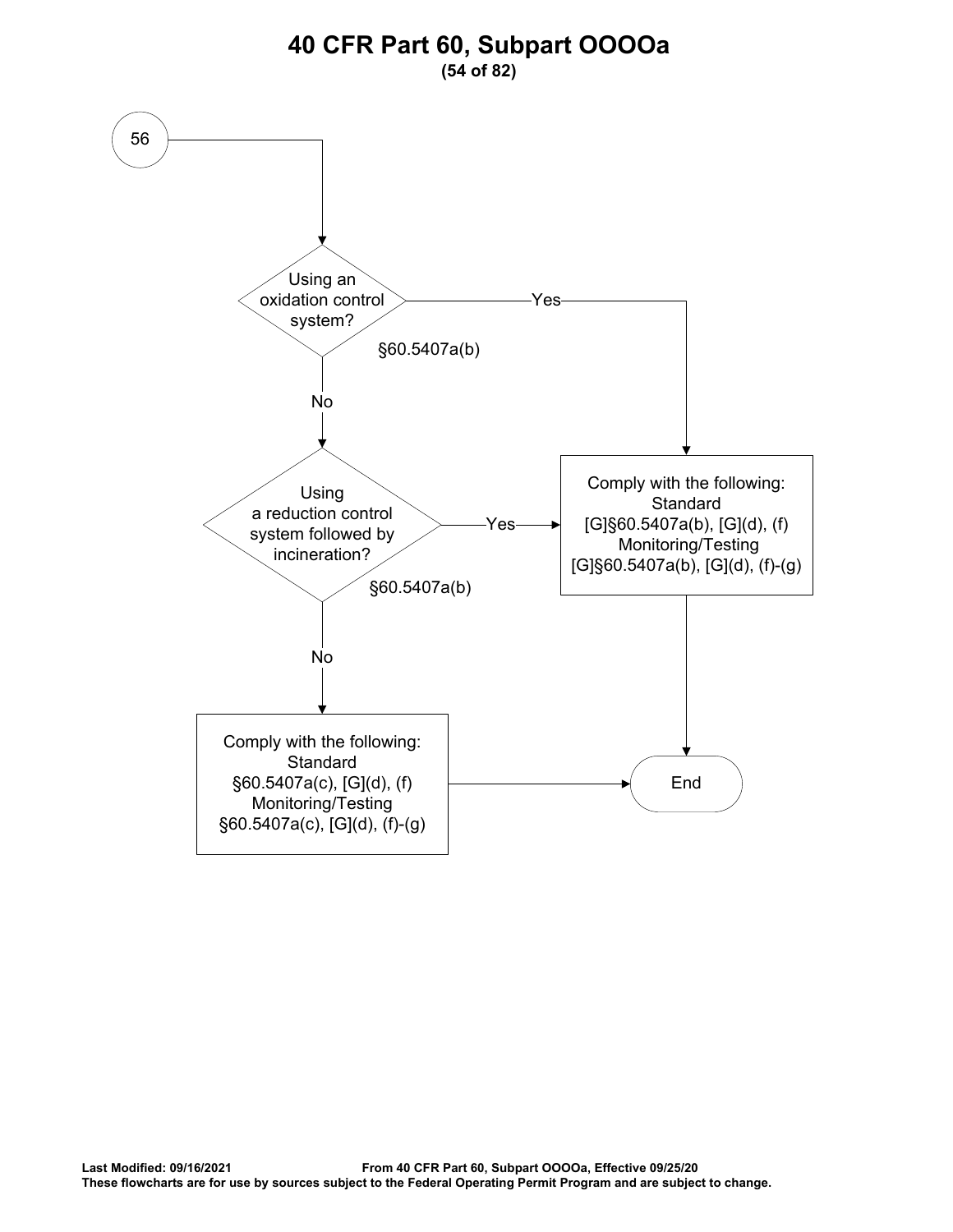**(55 of 82)**

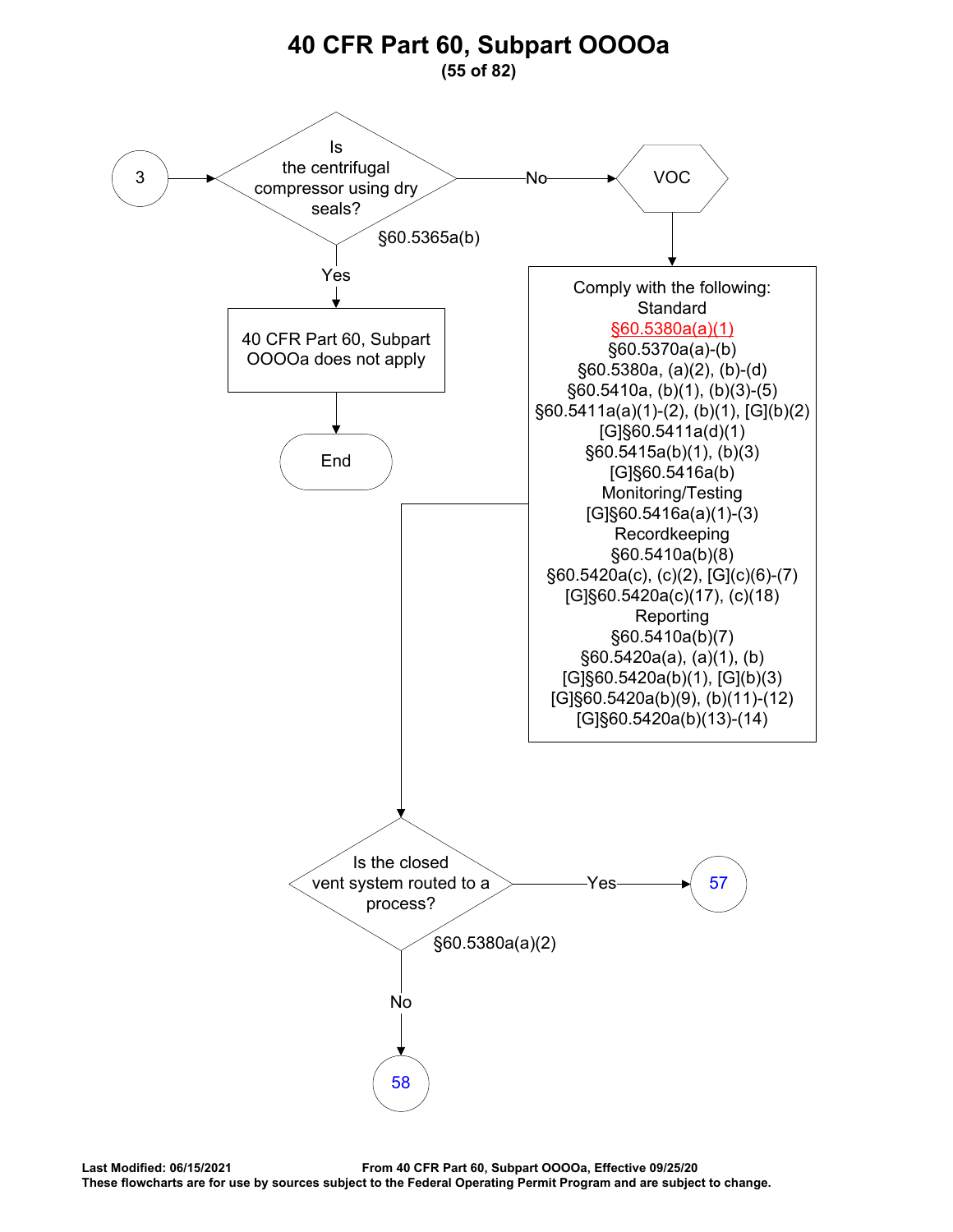### **40 CFR Part 60, Subpart OOOOa (56 of 82)**

<span id="page-55-0"></span>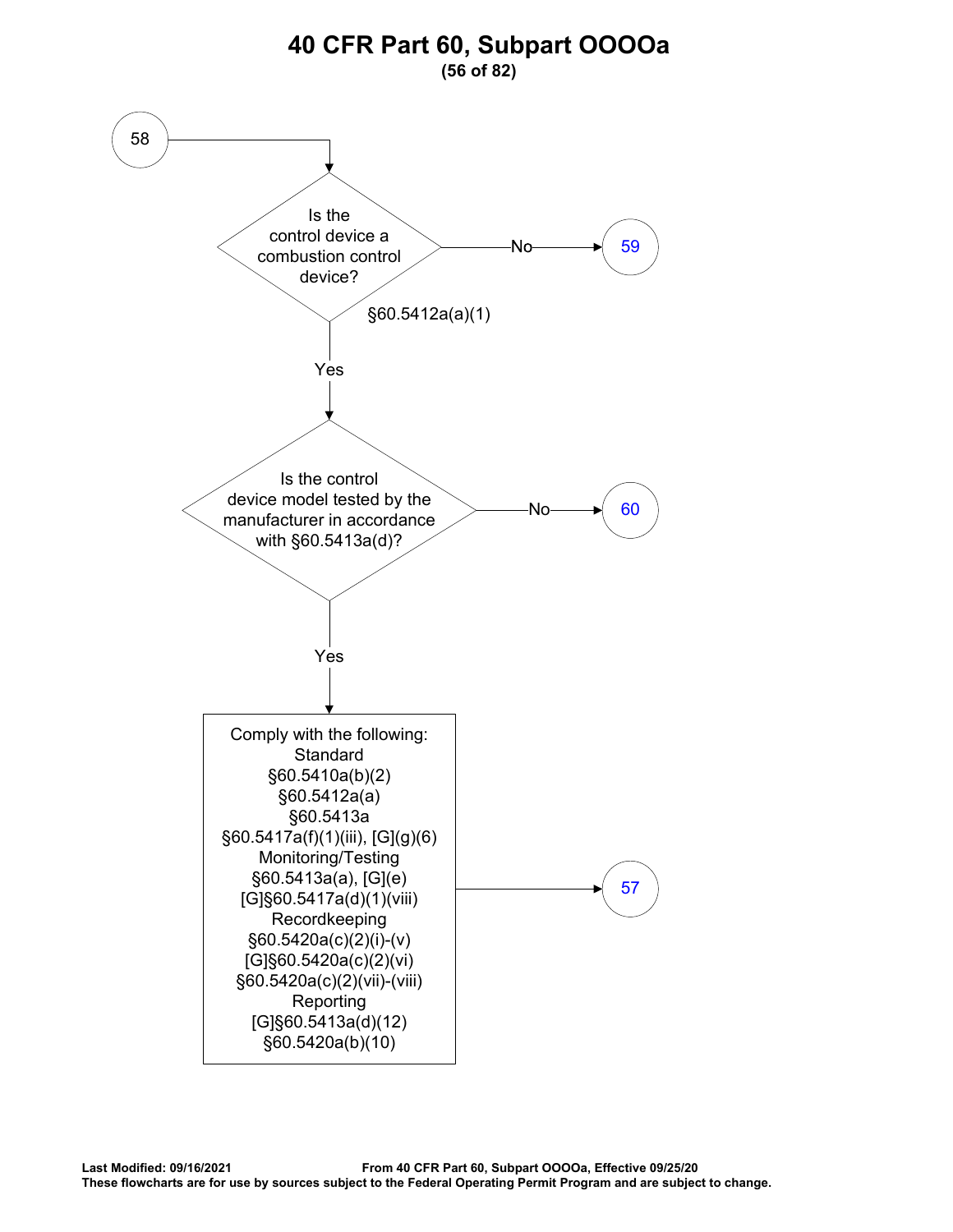#### **40 CFR Part 60, Subpart OOOOa (57 of 82)**

<span id="page-56-0"></span>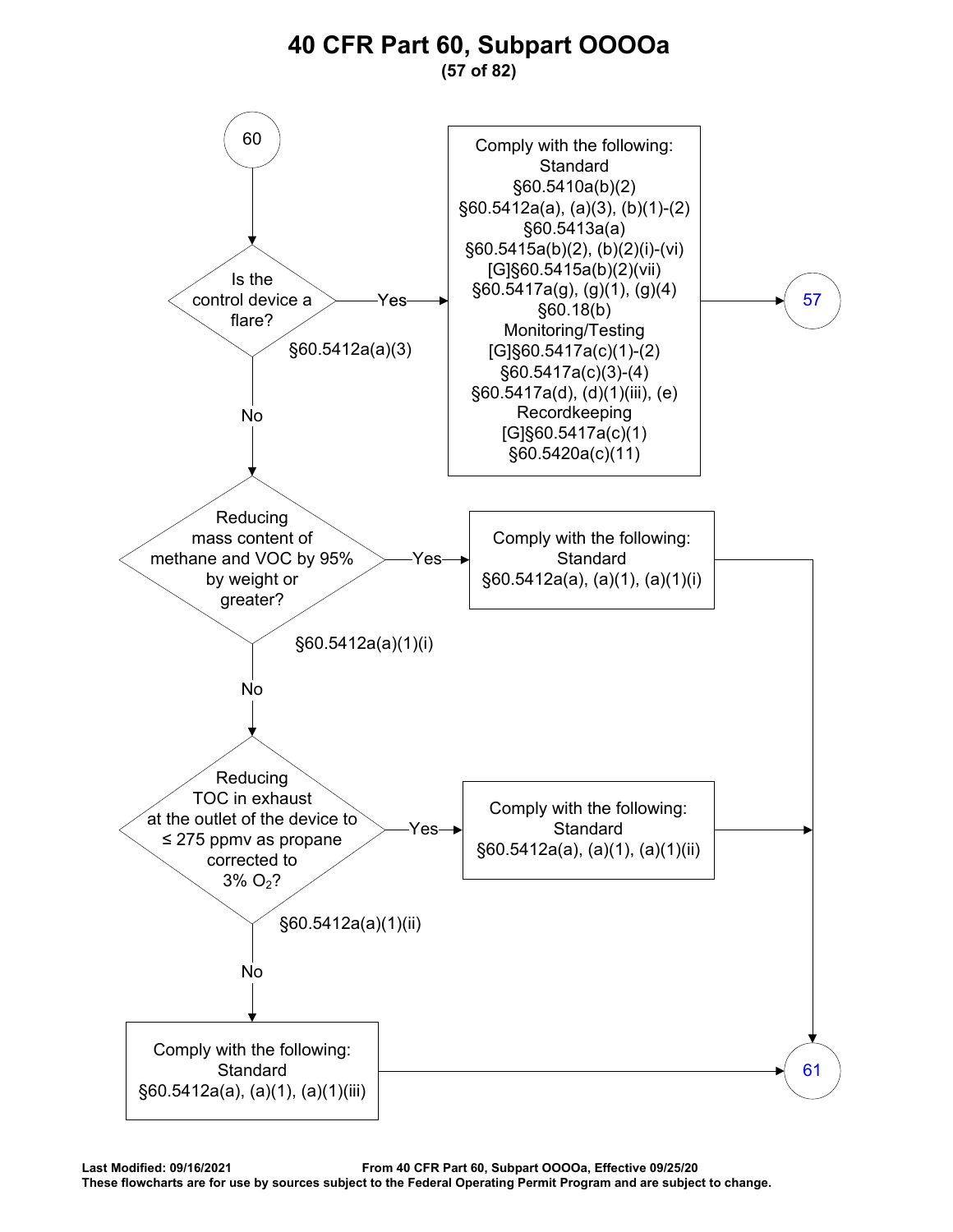**(58 of 82)**

<span id="page-57-0"></span>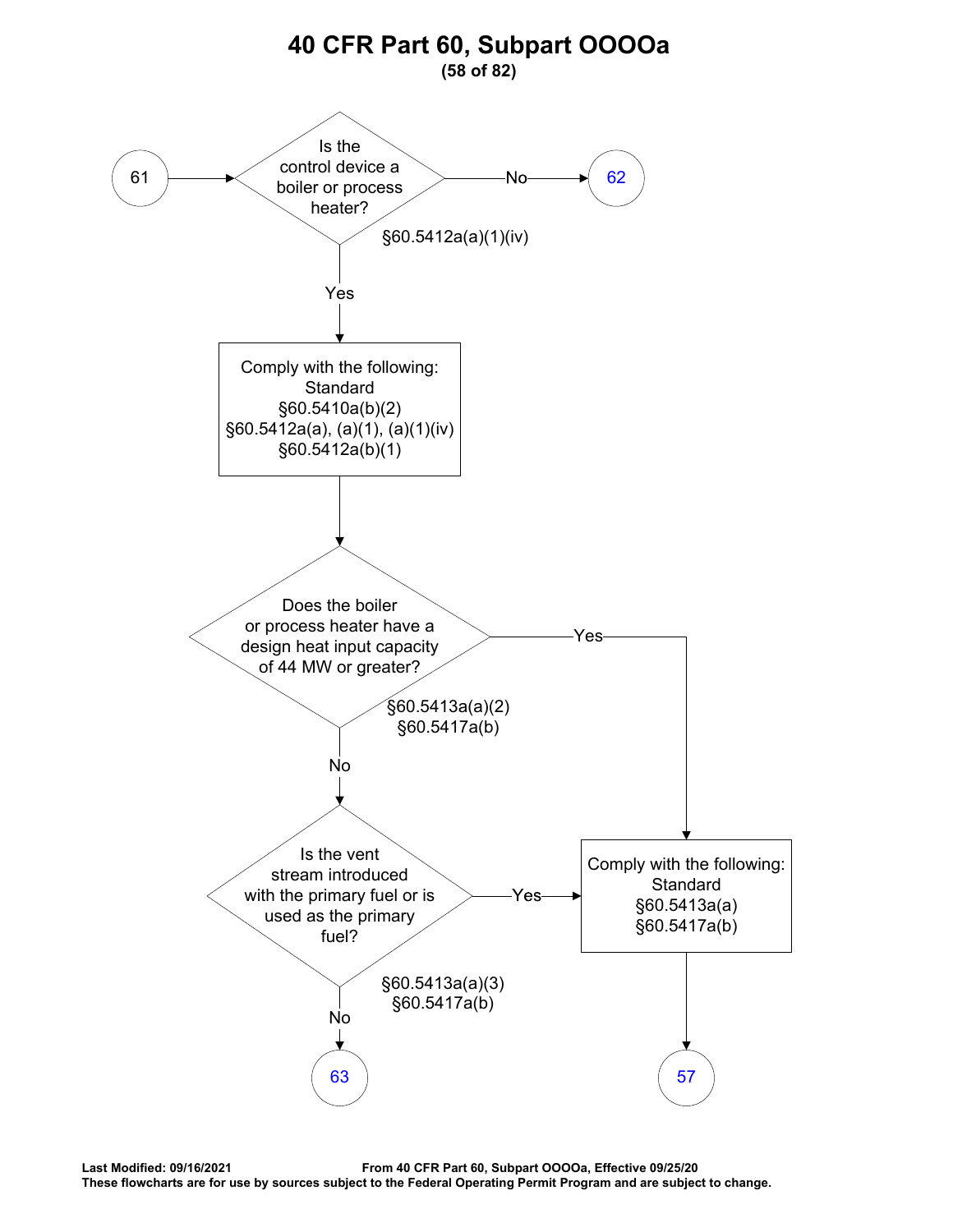**(59 of 82)**

<span id="page-58-0"></span>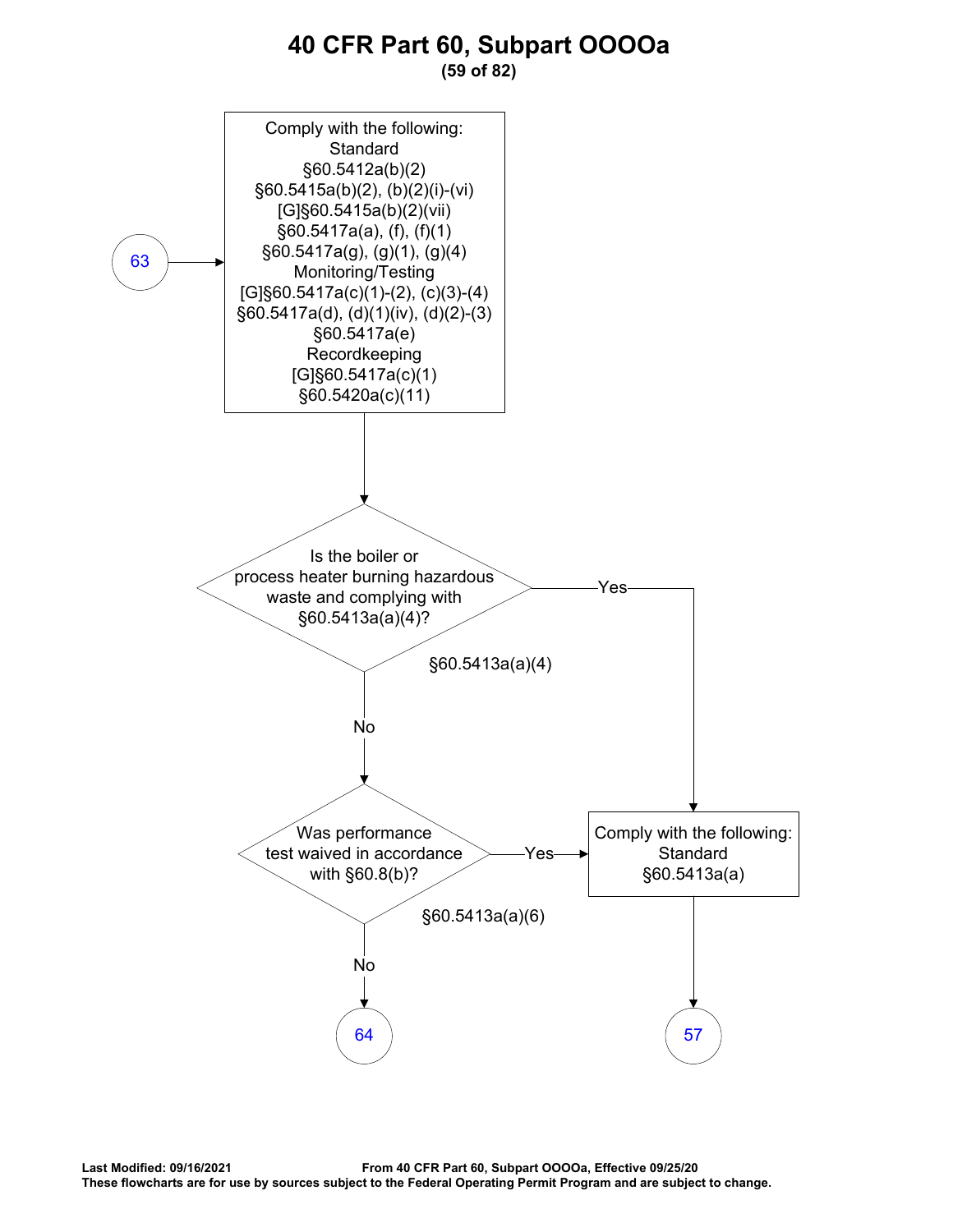<span id="page-59-0"></span>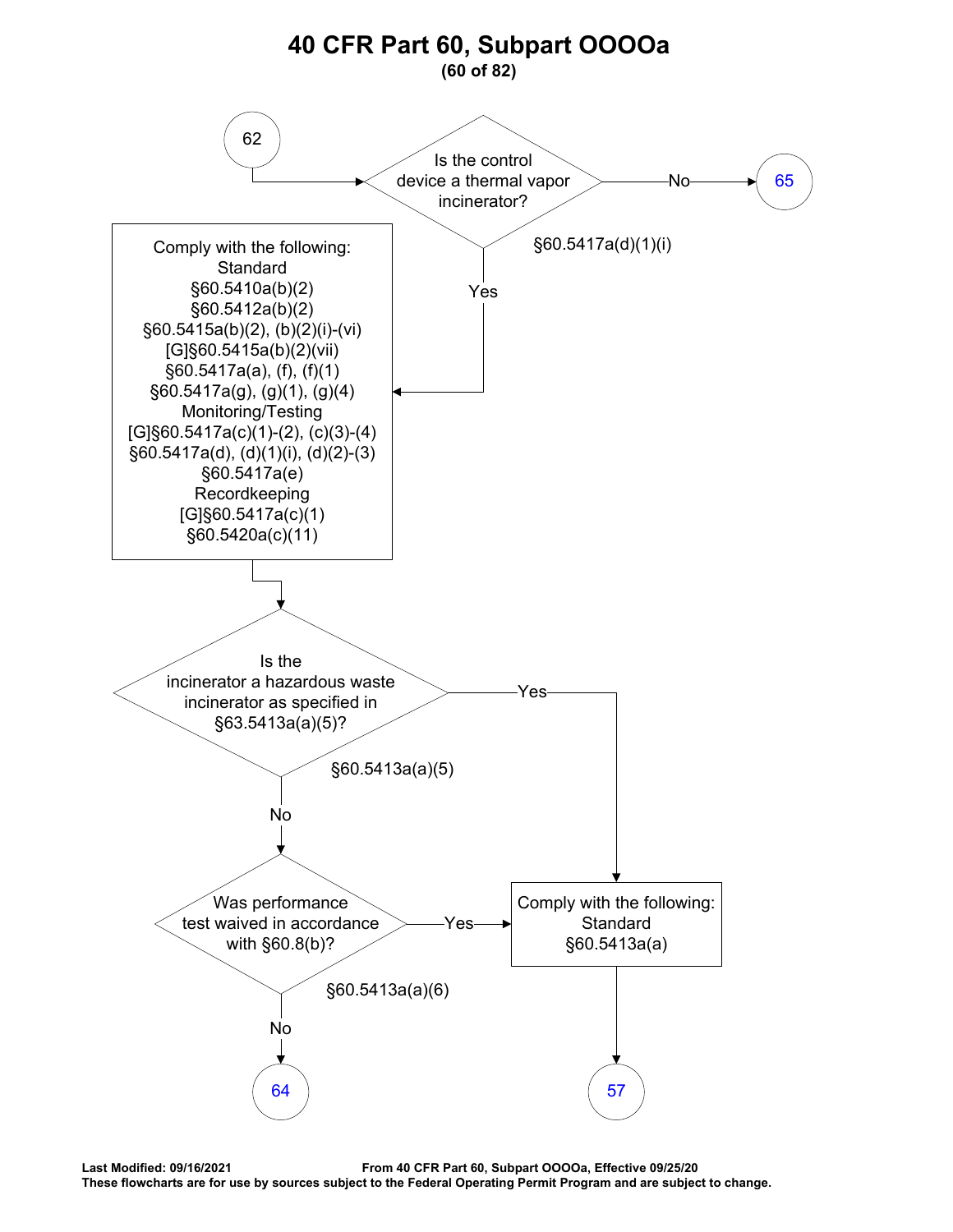**(61 of 82)**

<span id="page-60-0"></span>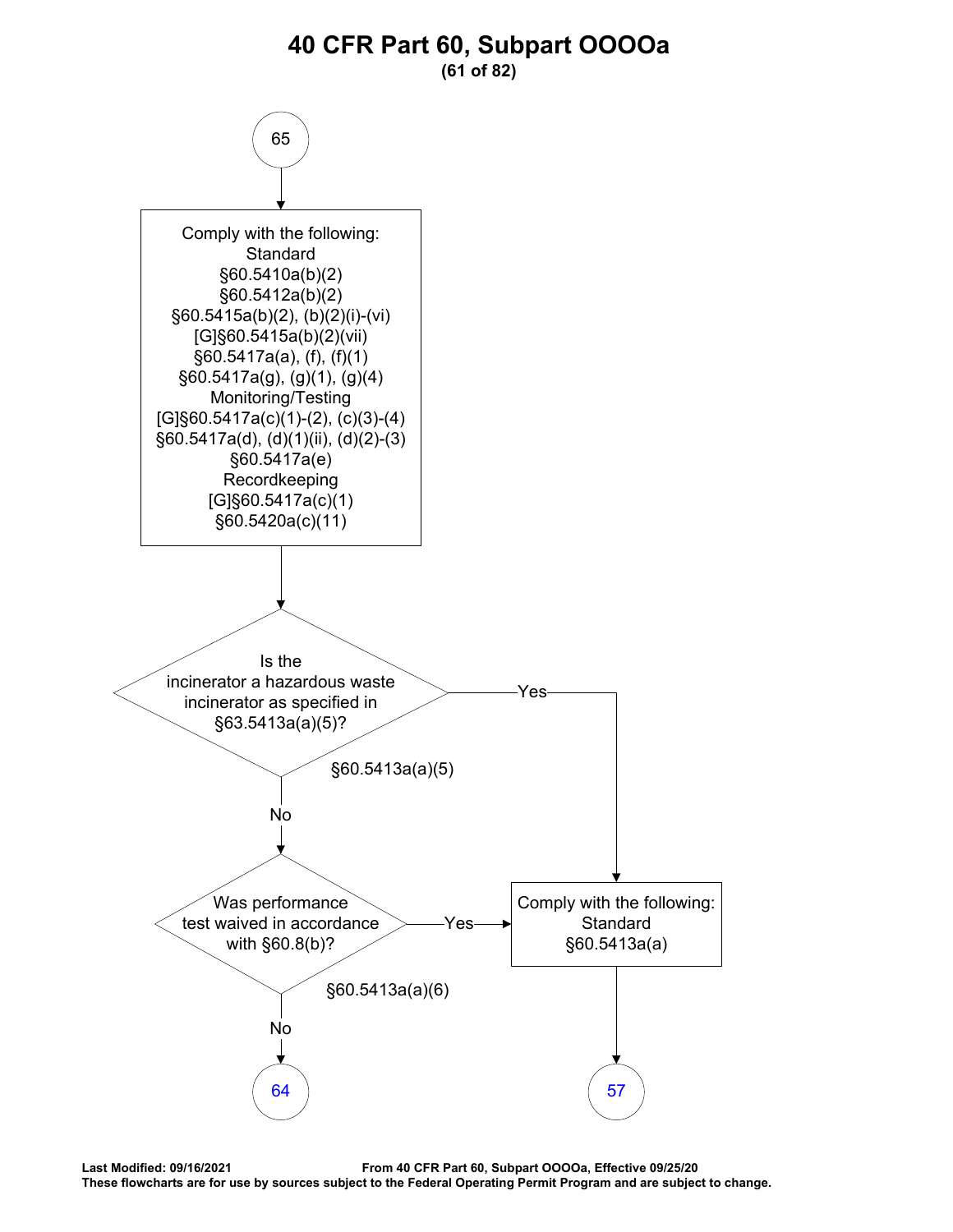<span id="page-61-0"></span>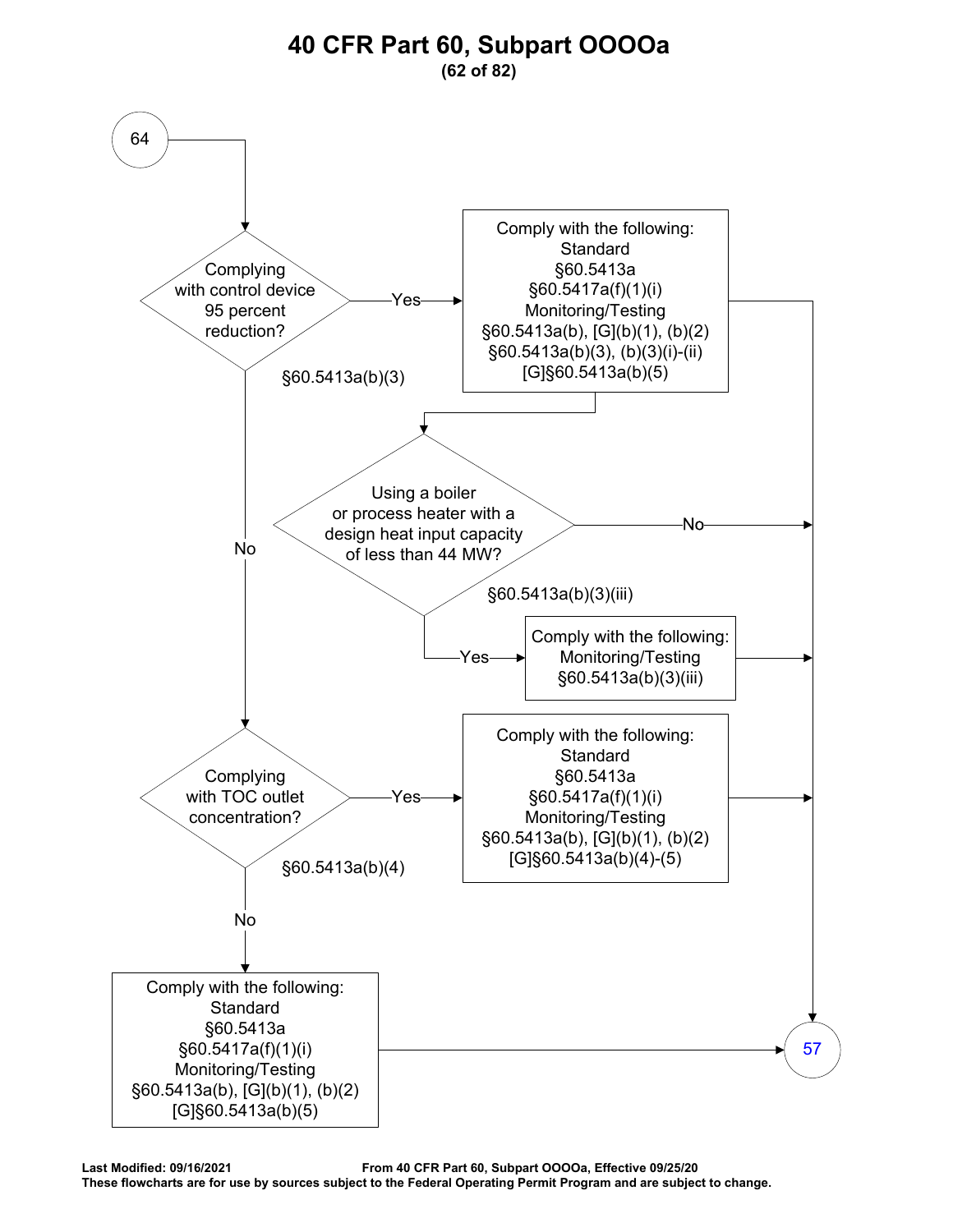<span id="page-62-0"></span>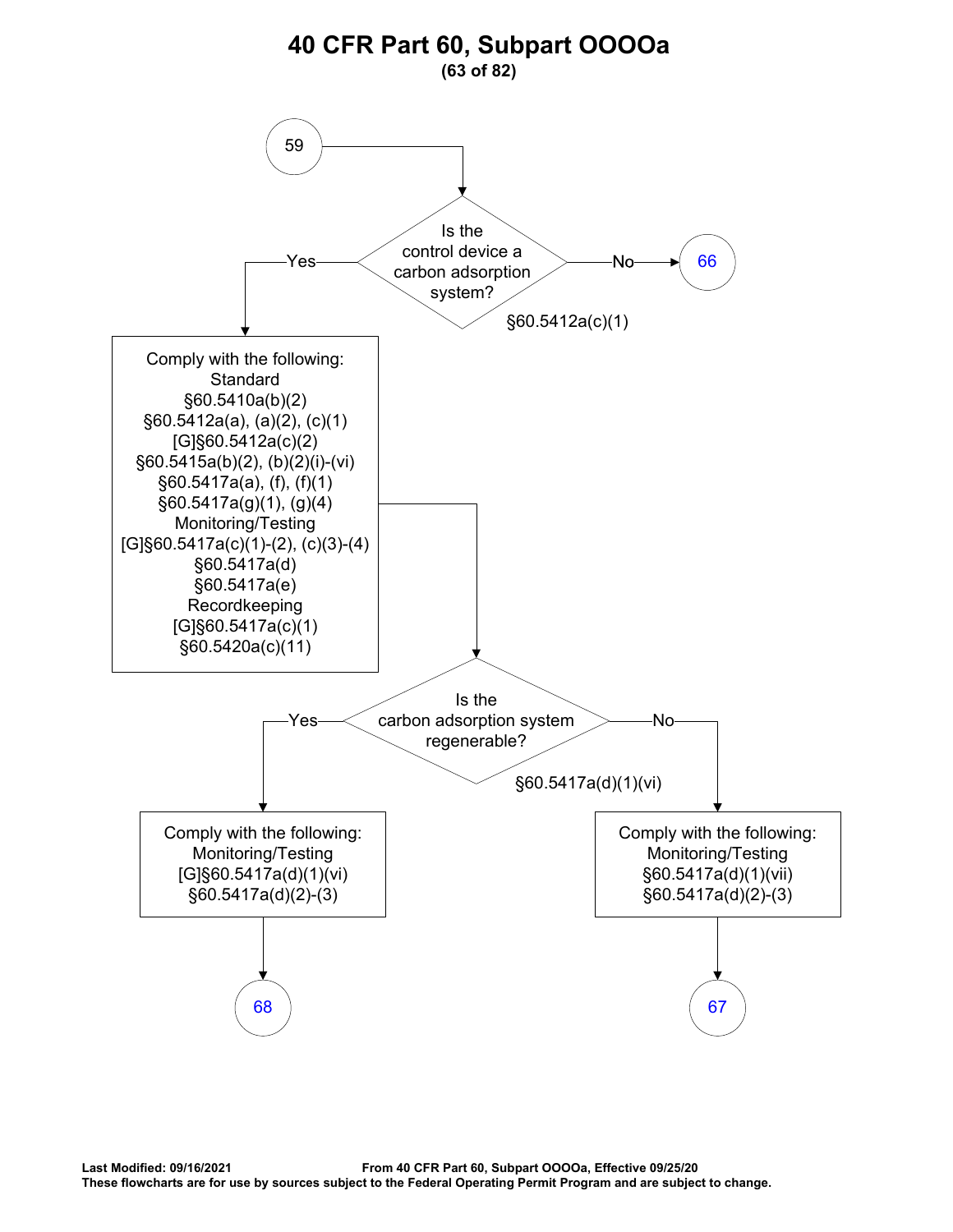<span id="page-63-0"></span>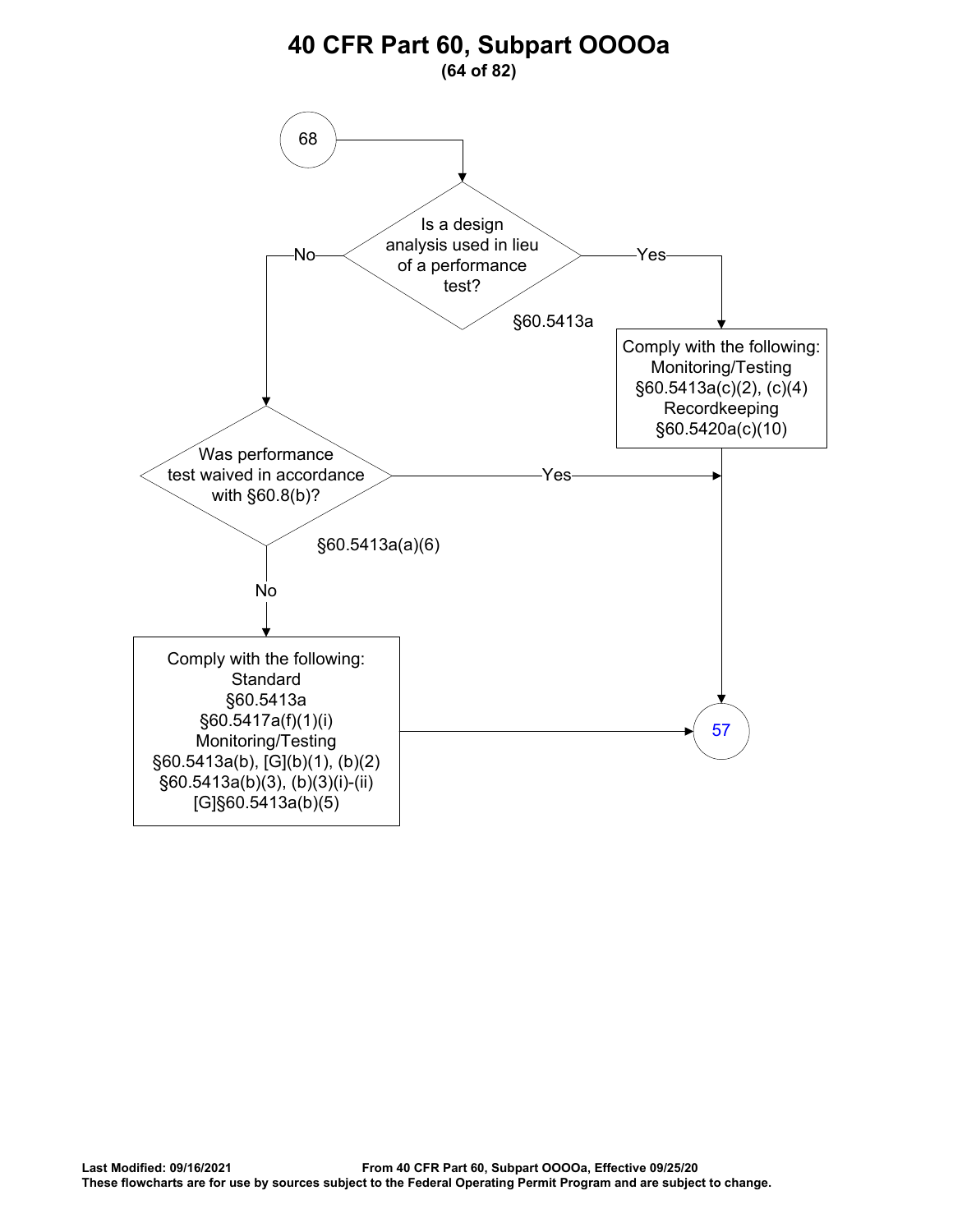**(65 of 82)**

<span id="page-64-0"></span>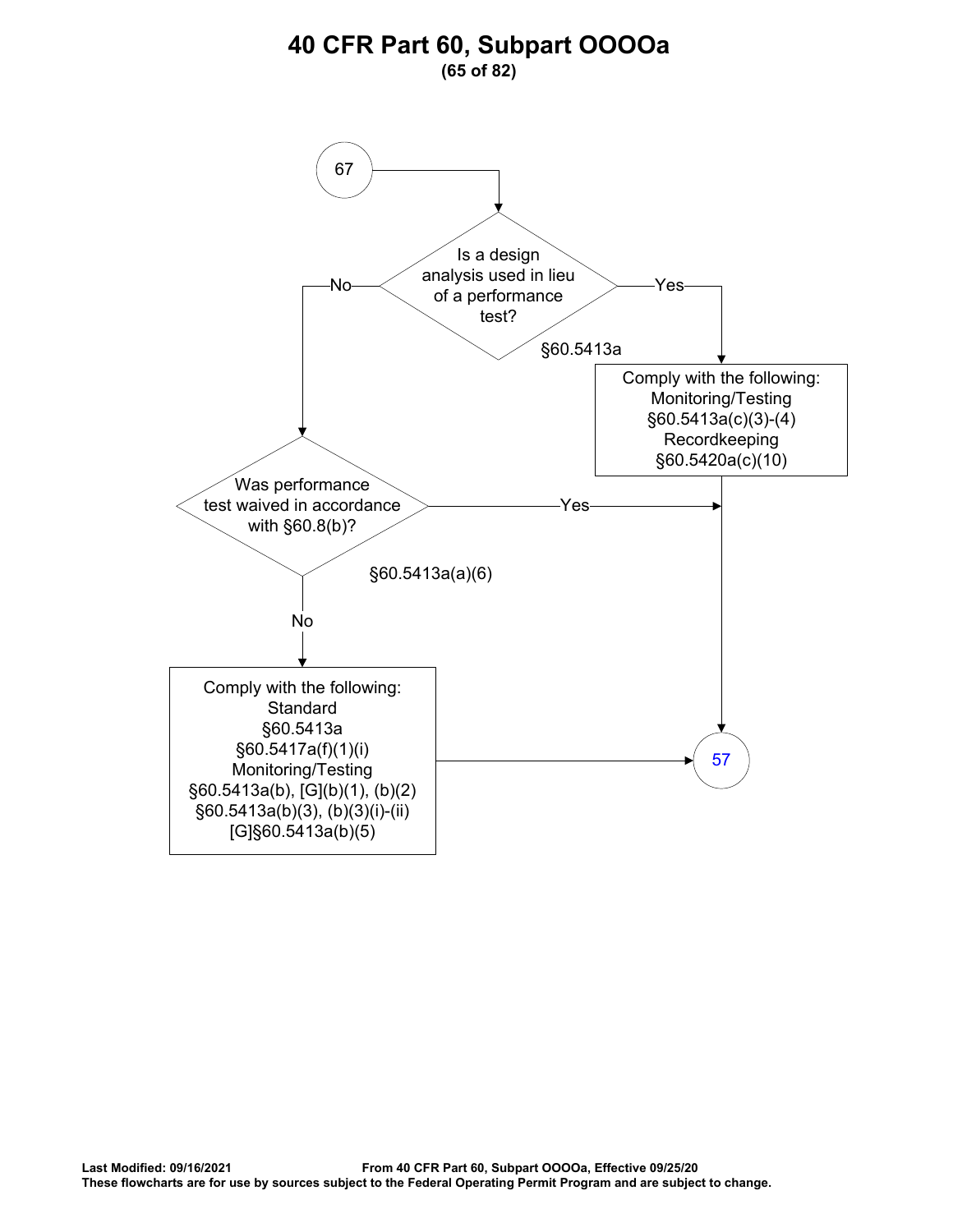

**(66 of 82)**

<span id="page-65-0"></span>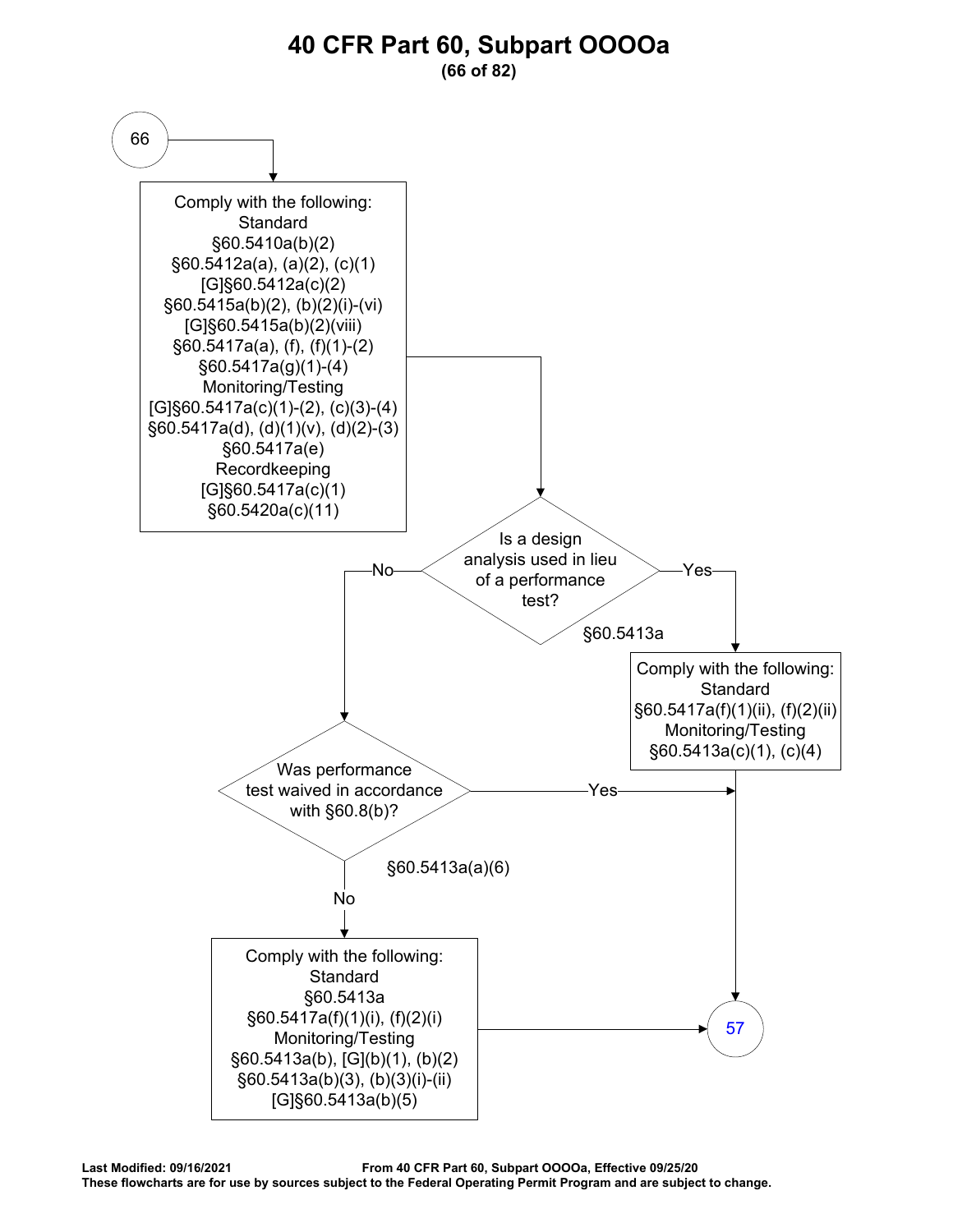#### **40 CFR Part 60, Subpart OOOOa (67 of 82)**

<span id="page-66-0"></span>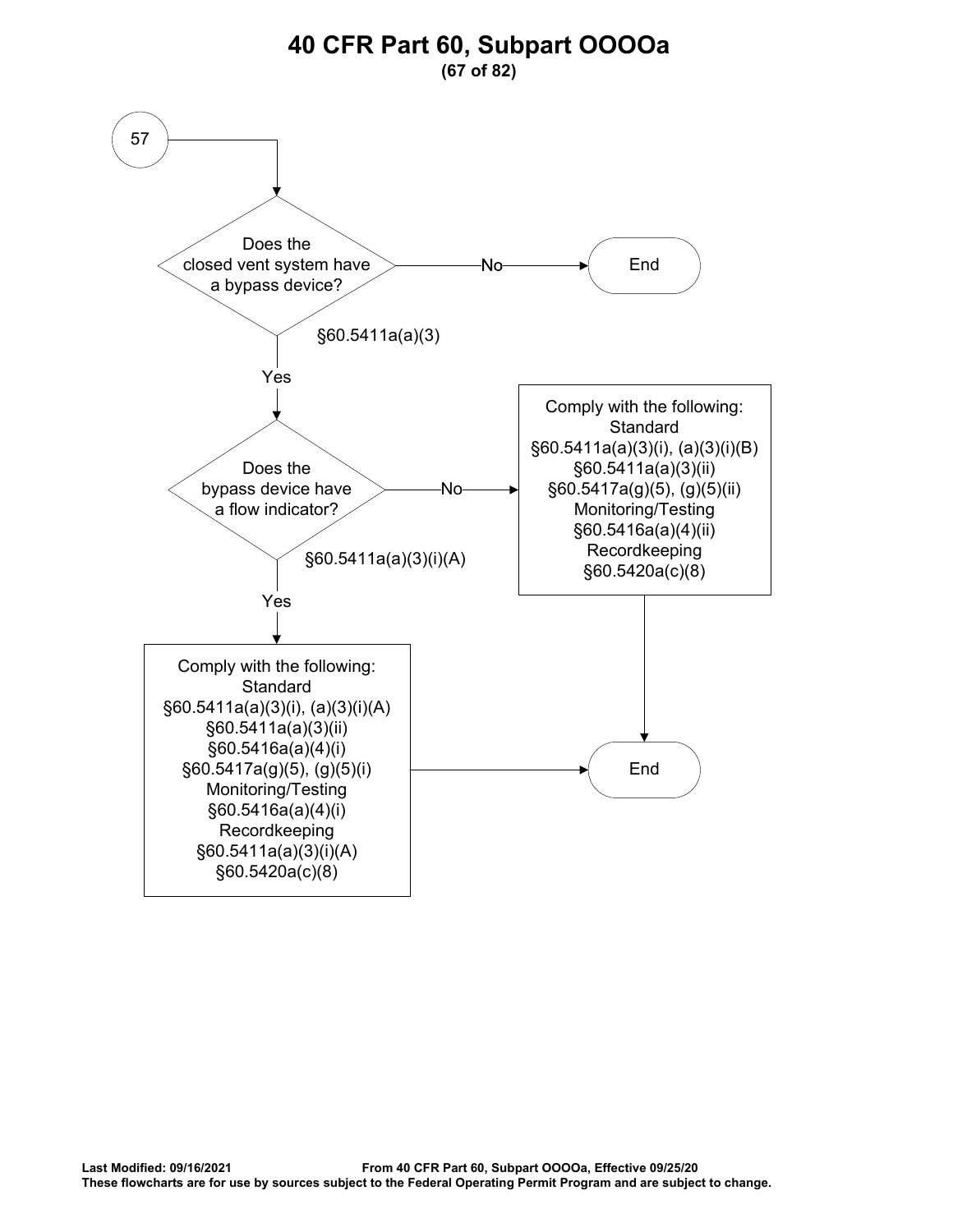**(68 of 82)**

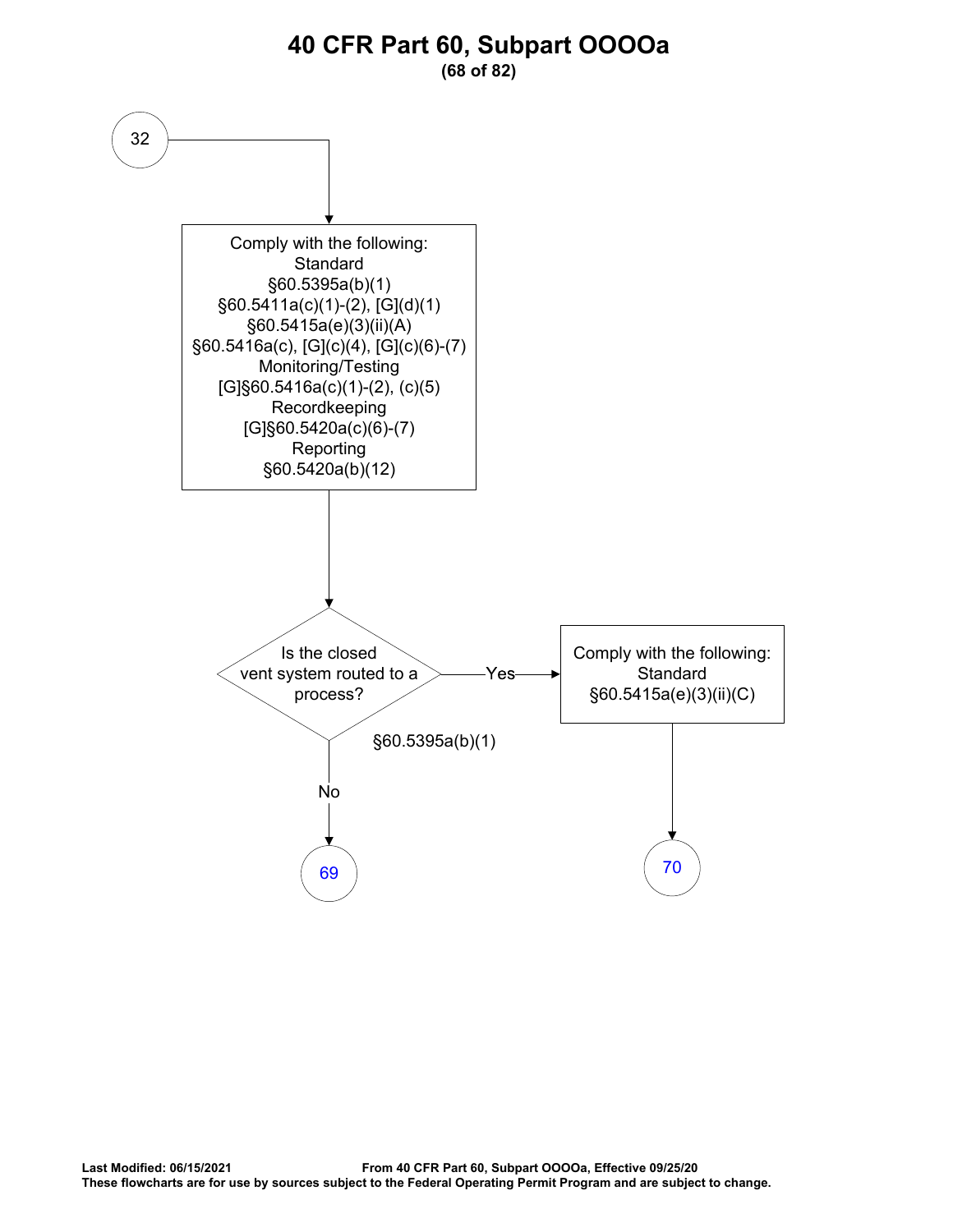#### **40 CFR Part 60, Subpart OOOOa (69 of 82)**

<span id="page-68-0"></span>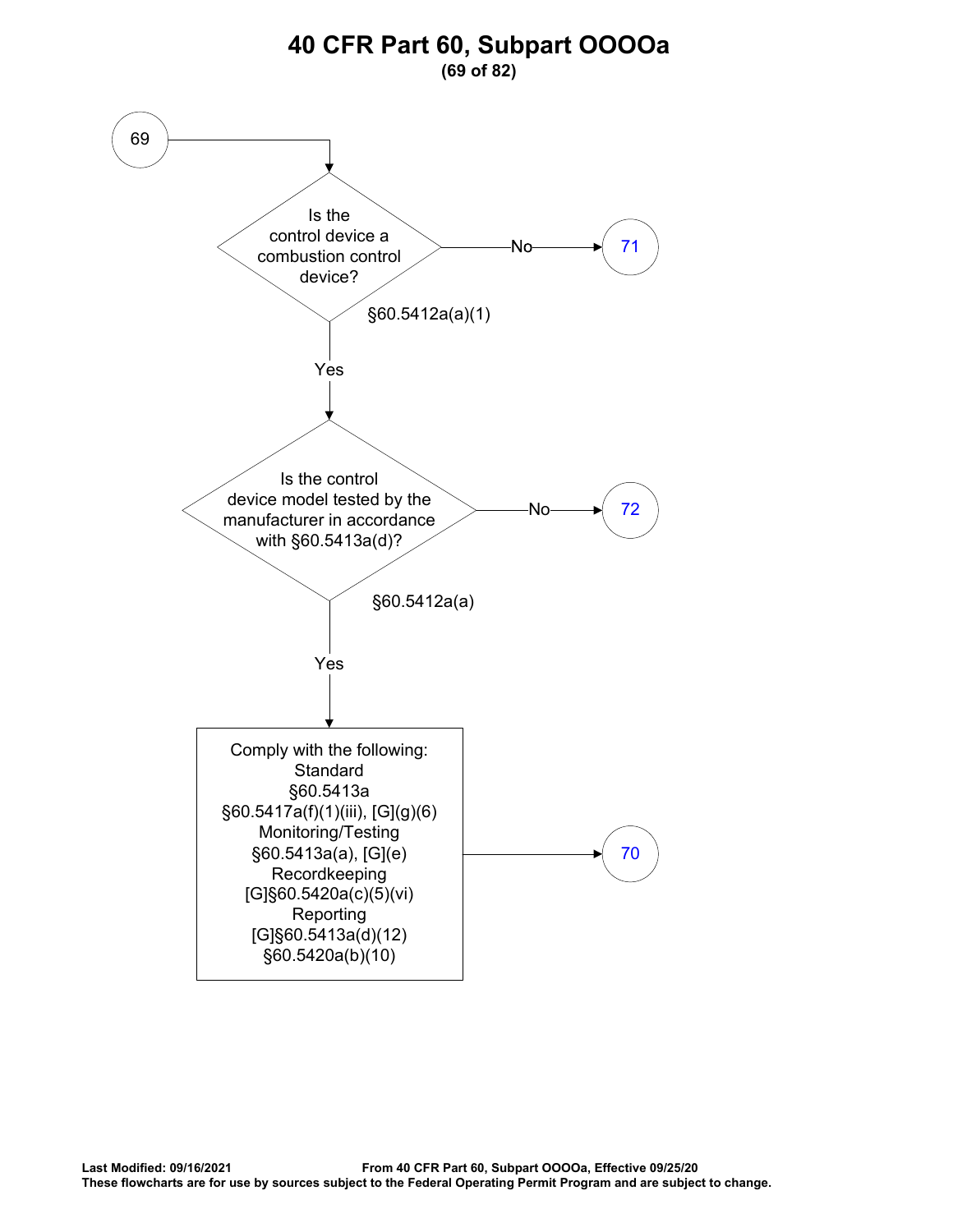**(70 of 82)**

<span id="page-69-0"></span>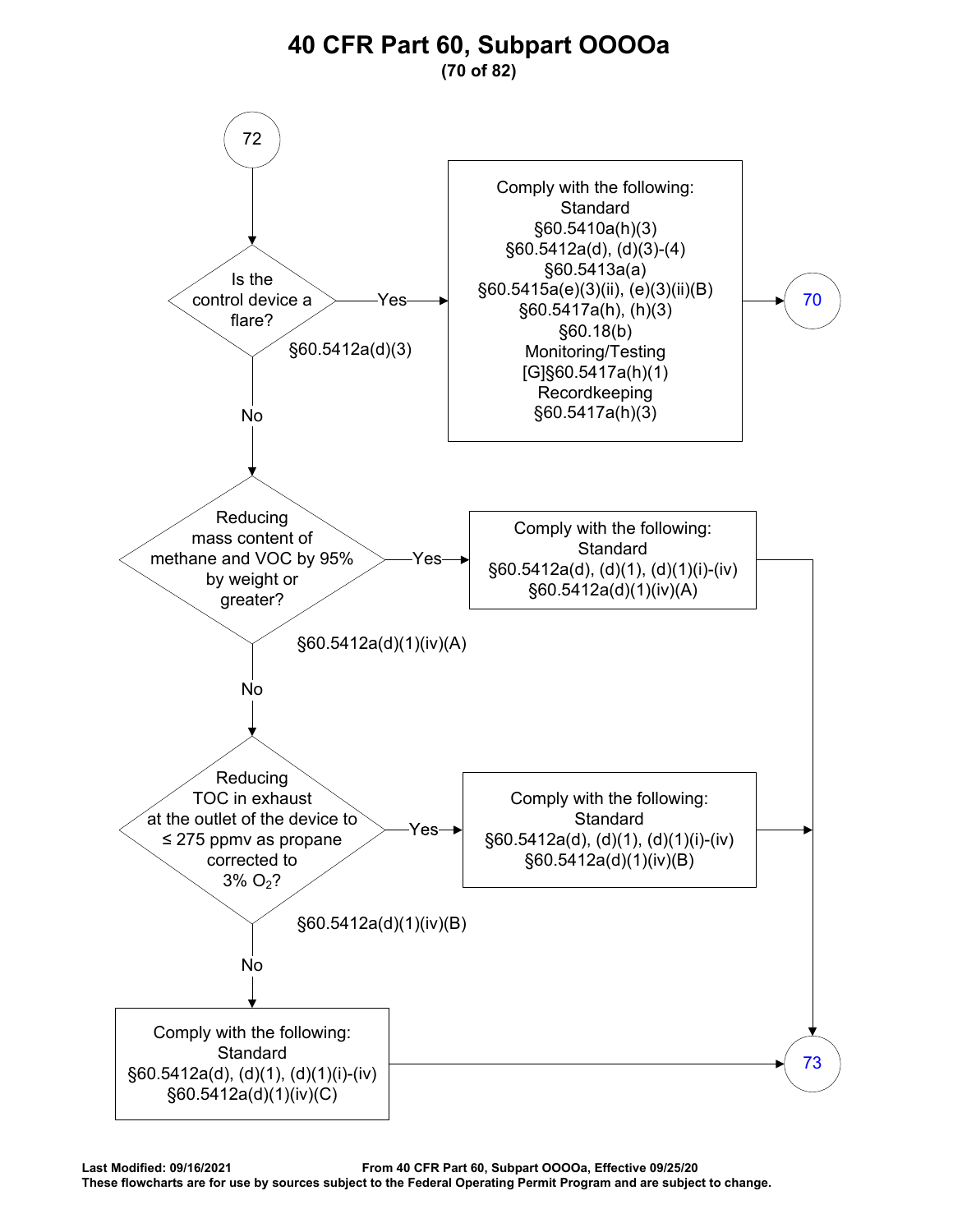### **40 CFR Part 60, Subpart OOOOa (71 of 82)**

<span id="page-70-0"></span>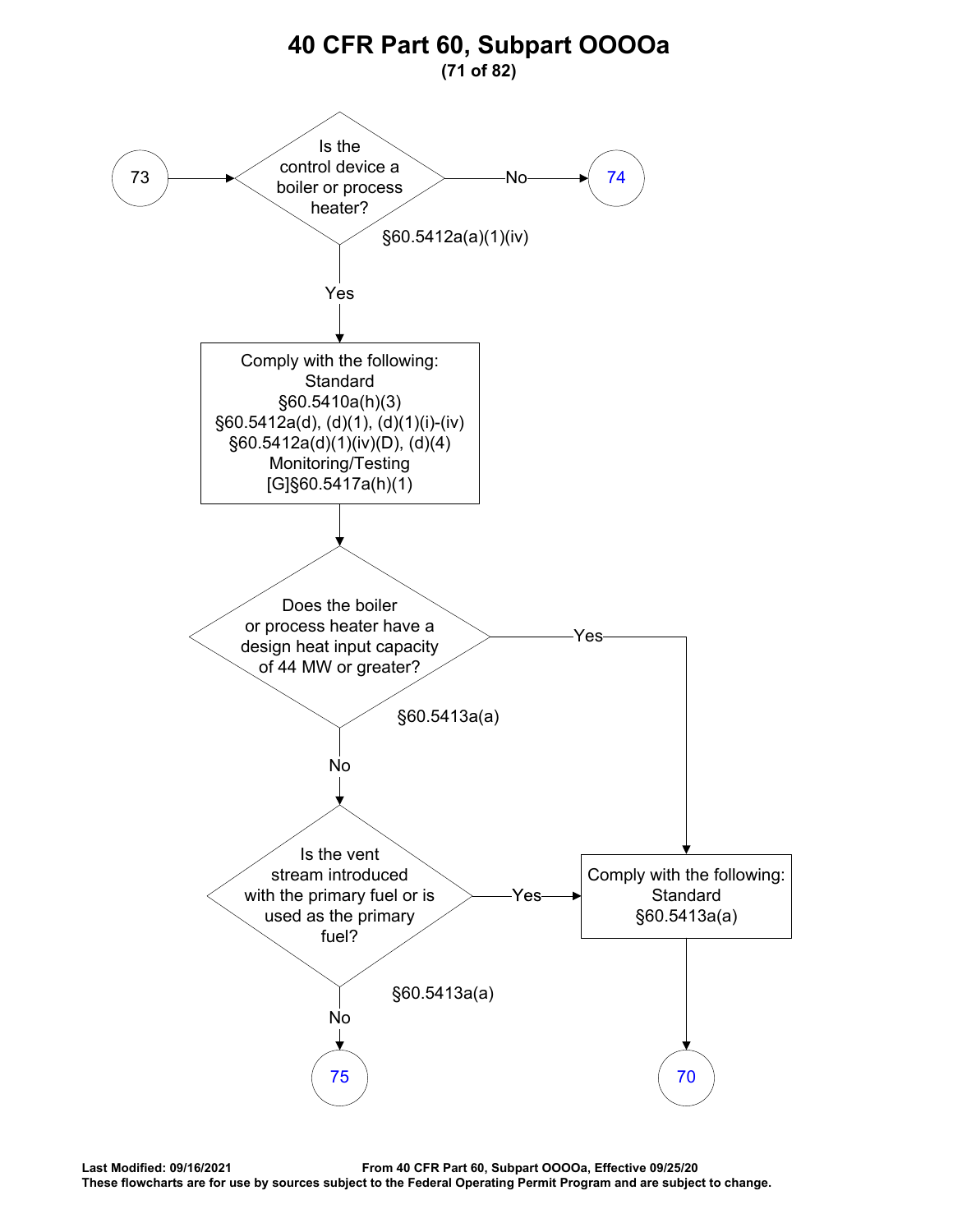### **40 CFR Part 60, Subpart OOOOa (72 of 82)**

<span id="page-71-0"></span>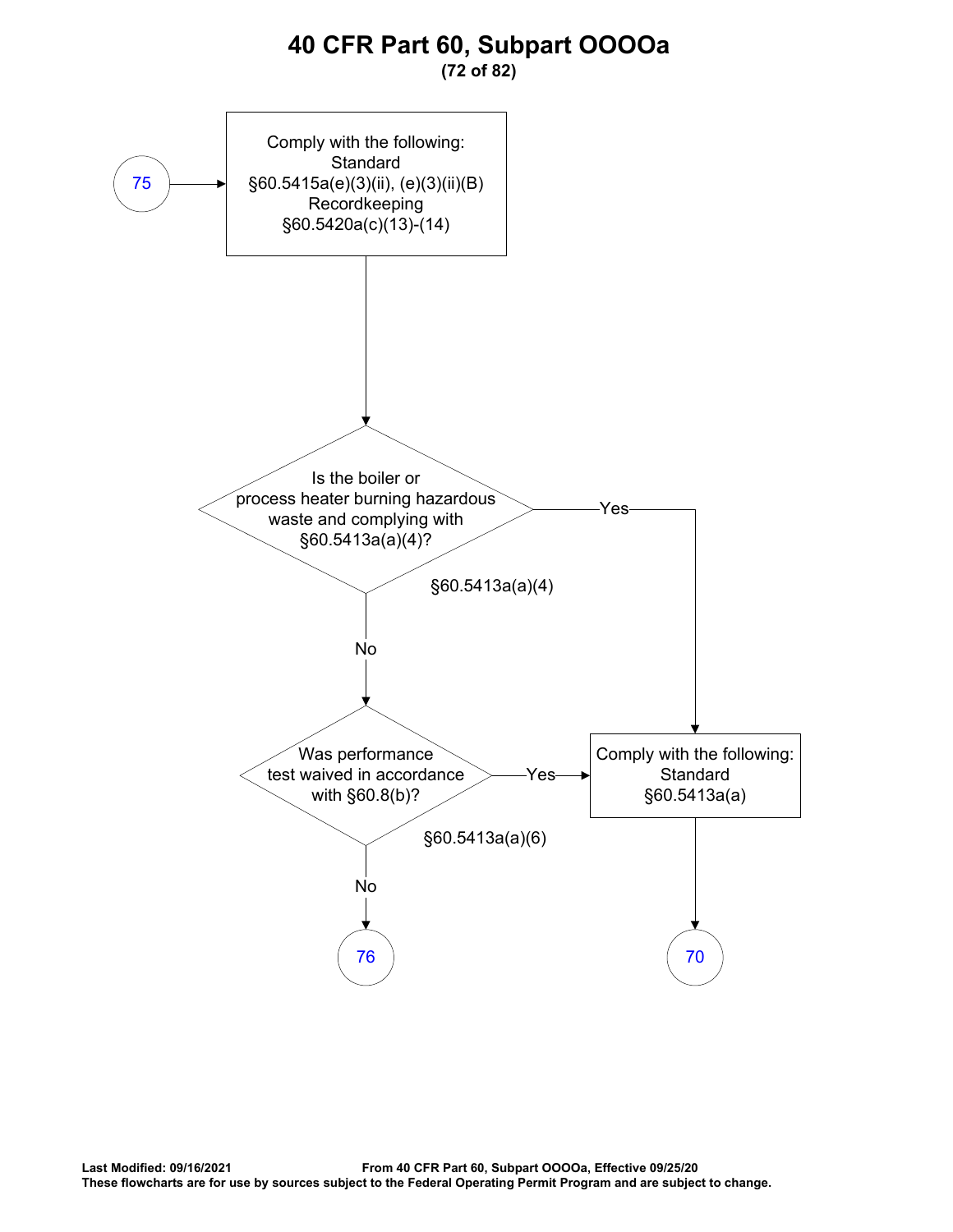#### **40 CFR Part 60, Subpart OOOOa (73 of 82)**

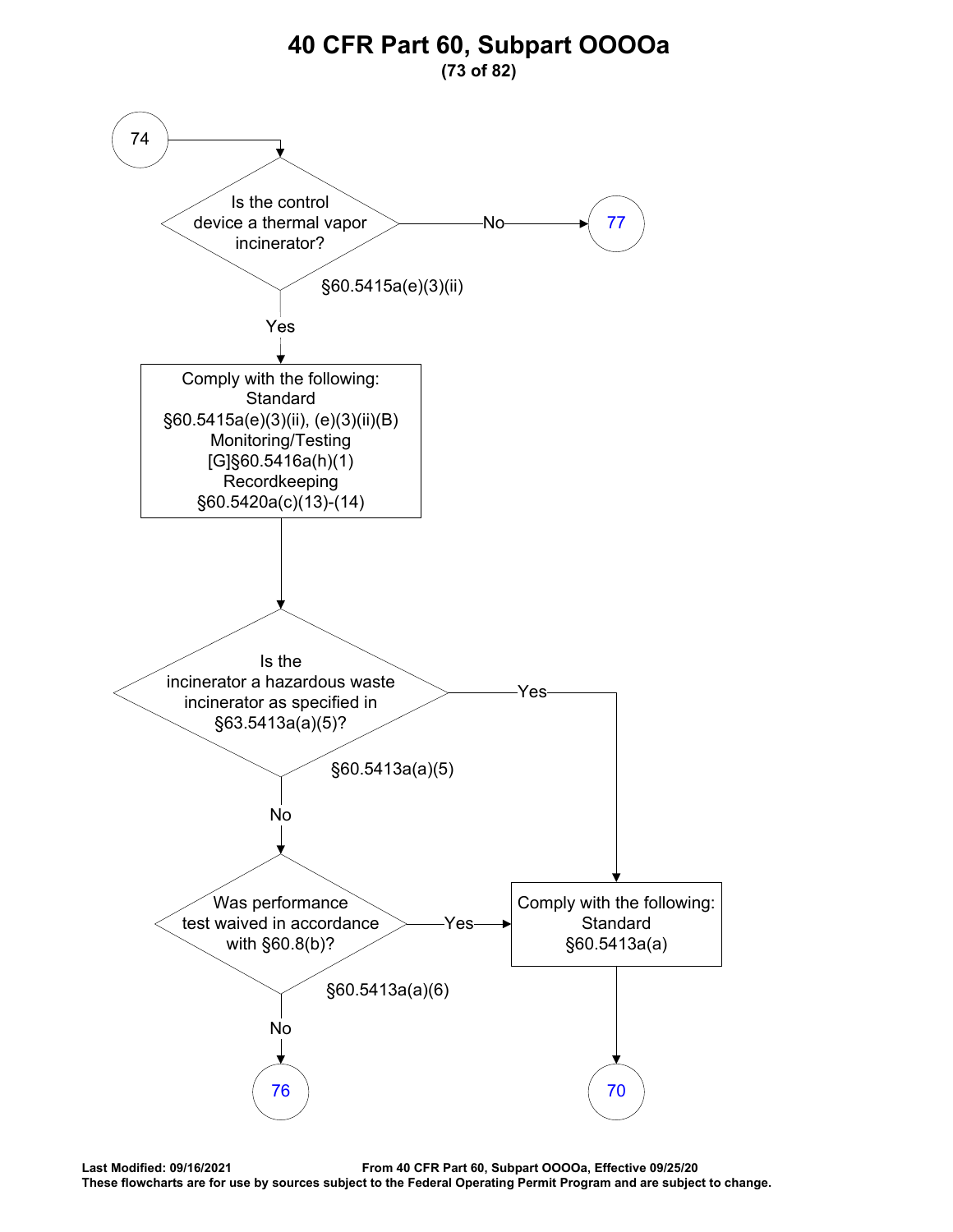### **40 CFR Part 60, Subpart OOOOa**

**(74 of 82)**

<span id="page-73-0"></span>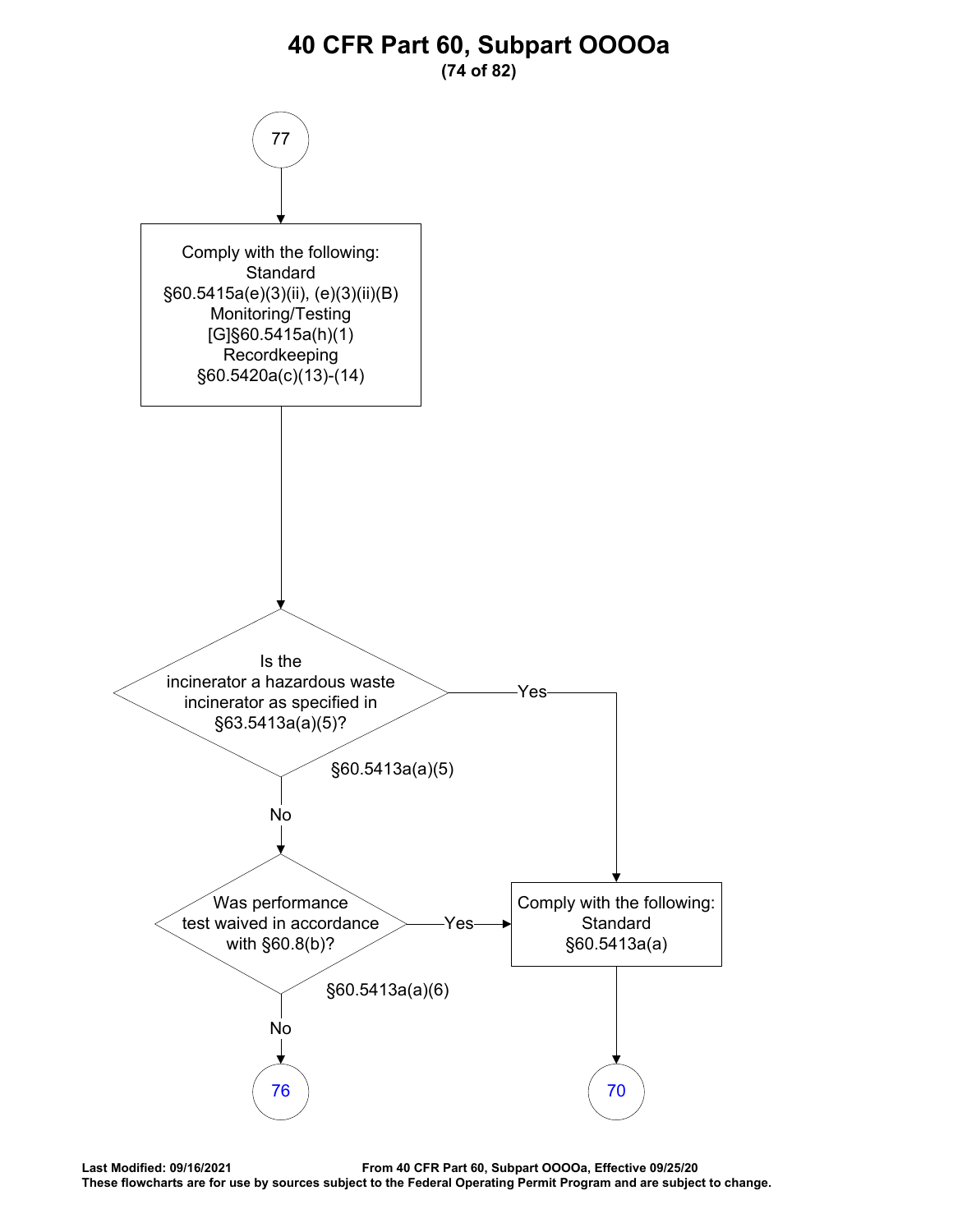#### **40 CFR Part 60, Subpart OOOOa (75 of 82)**

<span id="page-74-0"></span>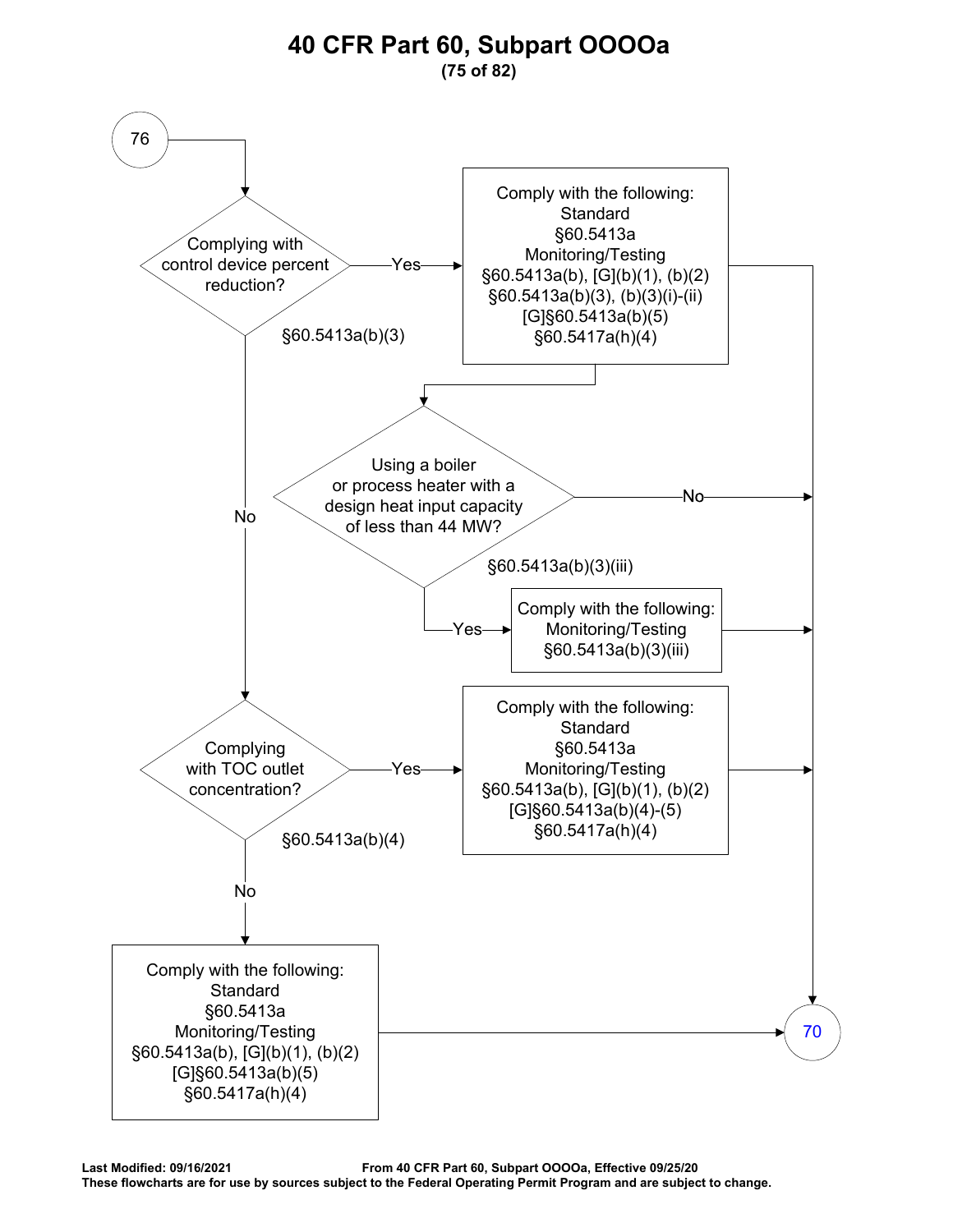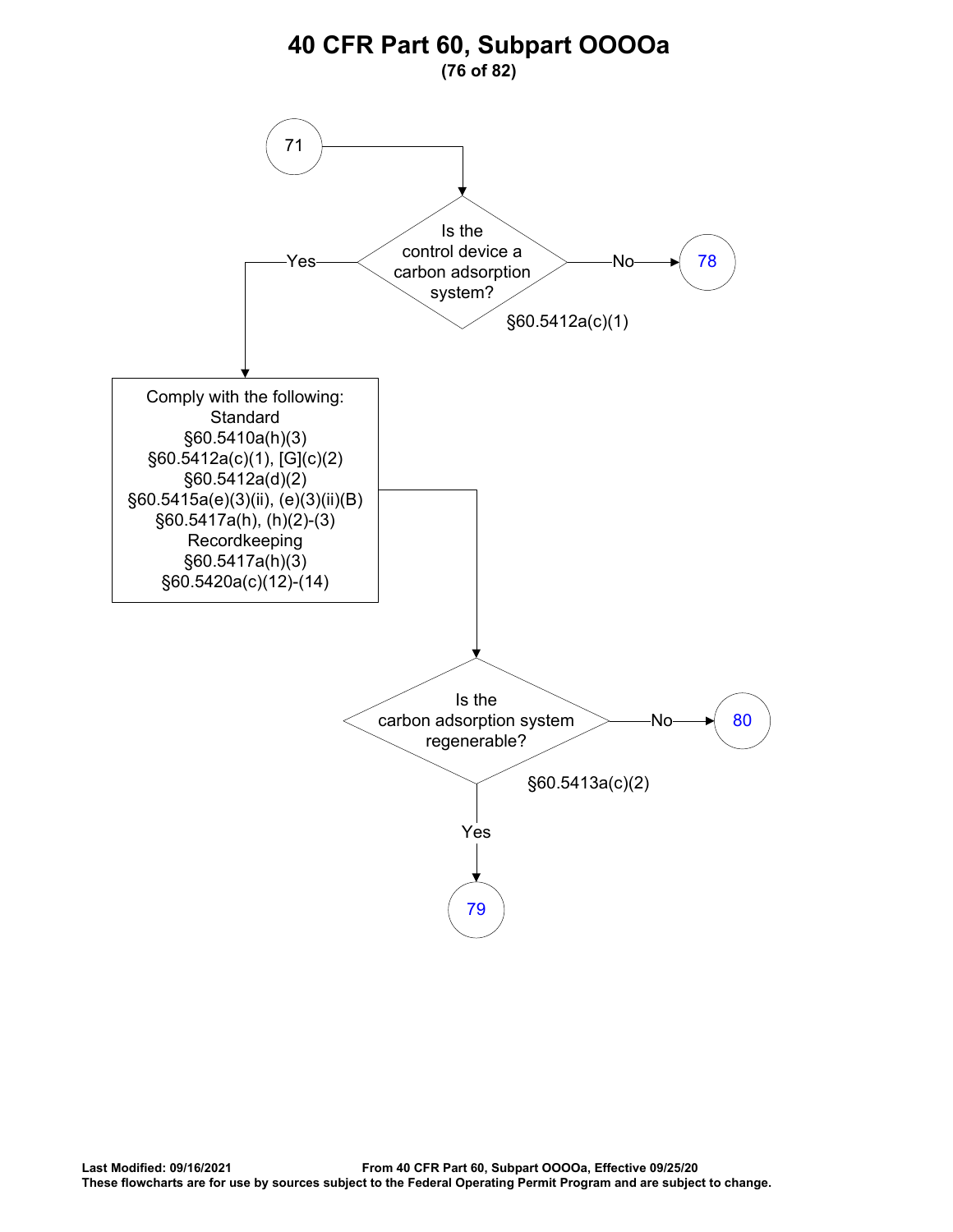<span id="page-76-0"></span>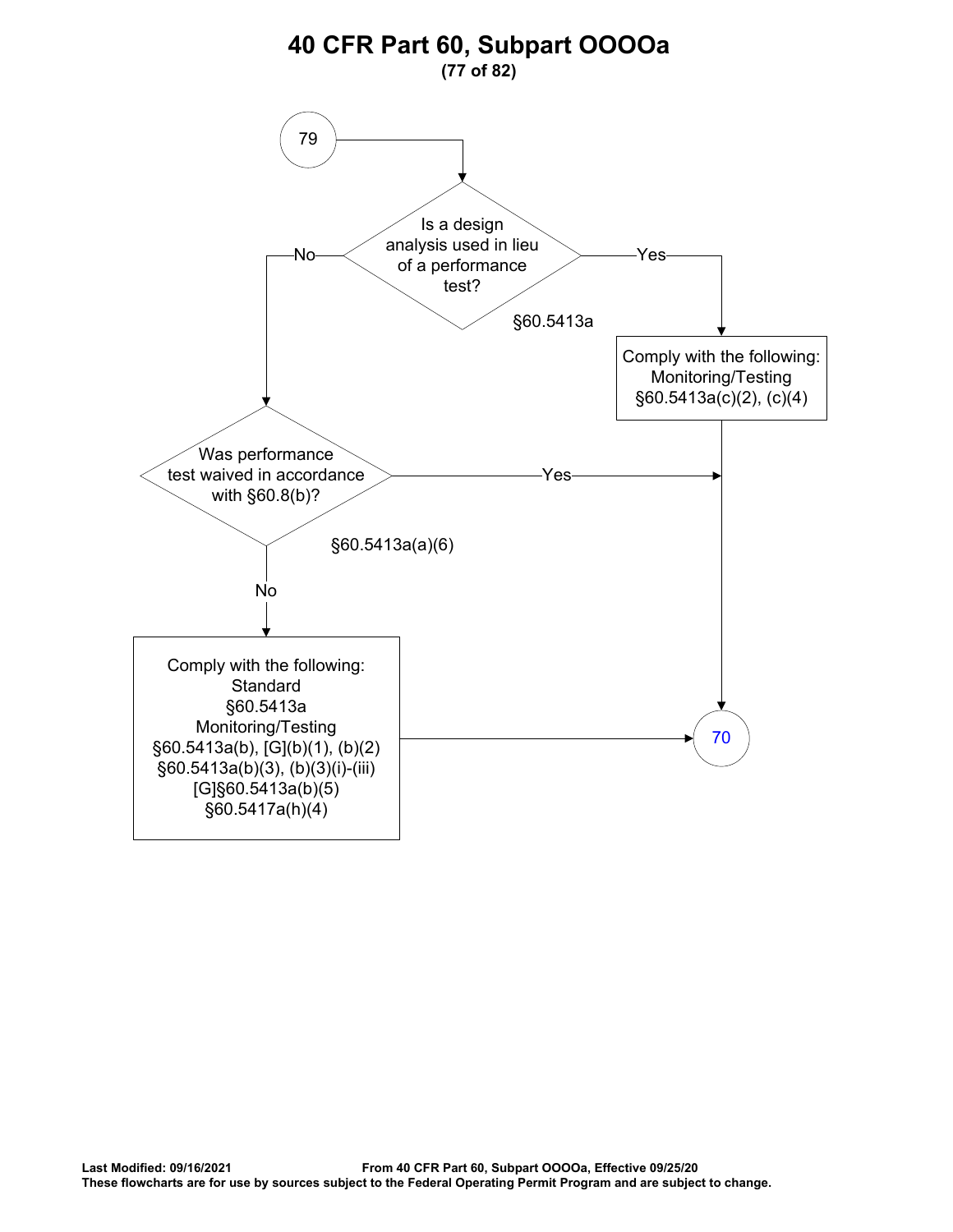#### **40 CFR Part 60, Subpart OOOOa (78 of 82)**

<span id="page-77-0"></span>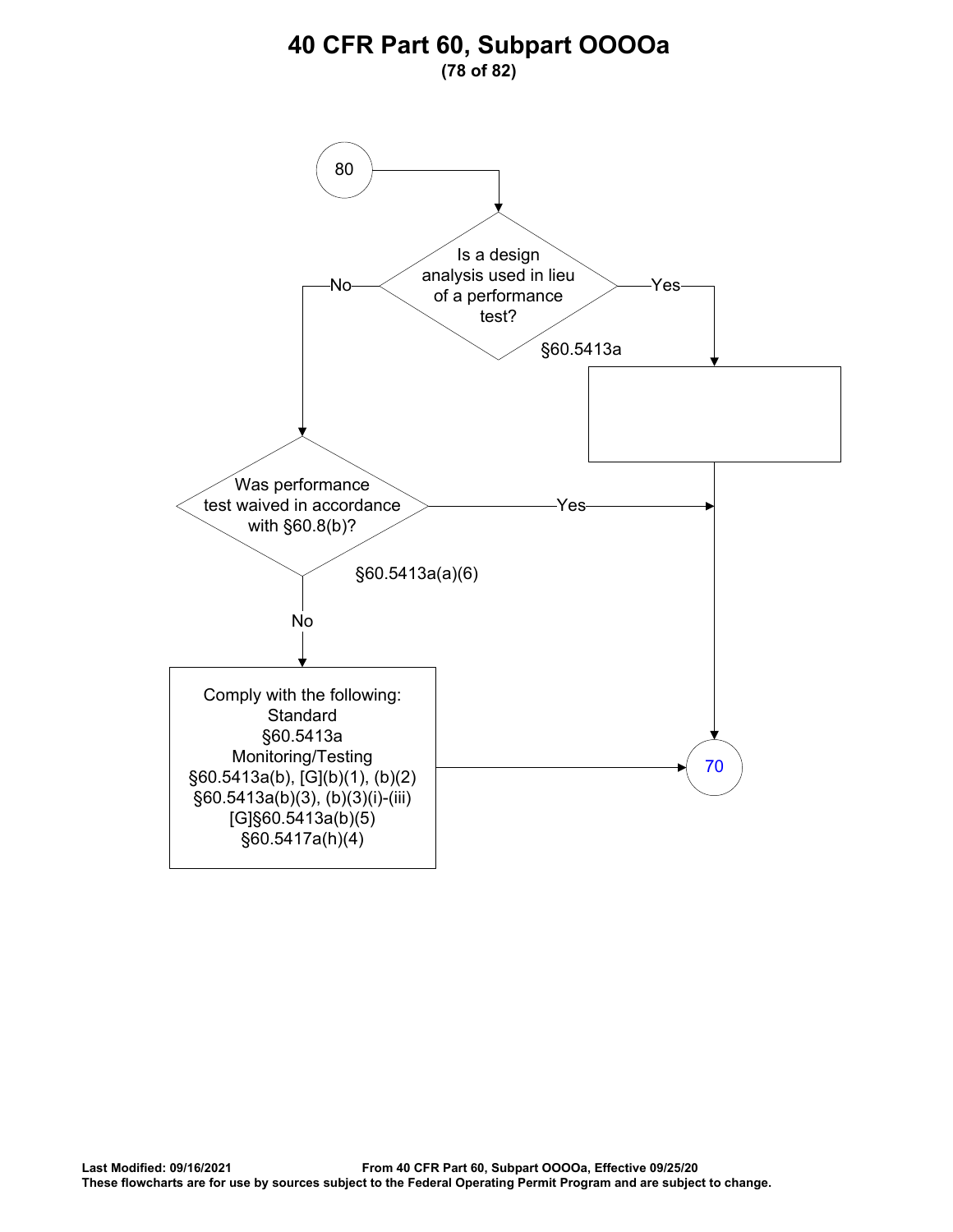

<span id="page-78-0"></span>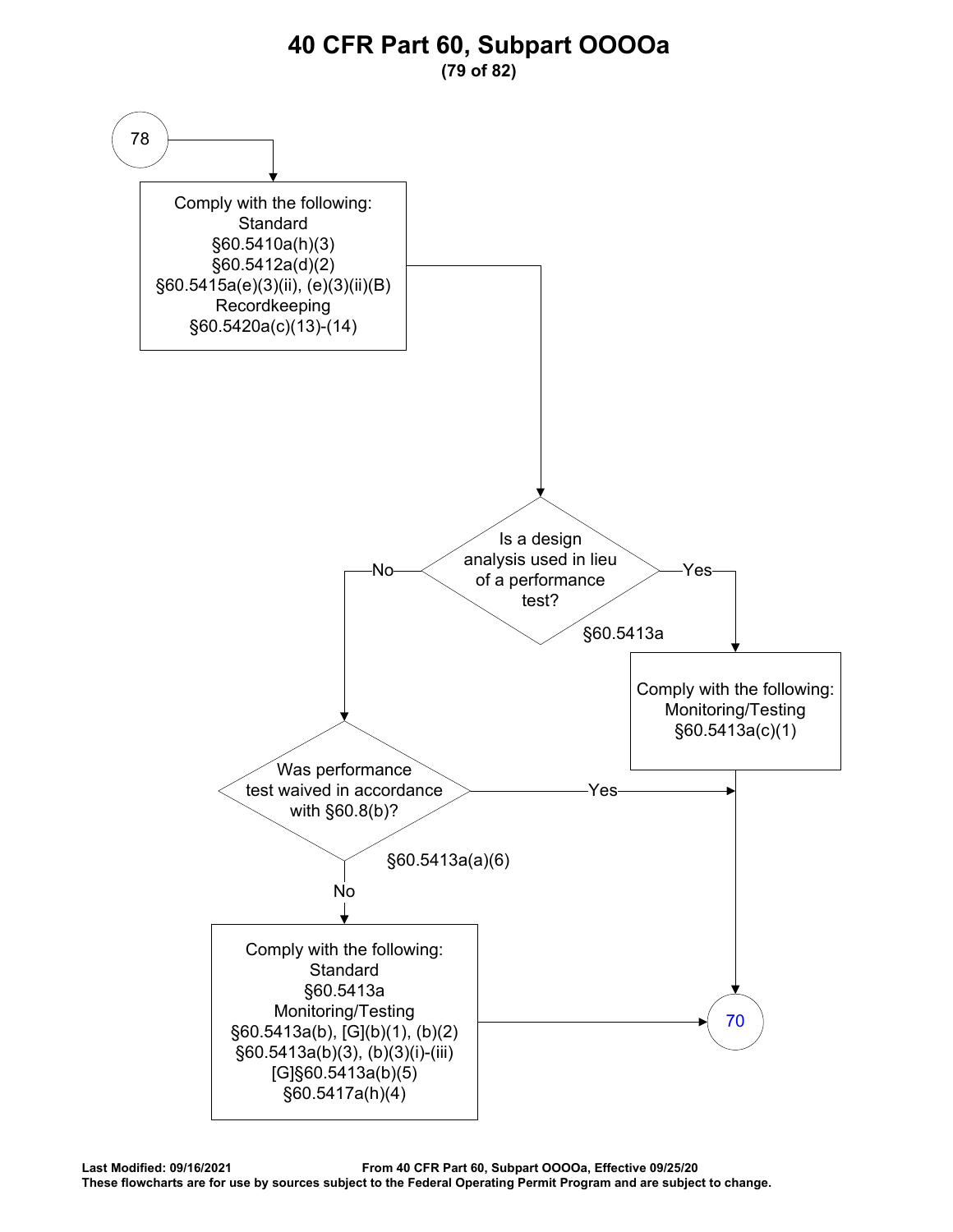# **40 CFR Part 60, Subpart OOOOa**

**(80 of 82)**

<span id="page-79-0"></span>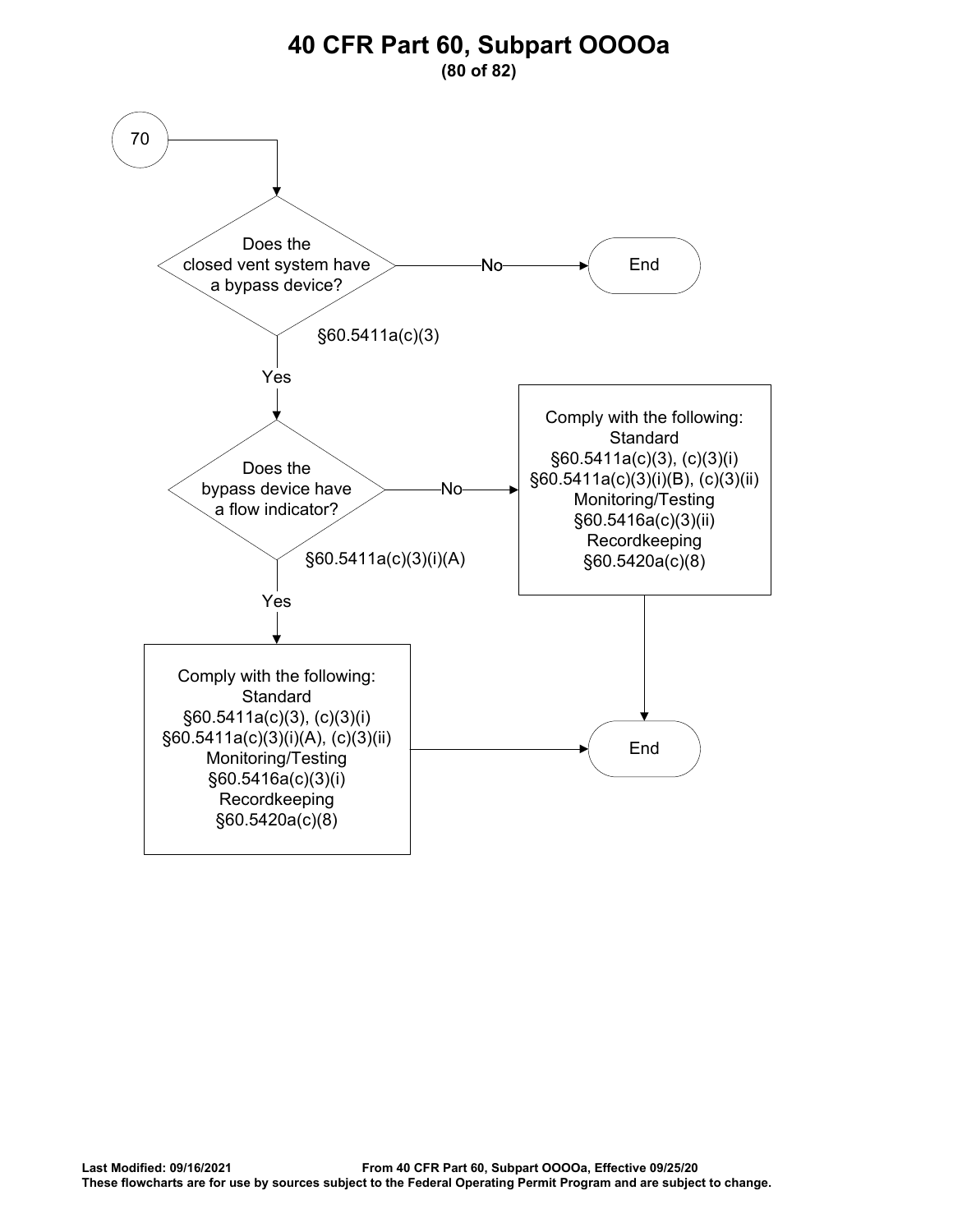## **40 CFR Part 60, Subpart OOOOa**